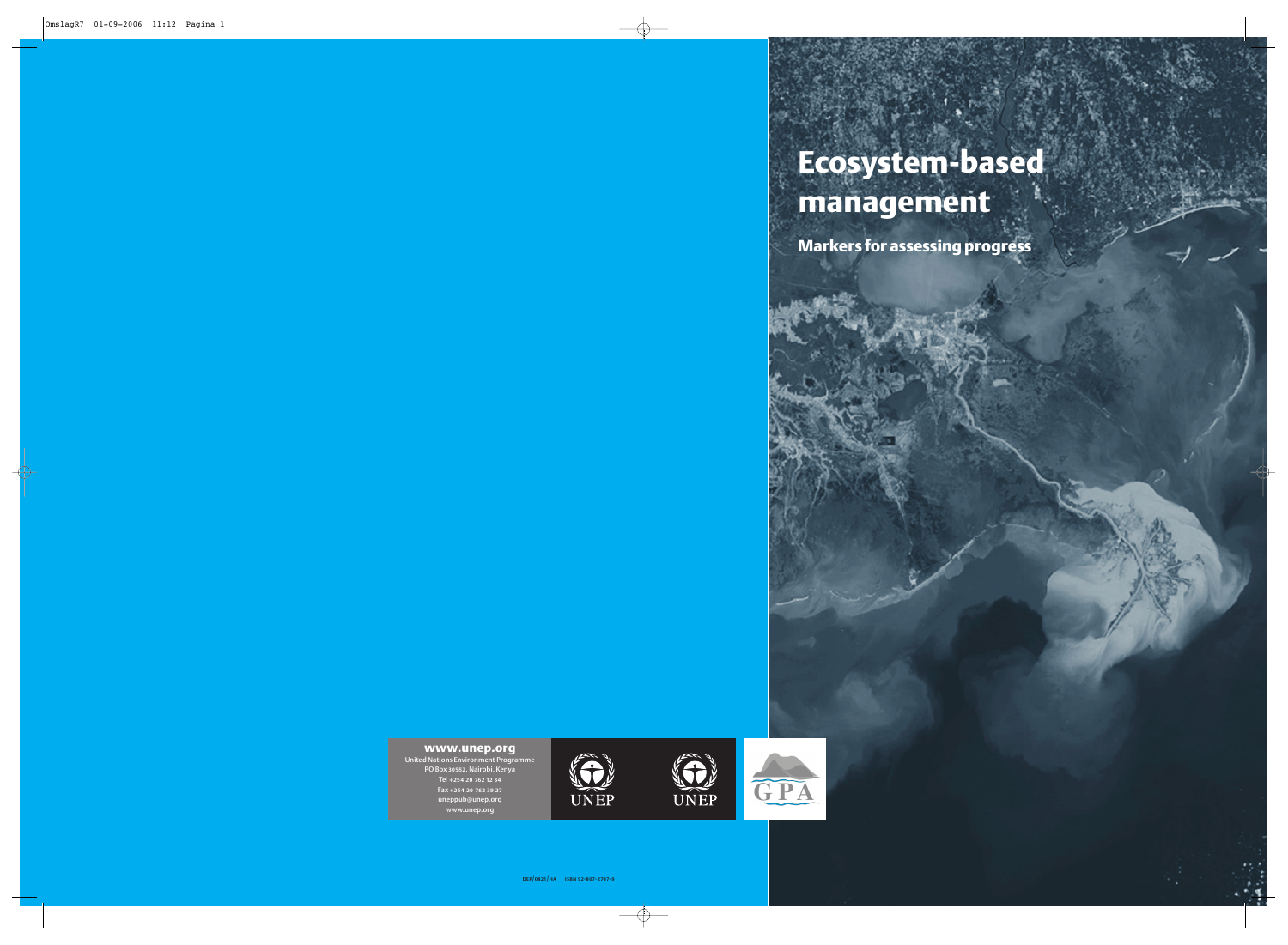# Ecosystem-based management

Markers for assessing progress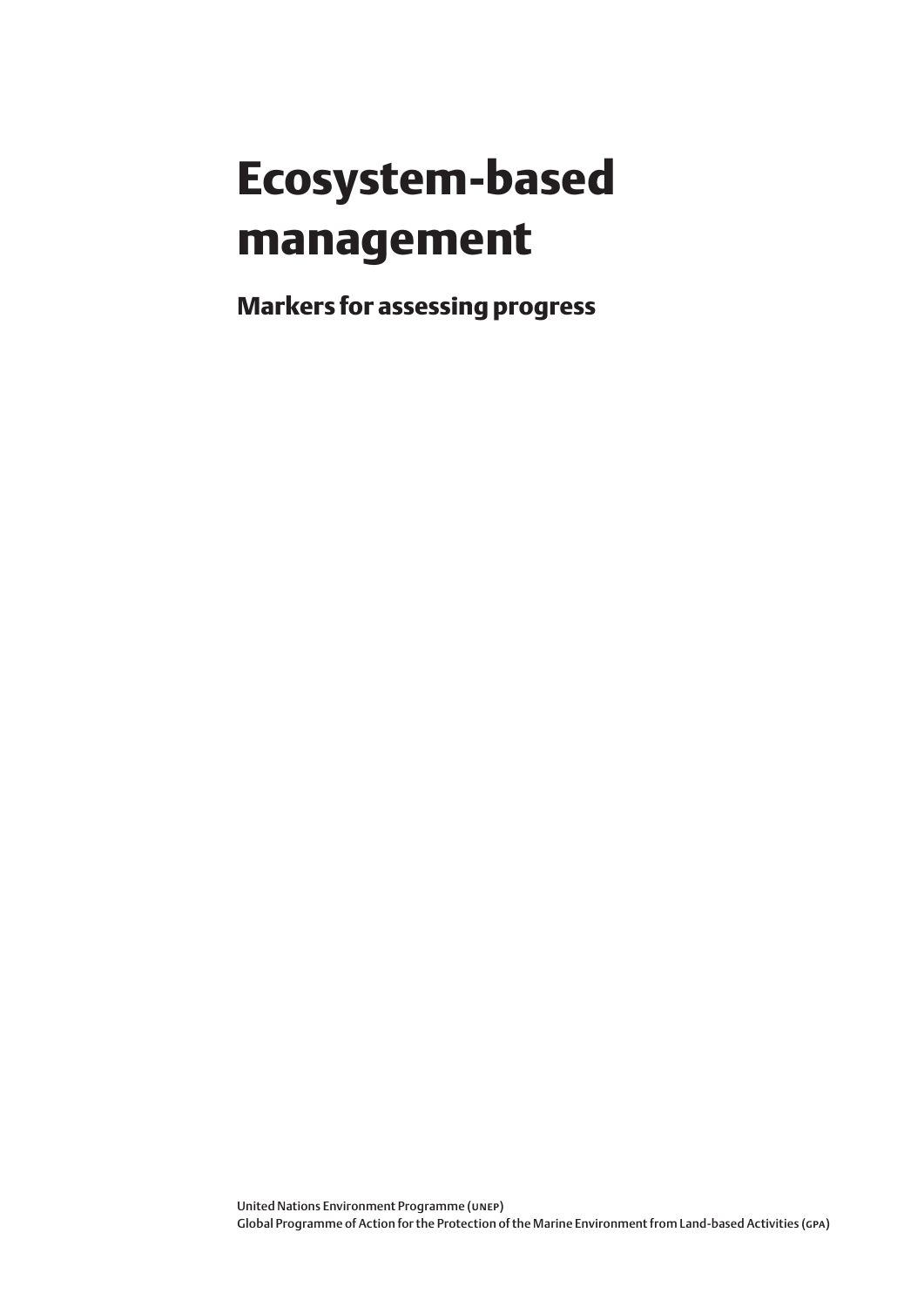### Foreword

The gpa is the only intergovernmental programme with a specific mandate to address the management interconnectedness between fresh water systems and coastal and marine environments. The unep Coordination Office of the Global Programme of Action for the Protection of the Marine Environment from Land-based Activities (gpa) commissioned this expert report in recognition of the importance of promoting the links between fresh water management and the management of coastal and large marine ecosystems.

The complexity of the economic, social and environmental realities requires ecosystembased, multi-sectoral approaches in policy and management. Actions in the context of the gpa should be embedded in integrated management programmes and frameworks in order to be sustainable. Worldwide, the practice of integrated management of river basins, coastal areas and the marine environment is growing. Many countries are overcoming the separation between the scientific and the political approaches to management of freshwater and the marine environments.

This publication should be considered a practical tool for assessing progress in integrated coastal and river basin management. It highlights the needs and benefits of integrated management, while at the same time providing guidance in establishing the management link.

The report takes a critical look at indicators and how they can be used for management purposes. A number of key questions are raised for consideration: What is progress in integrated management of river and coast? What steps are to be taken for making progress? And how to assess progress made in a practical situation?

The UNEP/GPA Coordination Office and its partners are pleased to present this report and it is our hope that the findings presented here will further support global, regional and national efforts in implementing the Global Programme of Action.

Dr. Veerle Vandeweerd *Coordinator, unep / gpa Coordination Office*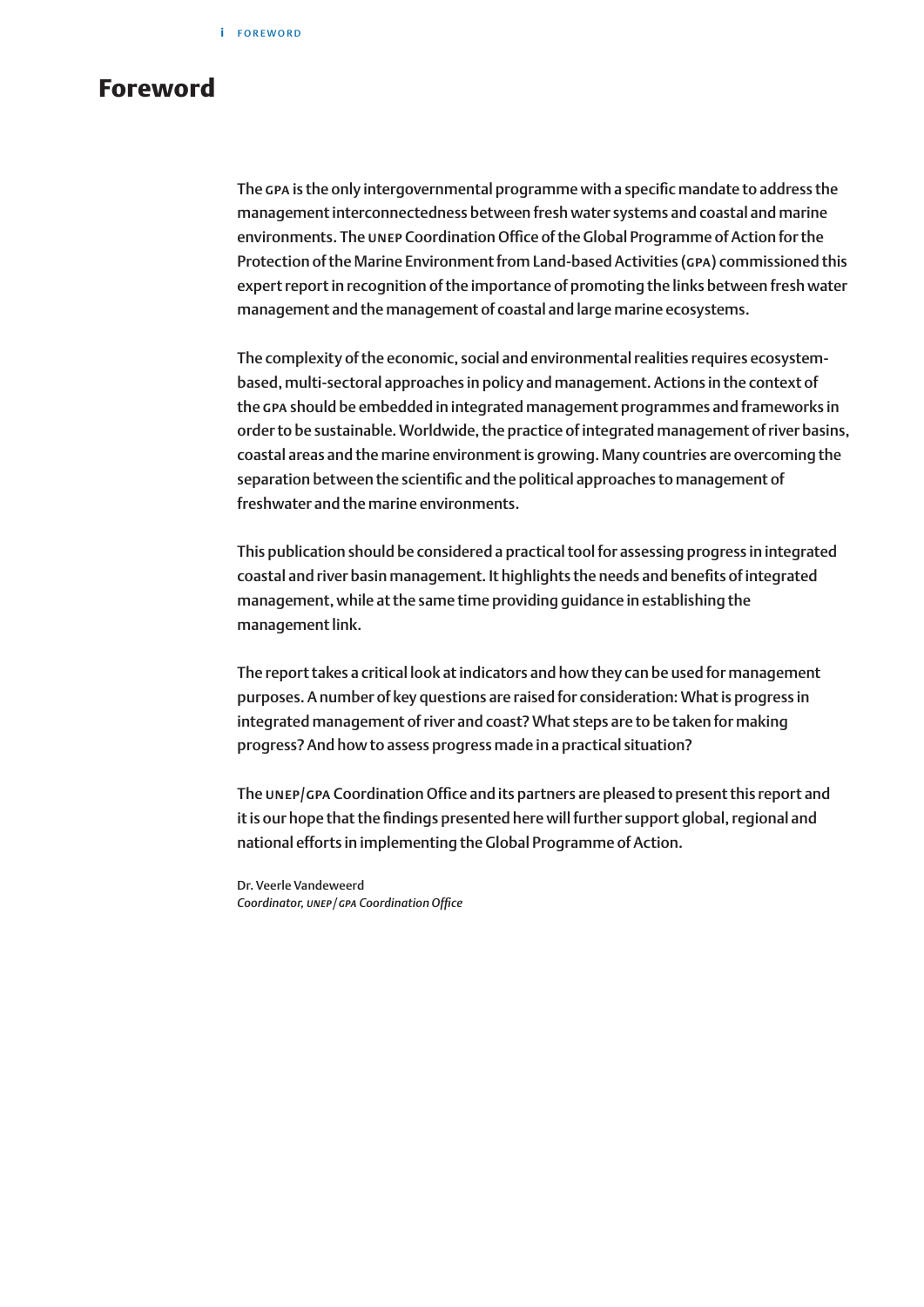### Abstract

This paper offers a framework for disaggregating the goal of sustainable development into a sequence of tangible levels of achievement. The focus is on outcomes rather than management processes. Sets of markers or indicators are offered that can be used to assess progress in integrated management of river basins, coasts or large marine ecosystems and in programmes that link across these systems. The markers are organized into a framework composed of four Orders of Outcomes. The First Order is achieved by assembling the enabling conditions for the sustained practice of ecosystem-based management. The First Order culminates in negotiating commitments to implement a plan of action directed at a set of priority management issues. The implementation of a plan of action is addressed in the Second Order, as changes occur in the behaviour of institutions and relevant user groups, and the programme succeeds in generating the funds required to sustain a programme over the long term. The Third Order marks the achievement of the specific societal and environmental quality goals that prompted the entire effort. In ecosystems that are much altered by human activities the achievement of a sequence of Third Order goals over long time periods typically marks the path to sustainable forms of development. This Orders of Outcomes Framework is applied to assess progress on issues that integrate across management of coasts and river basins. The paper identifies major lessons that have emerged from coastal and water resources management. It offers guidance on the design and conduct of ecosystem-based management initiatives that address both the impacts of human activities and the need to sustain or restore the goods and services that are generated by healthy ecosystems.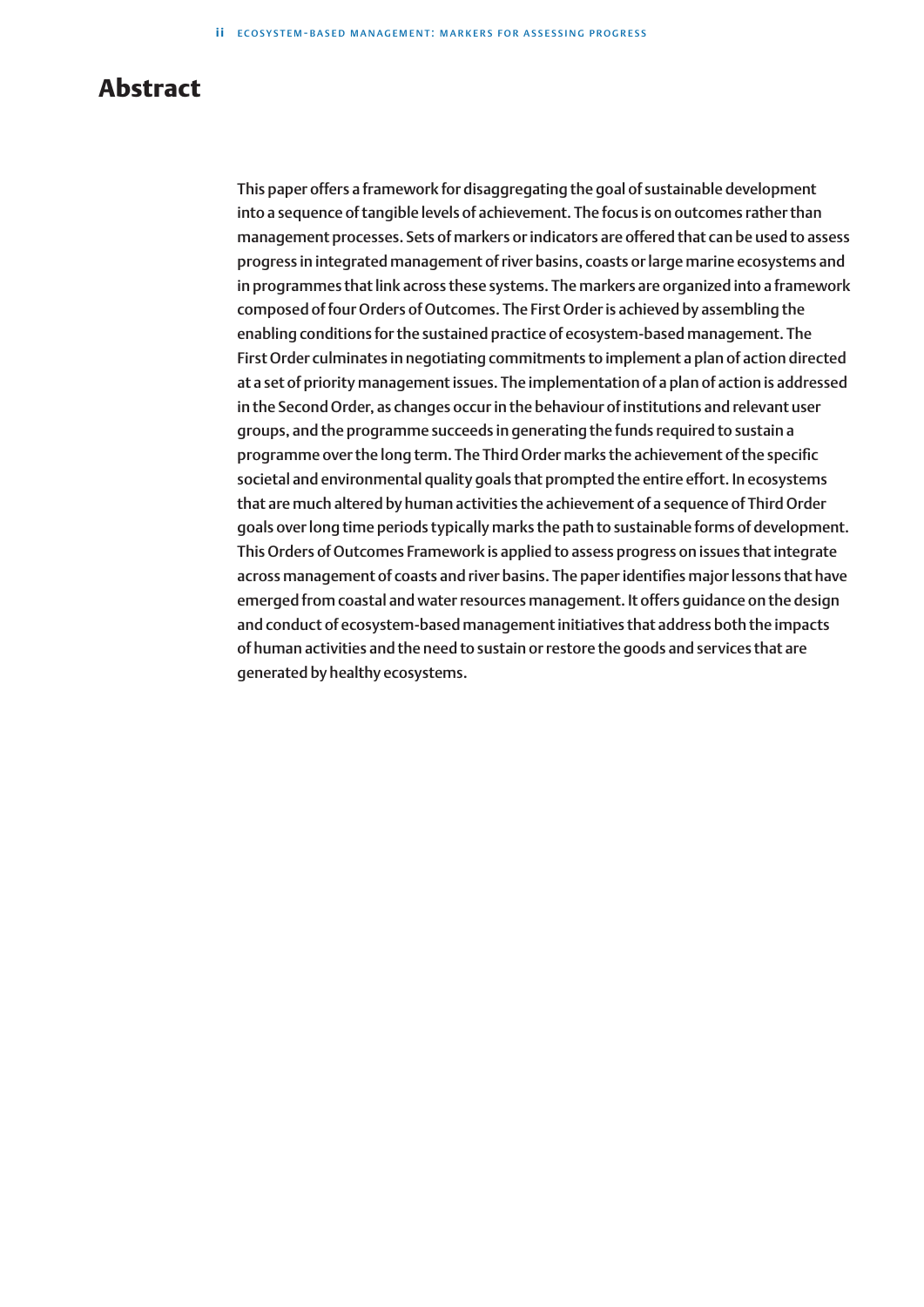# Table of contents

| 1                       | River basins, coasts and large marine ecosystems: a shared agenda                 |
|-------------------------|-----------------------------------------------------------------------------------|
| 1.1                     |                                                                                   |
| 1.2                     |                                                                                   |
| $\overline{2}$          |                                                                                   |
| 2.1                     |                                                                                   |
| 2.2                     |                                                                                   |
| 2.3                     |                                                                                   |
| $\overline{\mathbf{3}}$ | The current status of programme evaluation in integrated coastal and              |
|                         |                                                                                   |
| 3.1                     |                                                                                   |
| 3.2                     |                                                                                   |
| 3.3                     |                                                                                   |
| 3.4                     |                                                                                   |
| $\overline{4}$          |                                                                                   |
| 4.1                     |                                                                                   |
| 4.2                     | Assessing progress towards more sustainable forms of development                  |
| 4.3                     |                                                                                   |
| 4.4                     | Programme implementation as behavioural change: Second Order markers24            |
| 4.5                     | Achievement of a sequence of goals as progress towards sustainable development 27 |
| 5                       | Applying the Outcomes Framework to individual programmes30                        |
| 5.1                     | Defining the purpose and context of a progress assessment 30                      |
| 5.2                     | Making adjustments to the markers and justifying ratings31                        |
| 5.3                     |                                                                                   |
| 5.4                     |                                                                                   |
| 6                       |                                                                                   |
| 6.1                     | Initial responses to the ICARM progress assessment framework33                    |
| 6.2                     | Further development of Order of Outcome assessment methods 33                     |
| 6.3                     |                                                                                   |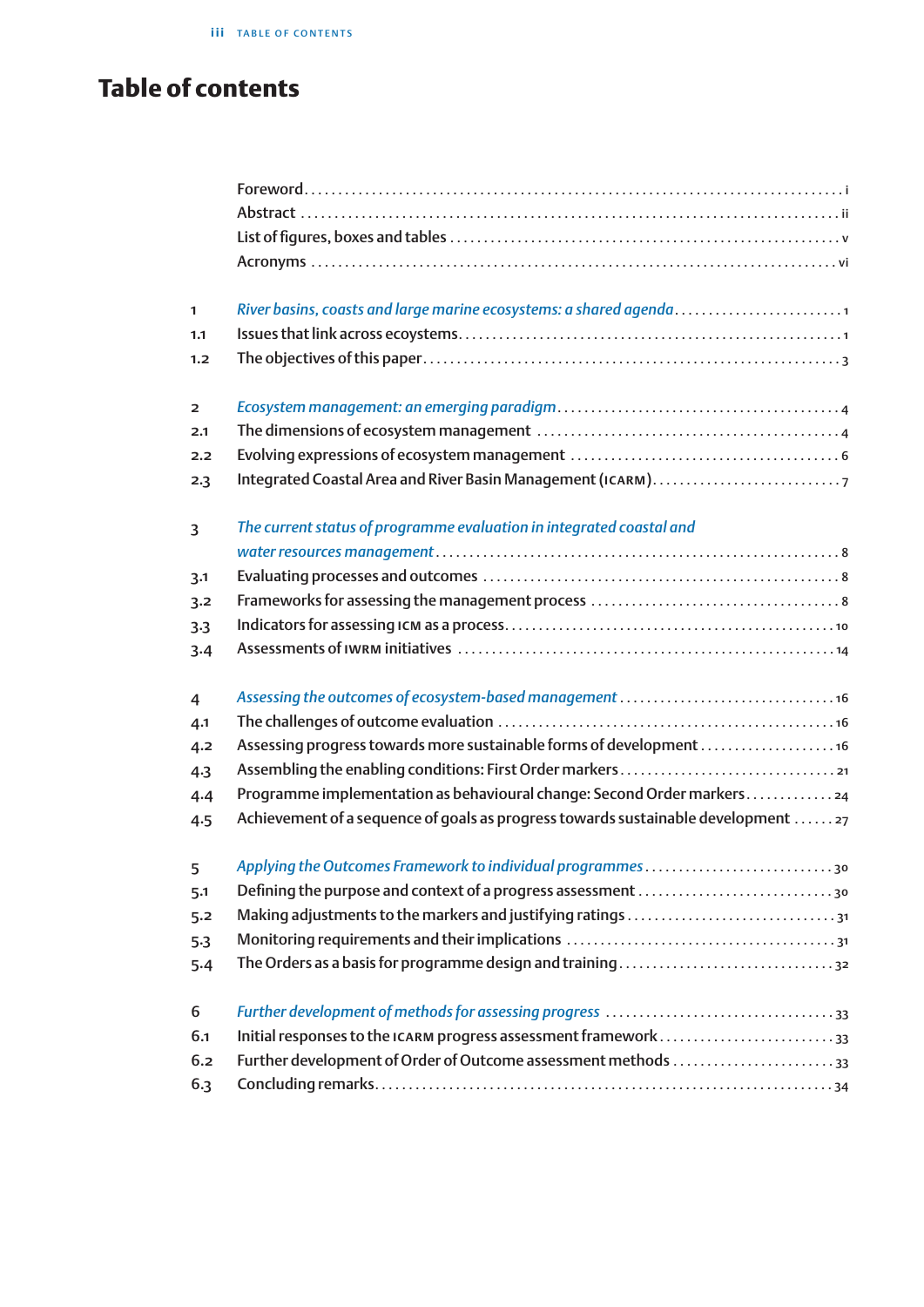|--|--|

### *Annexes*

| 1.             | A marker set for Integrated Coastal and River Basin Management -             |
|----------------|------------------------------------------------------------------------------|
|                |                                                                              |
| $\mathsf{2}^-$ |                                                                              |
| $\mathbf{3}$   |                                                                              |
| 4              |                                                                              |
| 5              | The concept of Integrated Coastal Area and River Basin Management (ICARM) 48 |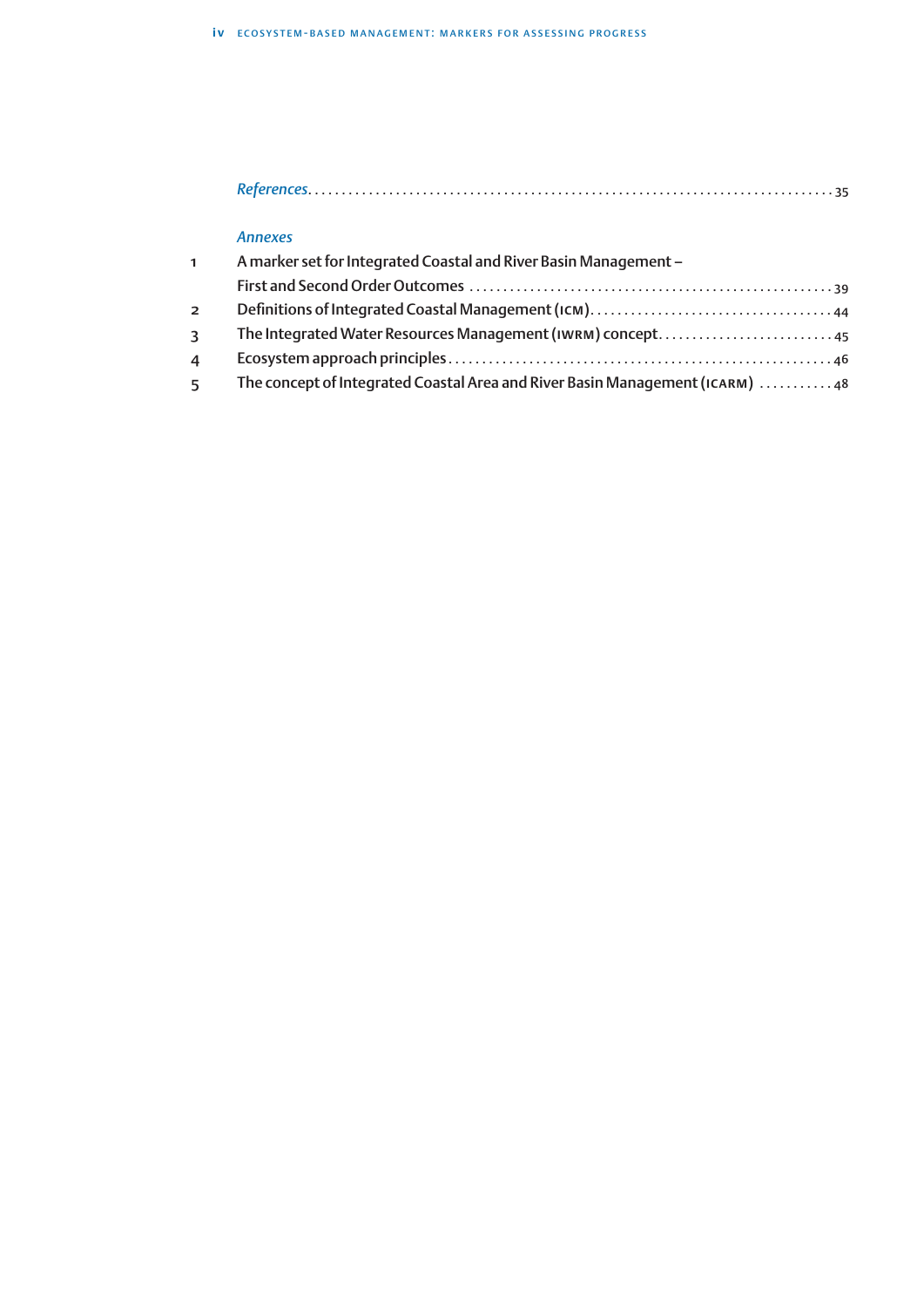### List of figures, boxes and tables

#### figures

- 1 The management cycle
- 2 The integrated water resources management cycle
- 3 Charting progress towards more sustainable forms of development
- 4 The compliance decision
- 5 The Four Orders of Outcomes in ecosystem-based management

#### boxes

- 1 Switzerland joins efforts to protect the North Sea
- 2 Changes in freshwater flows from river basins to coasts
- 3 Ecosystem-based management as a paradigm shift
- 4 Management or governance?
- 5 The big picture findings of the International Geosphere Biosphere Programme
- 6 The Chesapeake Bay programme: goal-driven management
- 7 The Great Barrier Reef: sustaining the qualities of a magnificent ecosystem

#### **TABLES**

- 1 Actions associated with each step of a generation of icm
- 2 Some selected actions of the eu progress indicators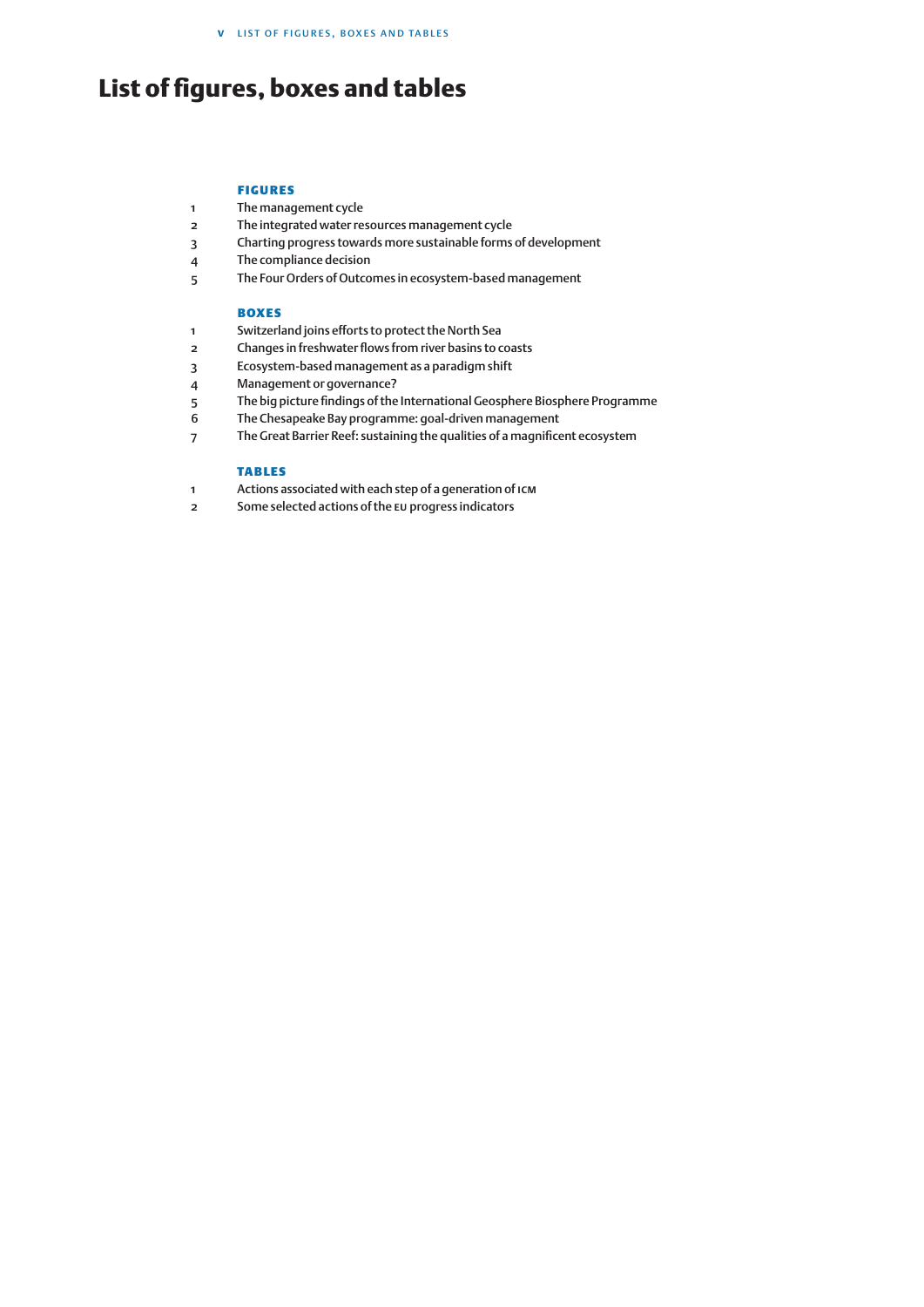# Acronyms

| EU            | <b>European Union</b>                                                               |
|---------------|-------------------------------------------------------------------------------------|
| <b>FAO</b>    | Food and Agriculture Organization of the UN                                         |
| <b>GEF</b>    | <b>Global Environment Facility</b>                                                  |
| <b>GESAMP</b> | Joint Group of Experts on the Scientific Aspects of Marine Environmental Protection |
|               | (IMO/FAO/UNESCO-IOC/WMO/WHO/IAEA/UN/UNEP)                                           |
| <b>GPA</b>    | Global Programme of Action for the Protection of the Marine Environment from        |
|               | <b>Land-based Activities</b>                                                        |
| <b>GWP</b>    | <b>Global Water Partnership</b>                                                     |
| <b>IAEA</b>   | <b>International Atomic Energy Agency</b>                                           |
| <b>ICARM</b>  | Integrated Coastal Area and River Basin Management                                  |
| <b>ICM</b>    | <b>Integrated Coastal Management</b>                                                |
| <b>IDRC</b>   | International Development Research Institute                                        |
| <b>IMO</b>    | International Meteorological Organization                                           |
| <b>IRBM</b>   | Integrated River Basin Management                                                   |
| <b>IOC</b>    | International Oceanographic Commission of UNESCO                                    |
| <b>IWRM</b>   | Integrated Water Resource Management                                                |
| <b>LME</b>    | Large Marine Ecosystem                                                              |
| <b>NGO</b>    | Non-governmental organization                                                       |
| UN            | <b>United Nations</b>                                                               |
| <b>UNCED</b>  | United Nations Conference on Environment and Development                            |
| <b>UNDP</b>   | United Nations Development Programme                                                |
| <b>UNEP</b>   | United Nations Environment Programme                                                |
| <b>UNESCO</b> | United Nations Educational, Scientific and Cultural Organization                    |
| ucc-Water     | UNEP Collaborating Centre on Water and Environment                                  |
| <b>WHO</b>    | World Health Organization                                                           |
| <b>WMO</b>    | World Meteorological Organization                                                   |
| <b>WSSD</b>   | World Summit on Sustainable Development                                             |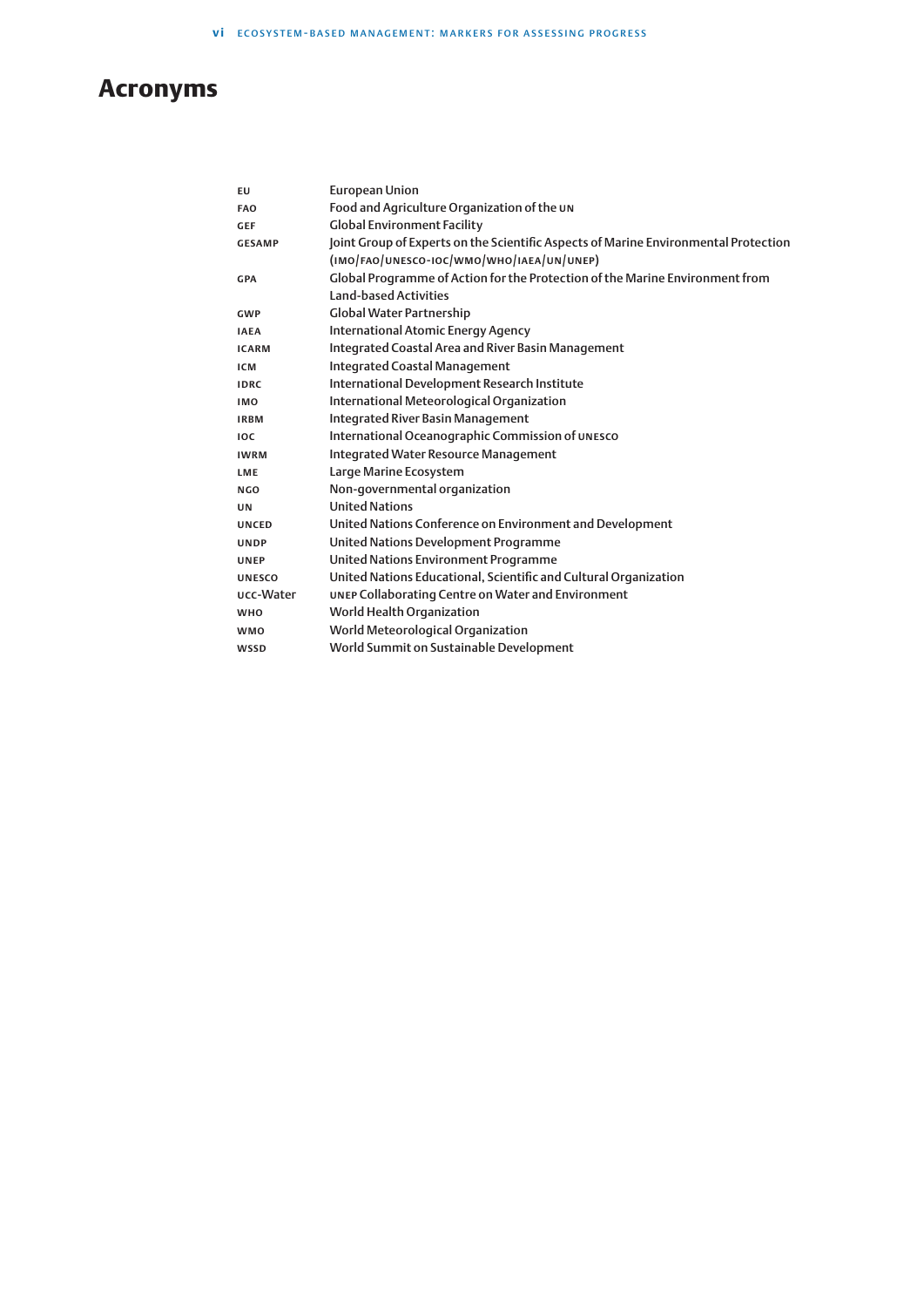# River basins, coasts and large marine ecosystems: a shared agenda

#### 1.1 Issues that link across ecosystems

River basin management, coastal management and management of large marine ecosystems (lmes) cannot independently solve many of the challenges posed by intensifying human activity and ecosystem change. Increasingly human activities are causing changes in ecosystems that have transboundary consequences. For example, the pollutants that degrade human health and reduce the goods and services in estuaries and lme<sup>s</sup> may originate from human activities far inland that are transported by rivers to the coast. On a planet dominated by the impacts of human activities it is increasingly necessary to design and implement management programmes that address the complex linkages between marine systems, coastal regions and river basins (see Box 1).

#### **BOX1** Switzerland joins efforts to protect the North Sea

'At the roof of Europe', Switzerland is a mountainous country far away from any coastline or sea. Switzerland is nonetheless an important participant in ministerial meetings on the protection of the North Sea. Discharge limits for waste waters produced by Swiss industries bordering the River Rhine are set to meet standards designed to restore and maintain the environmental qualities of the North Sea. <

A defining feature of coastlines is that here freshwater from land drainage mixes with seawater. River mouth estuaries, lagoons and their associated wetlands are among the most naturally productive ecosystems of the planet and they play critical roles in processing the freshwater, sediments, nutrients and other substances that flow from the land to the sea. Estuaries are the nurseries for a high proportion of the commercially important fish and shellfish. Human activity in a watershed that changes the volume, quality and seasonal pulsing of freshwater flows to estuaries and continental shelves can have profound impacts on the ecology and, the productivity of estuaries and coastal waters, as well as the physical processes that shape a coastline (see Box 2). Such changes may in turn affect human health, the state of important habitats, biodiversity and such economically important activities such as fisheries, tourism and agriculture.

Changes in freshwater flows have major impacts on human wellbeing and ecosystems across river basins and coasts

Human induced changes in ecosystems have transboundary impacts

#### BOX<sub>2</sub> 2 Changes in freshwater flows from river basins to coasts

Many of the management issues that link across river basins and coasts are related directly or indirectly related to how freshwater is being allocated and used. These can be placed into three main categories: changes to the volumes of freshwater that reach the coast and support coastal environments and activities, changes to the quality of freshwater and changes to the pulsing of freshwater flows.

#### Quantity

At global scale almost seventy percent of the available freshwater is utilized for agriculture. As coastal urban centres expand the competition between agriculture and cities intensifies. One result of both the expansion in irrigated agriculture and the growth of coastal cities is that the volume of freshwater that flows into estuaries and coastal waters is being reduced or even eliminated. This can have a devastating impact on fisheries and the spatial ecological processes that occur in highly complex estuarine systems. Conversely, freshwater inflows to estuaries and coastal waters may increase when urbanizsation reduces the absorption of rainwater into the ground and wetlands or when water from one catchment is transferred into another. Such increases in freshwater flows will also unleash a chain of consequences in a coastal ecosystem.  $\blacktriangleright$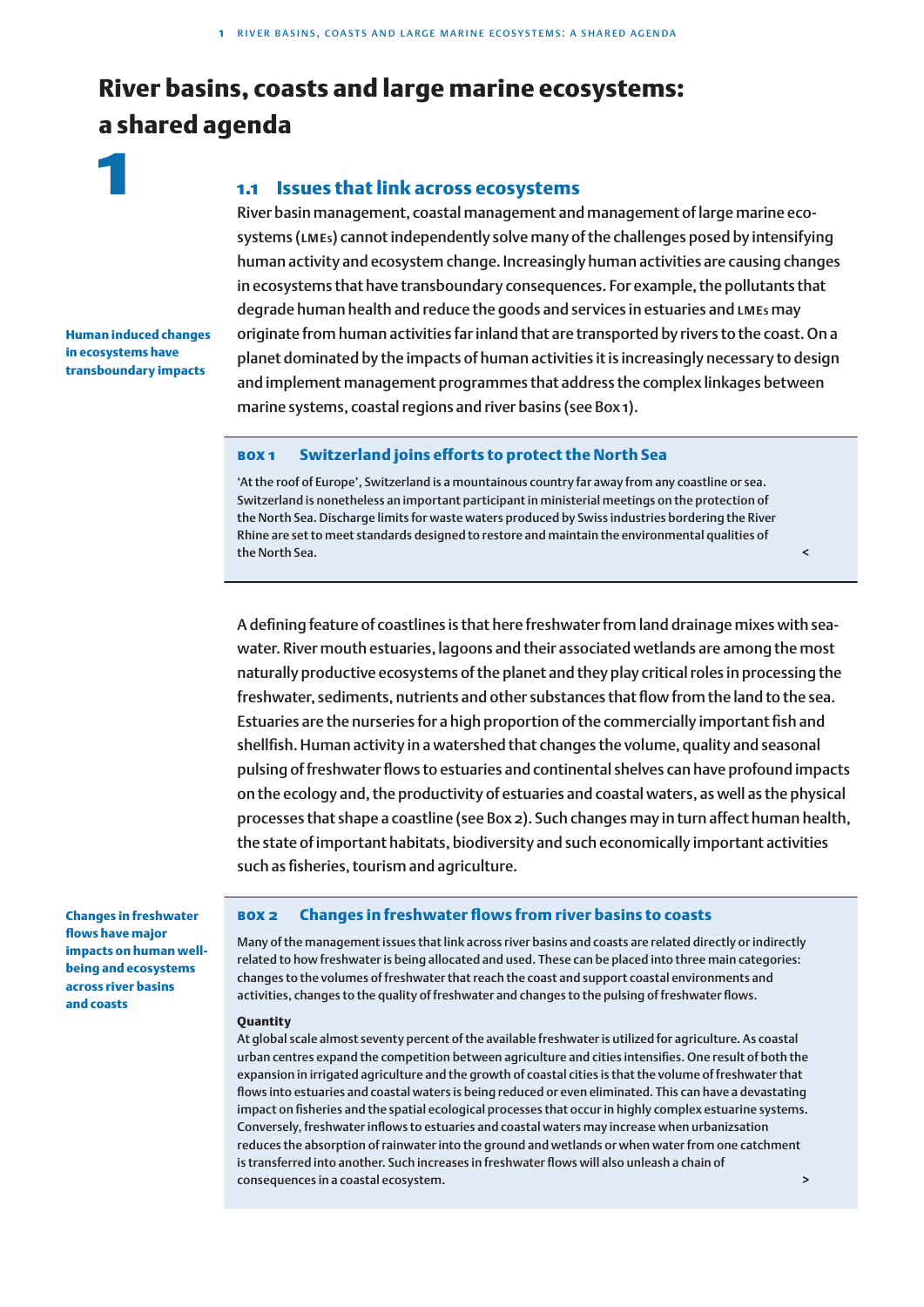#### **Quality**

Changes to the quality of freshwater are often as important as changes to its quantity. As human activity intensifies point and non-point sources of nutrients, chemical contaminants and pathogens are likely to increase, and the quantity of sediment carried by surface waters changes. All of these can have important impacts on the productivity and state of estuaries and coastal water, on the health and livelihoods of the human population and the viability of such economically important sectors as tourism. Contemporary agriculture is dependent upon the application of fertilizers. As a result human society is now fixing nitrogen and making it biologically available at a rate greater than all natural processes combined. The nutrient loads delivered to estuaries and coastal waters are predicted to continue increasing in coming decades. This will make eutrophic conditions, associated coastal dead zones and toxic tides an even greater problem than they are today. Changes to sediment inflows along many coastlines have caused dramatic increases in mud flats and disruptions to navigation in some areas and severe erosion and increased flooding in others.

#### Pulsing

This describes shifts in volumes of freshwater flows to the coast and the timing of such events. Freshwater flows are higher during the 'wet' season and lower during the 'dry' season. Humans can influence freshwater pulsing by storing and releasing water behind dams for flood control, water supply for agriculture, drinking water, and the generation of electricity. The ecology of estuaries, and in some cases coastal waters, has evolved to take advantage of established pulsing patterns, and the spawning and juvenile stages of estuary-dependent fish and shellfish are closely attuned to shifts in salinity. These are disrupted when human activities change long established patterns. As climate change becomes more apparent floods and droughts intensify. These pulses become less predictable and this can have major impacts on human activity, infrastructure and in extreme instances, reshape shorelines, estuaries and watersheds. <

#### To successfully tackle such impacts requires long time frames

The integrated management approaches that are the subject of this paper may require many years to attain their goals. It took many decades to achieve the restoration targets adopted by mature management programmes such as those for the Rhine River and North Sea in Europe and Chesapeake Bay in the United States. Enabling conditions have to be created and well-founded plans have to be set in motion. It is often only after a second or third plan of action is implemented, with increasingly strict limitations on human activities that defined social and environmental goals are achieved and progress towards more sustainable forms of development may have been made. Crucial to success is sustained financial investments and building the institutional capacity to practice ecosystem-based management.

The challenges of addressing human activities within river basins and in coastal areas that effect the state of coastal and marine ecosystems is the subject of the Global Programme of Action (gpa) for the Protection of the Marine Environment from Land-based Activities, coordinated by unep. Initiated in 1995, this global programme assists nations in the development of National Plans of Action (npas) that address these linked issues and work to mitigate the impacts of human activities that reduce or threaten the goods and services that flow from coastal and marine ecosystems. In 2002 unep published a Handbook on the development and implementation of npa<sup>s</sup> and in 2006 it was revised and expanded as a Guide. This paper develops the dimension of progress assessment to this series of guidance documents.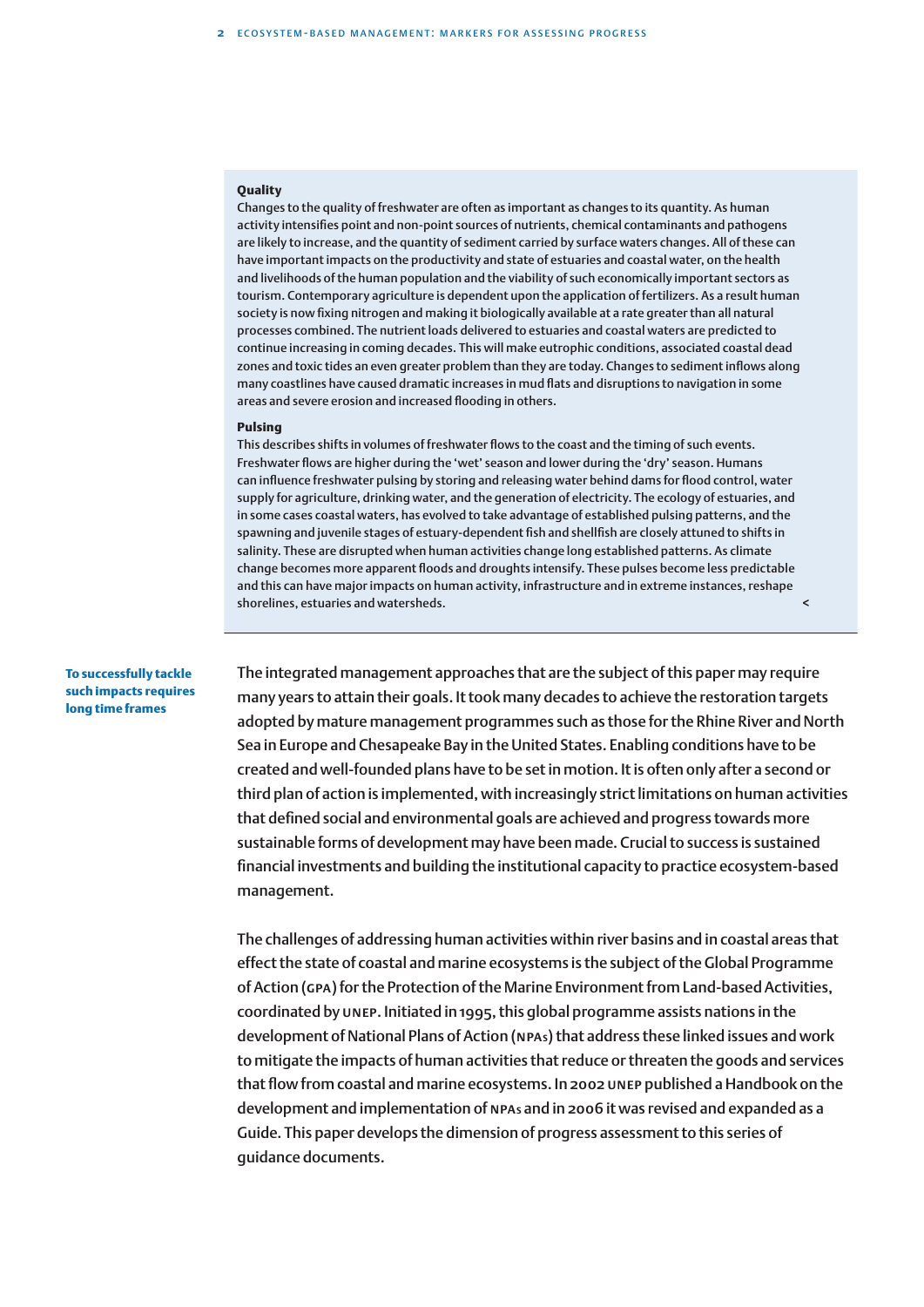#### 1.2 The objectives of this paper

Transboundary management is complex and must span long time periods. It is therefore important to clearly define how success will be achieved and how progress will be assessed. Simplified methods are needed that offer an overview of the status of a given programme at a given time and can trace progress by a consistent set of indicators.

#### This paper provides a road map for evaluating progress in ecosystembased management programmes

This paper presents a framework for a sequence of indicators that can be used to mark the advance to more sustainable forms of development at the ecosystem level. This framework identifies the critical outcomes associated with a sequence of accomplishments associated with planning, implementation of a plan of action and the achievement of goals that can be used to gauge progress on that path. These sets of indicators offer several benefits:

- · Their relative simplicity in portraying an overview of the essential outcomes of a management process as portrayed by small sets of indicators;
- · Their suitability for application to sustained processes of management extending over several decades; and,
- · They invite comparison and learning across initiatives.

#### The framework can assist all those involved in ecosystem-based policy and management

The progress markers presented in this paper facilitate the documentation and analysis of a given programme or portfolio of programmes along a continuum with programme initiation at one end and fulfilment of programme goals at the other. The markers offered in Chapter  $\mu$  and detailed in Annex 1 address issues that link across river basins and coasts. They can be modified to assess progress in the management of other ecosystems. The application of these methods should further understanding, dialogue and collaboration among all those involved in the policy making and management of complex ecosystems:

- · River basin, coastal and large marine ecosystem managers
- · National-level governmental officials in national and international agencies
- · Regional and local governmental officials
- · Natural and social scientists involved in ecosystem analysis
- · Research institutions
- · Non-governmental and community organizations
- · The many businesses and user groups whose livelihoods are linked to the goods and services that flow from healthy ecosystems.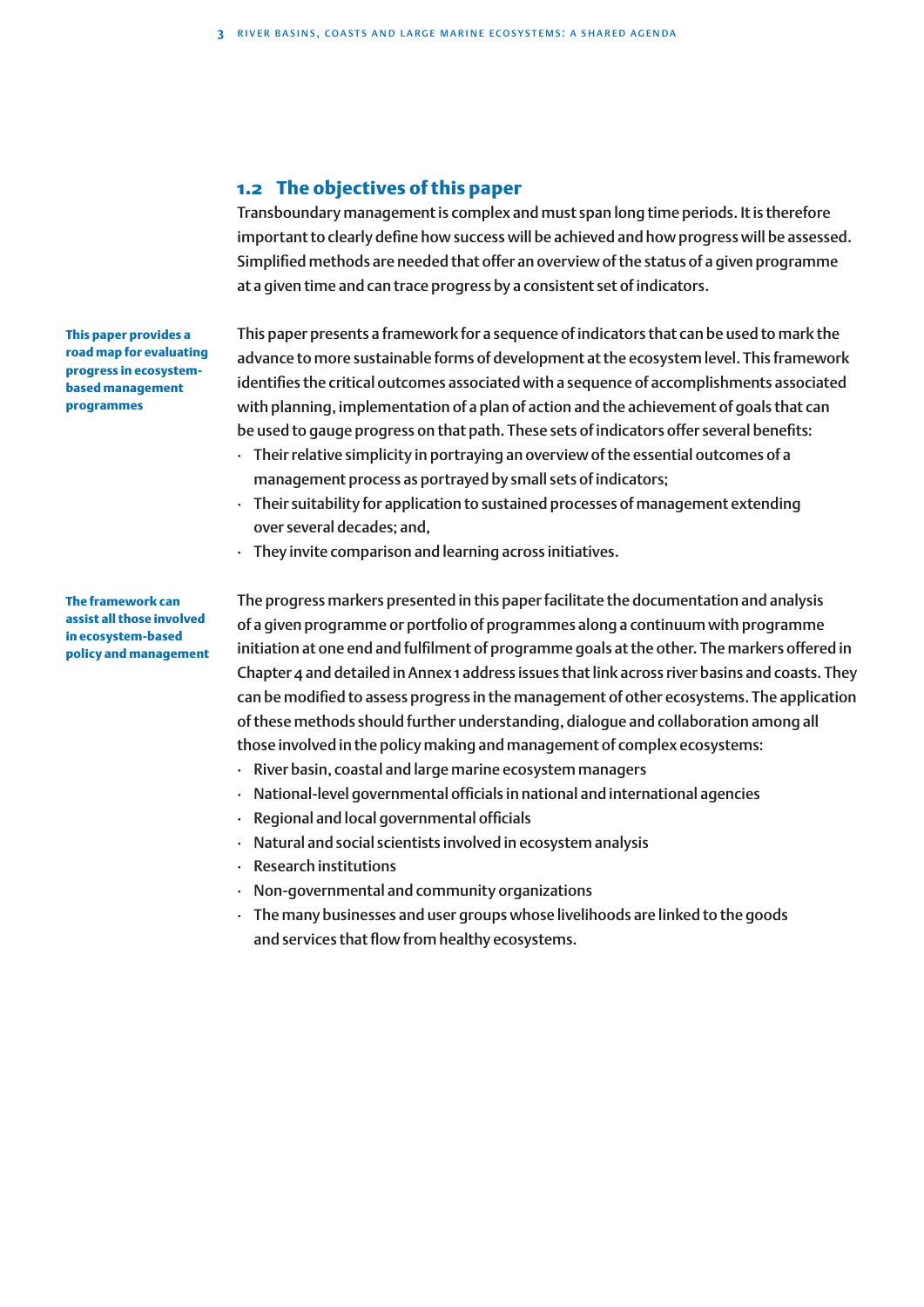### Ecosystem management: an emerging paradigm



We are moving from sectoral towards ecosystem-based management

# 2 2.1 The dimensions of ecosystem management

The ecosystem paradigm has emerged as the dominant approach to managing natural resources and the environment. Traditionally, management efforts have been organized around particular uses such as agriculture or tourism, resulting in separate governance regimes for each use. Over time it has become apparent that such a sectoral approach results in conflicts among users and is inadequate in meeting the need for environmental protection. The shift away from the management of individual resources to a systems approach is reflected in the actions of a variety of states (Juda 2003; Laffoley and others 2004) and in the work of international organizations ranging from the International Oceanographic Commission, to the Food and Agriculture Organization, the United Nations Environment Programme, and the Global Environment Facility.

In the years preceding the 1992 United Nations Conference on the Human Environment and Development (UNCED) attention progressively turned toward ecosystem-based management (World Commission on Environment and Development, 1987). The Rio Declaration adopted at uncep called upon States 'to conserve, protect and restore the health and integrity of the Earth's ecosystem' (Rio Declaration, principle 7, 1992). Agenda 21, adopted at that meeting, concludes that oceans and adjacent coastal areas form 'an integrated whole that is an essential component of the global life-support system.' This realization requires 'new approaches to marine and coastal area management and development, at the national, sub-regional, regional and global levels, approaches that are integrated in content and are precautionary and anticipatory in ambit…' (Agenda 21, 17.1, 1992).

By 1997, the un Commission on Sustainable Development had found that: *The concept of integrated management of watersheds, river basins, estuaries and marine and coastal areas is now largely accepted in the United Nations system and in most countries as providing a comprehensive, ecosystem-based approach to sustainable development (e/cn.17/1997/2/ Add.16 24 January 1997).*

In simple terms ecosystem-based management recognizes that plant, animal and human communities are interdependent and interact with their physical environment to form distinct ecological units called ecosystems. Ecosystems are transboundary in character, typically cutting across existing political and jurisdictional boundaries and are subject to multiple management systems. Likewise, many human actions and their consequences extend across jurisdictional boundaries and impact the functioning of important ecosystems shared by multiple jurisdictions. For example, the widespread and heavy use of fertilizers employed by modern agriculture many hundreds of kilometres from the coast has resulted in water bodies, as in the Gulf of Mexico adjacent to the Mississippi River delta and many others that are oxygen depleted 'dead zones'.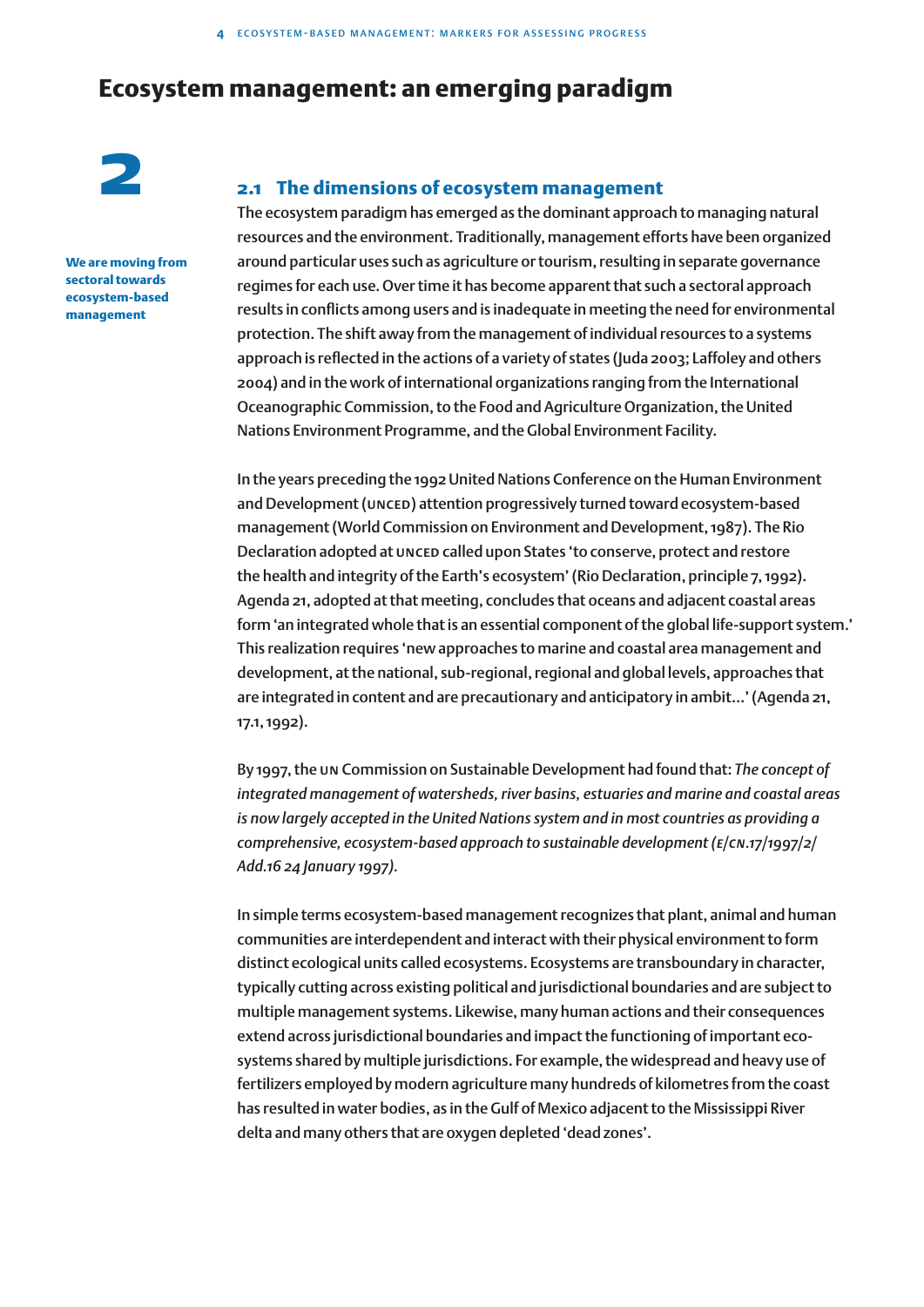Ecosystem-based management has been defined as: *…management driven by explicit goals executed by policies, protocols and practices, and made adaptable by monitoring and research based on our best understanding of the ecological interactions and processes necessary to sustain ecosystem structure and function* (Christensen and others 1996).

The Convention on Biological Diversity adds the following dimensions: *The ecosystem approach is a strategy for the integrated management of land, water and living resources that promotes conservation and sustainable use in an equitable way. Thus, the application of the ecosystem approach will help to reach a balance of the three objectives of the Convention: conservation, sustainable use, and the fair and equitable sharing of the benefits arising out of the utilization of genetic resources.*

For the Millennium Ecosystem Assessment the participating scientists negotiated several other aspects to the definition, among others that an ecosystem approach *'recognizes that humans, with their cultural diversity, are an integral component of many ecosystems'* (mea 2003).

The Millennium Development Goals further reinforce the recognition that ecosystem health and sustainability are central to the well being of human kind. Capacity building in forms of management that recognise this fundamental truth is a top priority if such issues as poverty and hunger are to be solved.

In ecosystem-based management, the associated human population and economic/ social systems are seen as integral parts of the ecosystem. Most importantly, ecosystembased management is concerned with the processes of change within living systems and sustaining the goods and services that healthy ecosystems produce. Ecosystem-based management is therefore designed and executed as an adaptive, learning-based process that applies the principles of the scientific method to the processes of management. Box 3 describes the shift in focus from traditional to ecosystem-based management.

#### **BOX 3** 3 Ecosystem-based management as a paradigm shift

#### From To

Individual species **Ecosystems** Small spatial scale Multiple scales Short-term perspective Long-term perspective Management divorced from research and Adaptive management Managing commodities Sustained production potential for

Humans independent of ecosystems **Humans as integral parts of ecosystems** ecosystem goods and services

Source: Lubchenco 1994, Sherman and Duda 1999 <

More and more institutions recognize and promote an ecosystem-based approach for managing natural resources and the environment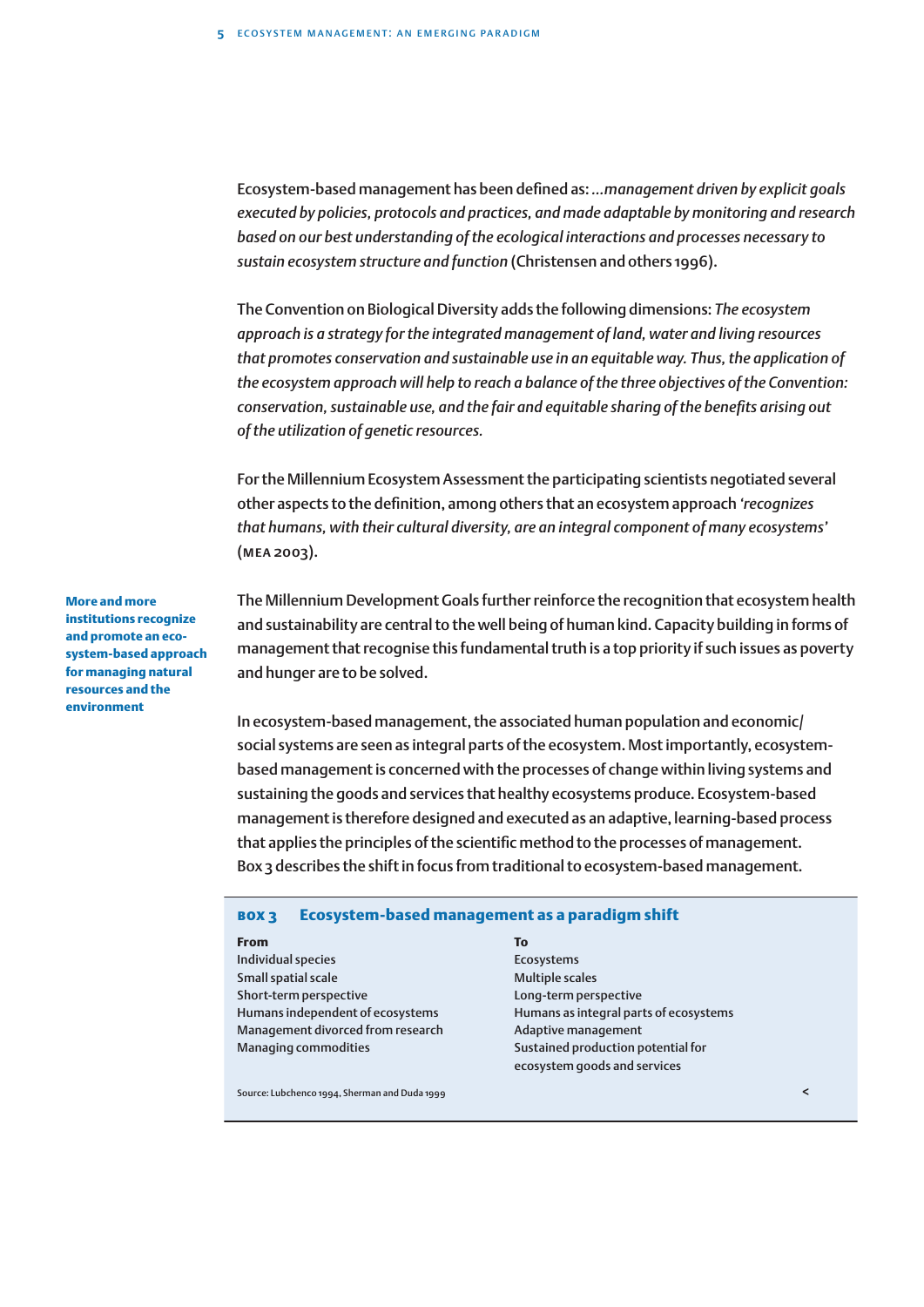Several ecosystembased schools exist for management of marine, coastal and inland waters

The fundamental principles of all these approaches are the same…

#### …but linkages between them are usually still weak

### 2.2 Evolving expressions of ecosystem management

Ecosystem-based management is being advanced at many scales in both terrestrial and aquatic environments. Along coastlines and in estuaries Integrated Coastal Management (icm) has pioneered integrated approaches to meet the needs for both conservation and development in those areas of the planet where the human population and its associated infrastructure are most concentrated (see Annex 2). As freshwater has become increasingly a limiting factor to human activity Integrated Water Resources Management (iwrm) has become the centrepiece of many programmes and initiatives (see Annex 3). Integrated River Basin Management (IRBM) is quiding the management of natural resources and human activity in land areas defined by the flows of surface waters and applying the iwrm principles. The most productive marine waters defined by the extent of continental margins and coastal currents have been divided into 64 Large Marine Ecosystems (lmes) and are being managed in accordance with the principles of ecosystem management.

All of these can be considered as expressions of integrated management that, to varying degrees, are embracing the concept of ecosystem-based management. While the spatial scales and the issues addressed differ, the fundamental principles are the same (see also Box 4):

- · An ecosystem-based approach that fully recognizes the interconnected nature of living systems and human activity
- · The practice of cross-sectoral and decentralized governance that works to nest policies, laws and institutions into a tiered, internally consistent and mutually re-enforcing planning and decision making system
- · The application of sound science to the planning and decision making process through a sustained, long-term and adaptive management processes.

Today the linkages between these various schools of management are often weak, even though it is increasingly obvious that sustainable management of large marine ecosystems and coastal resources requires management of activities in their associated river basins. A major reason for this is that the development of contemporary approaches to planning and decision making has evolved in different scientific communities and different governmental agencies. In most countries the management of river basins and of coasts have evolved as independent programmes that operate with distinct mandates, authorities, policies and institutional structures. As a result, the operational interaction between river basin managers, coastal managers and those concerned with large marine ecosystems has been limited. However, each group recognizes the need for improved co-operation and synergy.

#### **BOX 4** 4 Management or governance?

The term *governance* has become prominent in many settings where a fundamental rethinking of societal goals, structures and mores is seen as necessary. Governance concerns the values, policies, laws and institutions by which issues are addressed (Olsen and Nickerson 2003, Olsen 2003). Governance defines the fundamental goals, the institutional processes and the structures that are the basis for planning and decision-making. Management, in contrast, is the process by which  $\rightarrow$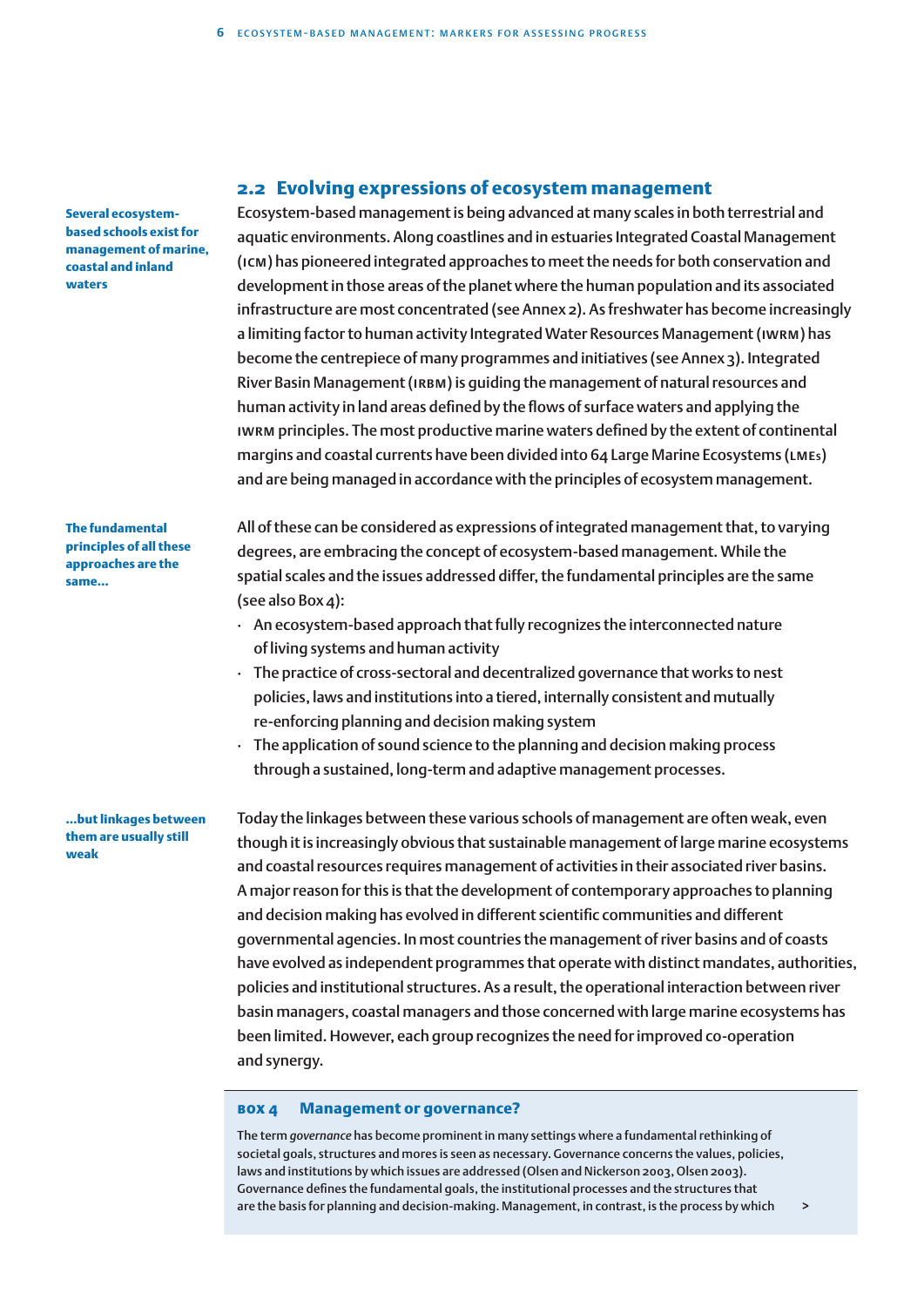human and material resources are harnessed to achieve a known goal within a known institutional structure. We therefore speak of business management, park management, and personnel management or disaster management. In these instances the goals and mechanisms of administration are well known and widely accepted. Governance sets the stage within which management occurs.

*Ecosystem management* would in many instances be better described as *ecosystem governance* since the changes it requires in values, goals, human behaviour and institutions are profound. In this paper, however, we have decided to use the more familiar term 'management'. The World Resources Reports for 2000-2001 and 2002-2004 provide useful descriptions and examples on ecosystem management and environmental governance (wri 2000 and wri 2003) <

#### 2.3 Integrated Coastal Area and River Basin Management

icarm links management activities in river basins and coastal zones

Integrated Coastal Area and River Basin Management (icarm) seeks to integrate across the icm and the iwrm schools of management. icarm is not a 'new' management concept, but a process that links the management activities in the river basin and the coastal zone, in situations where linked issues make this necessary and appropriate. As used in this paper, icarm is a process and set of principles that addresses upstream and downstream users, terrestrial and aquatic systems, surface and underground water sources, in river basins and their associated coastal and continental shelf systems (unep/gpa 2006; Ipsen and others 2006, see Annex 5).

The next Chapter describes how the principles of ecosystem-based management have been applied to evaluating the process of Integrated Coastal Management (icm) and Integrated Water Resources Management (iwrm) initiatives. To date the major focus of such evaluations in a developing country context has been on the management process and not on outcomes. Chapter 4 provides a framework for assessing the progress in terms of outcomes. Chapter 5 describes how this Outcomes Framework can be used to assess progress on the ground through ecosystem-based management as this may be applied to icarm issues and programmes. Chapter 6 considers the future evolution of the icarm progress evaluation tool.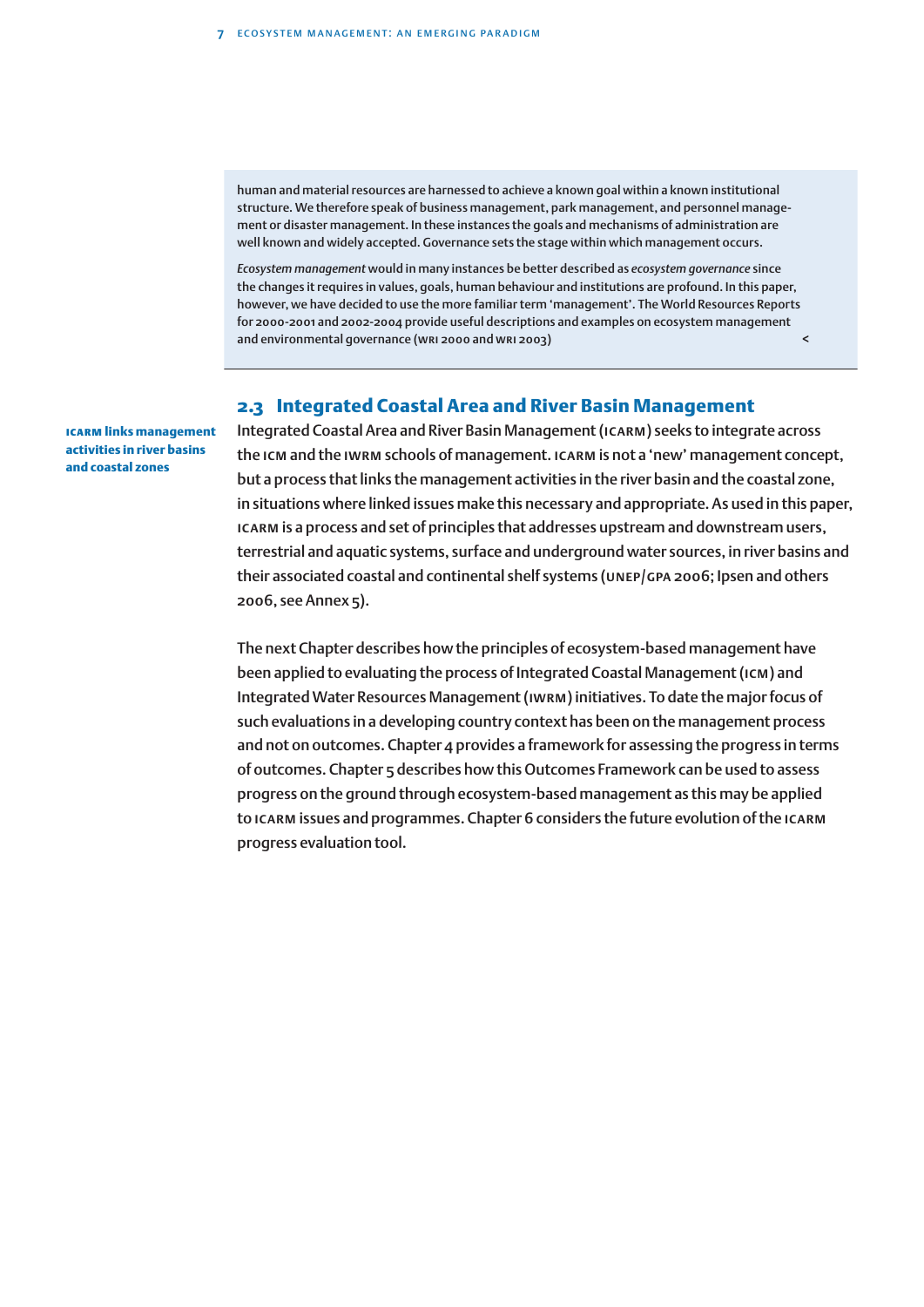# The current status of programme evaluation in integrated coastal and water resources management



There are two broad categories: process and outcome evaluations

### **3.1 Evaluating processes and outcomes**

There are dozens of approaches and methodologies for evaluating projects and programmes. They vary greatly in their purposes, substantive rigor, validity and the persuasiveness of the conclusions they offer. The many methods can be assigned to two broad categories:

- · *Process evaluations* are undertaken to assess the internal workings of a project or programme and make adjustments to the management strategies and practices that it is promoting
- · *Outcome evaluations* assess the impacts of a programme upon the environment, societal conditions and human activities of concern to a programme. An outcome evaluation works to objectively estimate the relative contributions of a programme's policies and processes to observed social and environmental change.

Most evaluations of ecosystem-based management, particularly in developing country contexts, emphasize process evaluation. This is sensible since in the majority of cases, ecosystem-based management, as expressed in icm, lme, iwrm and icarm programmes, are an initial departure from traditional sector-by-sector planning and decision making. Such young initiatives are therefore most concerned with identifying and prioritizing the issues that such integrating forms of management must address, conducting the necessary studies, building capacity and winning political support for the actions and policy reforms that such ecosystem-based management requires.

Process evaluations focus on outputs, assessing the actual execution of programmes

Process evaluation typically addresses *outputs* that such initiatives have generated – the number and quality of its reports, the number of people trained, the equipment and services that have been purchased, the degree to which stakeholders have been consulted. Since such programmes have usually benefited from large financial investments by national and international institutions, evaluations are designed to assess the effectiveness and efficiency of the execution of a programme and the degree to which they have met the commitments made to their sponsors. The results are frequently considered confidential and are not widely distributed (Lowry and others 1999 and Lowry 2002).

In this Chapter we briefly review frameworks for organizing such assessments of management processes. In section 4 we describe a framework for assessing the progress in terms of *outcomes*.

### 3.2 Frameworks for assessing the management process

Both Chapter 17 (coasts) and 18 (freshwater) of Agenda 21 adopted at uncep in 1992 stress the importance of integration and precaution when working to achieve sustainable forms of development. Both Chapters call for management approaches that emphasize the participation of those affected and collaboration among the many agencies of government and groups concerned with how coasts and freshwater resources are developed, used and conserved. They did not, however, provide guidance for how icm and iwrm initiatives should be designed nor explicit standards by which the achievements of such programmes should be measured. This prompted the preparation of a number of documents (Cicin-Sain

Agenda 21 stressed integration and precaution but did not provide guidance on how to measure progress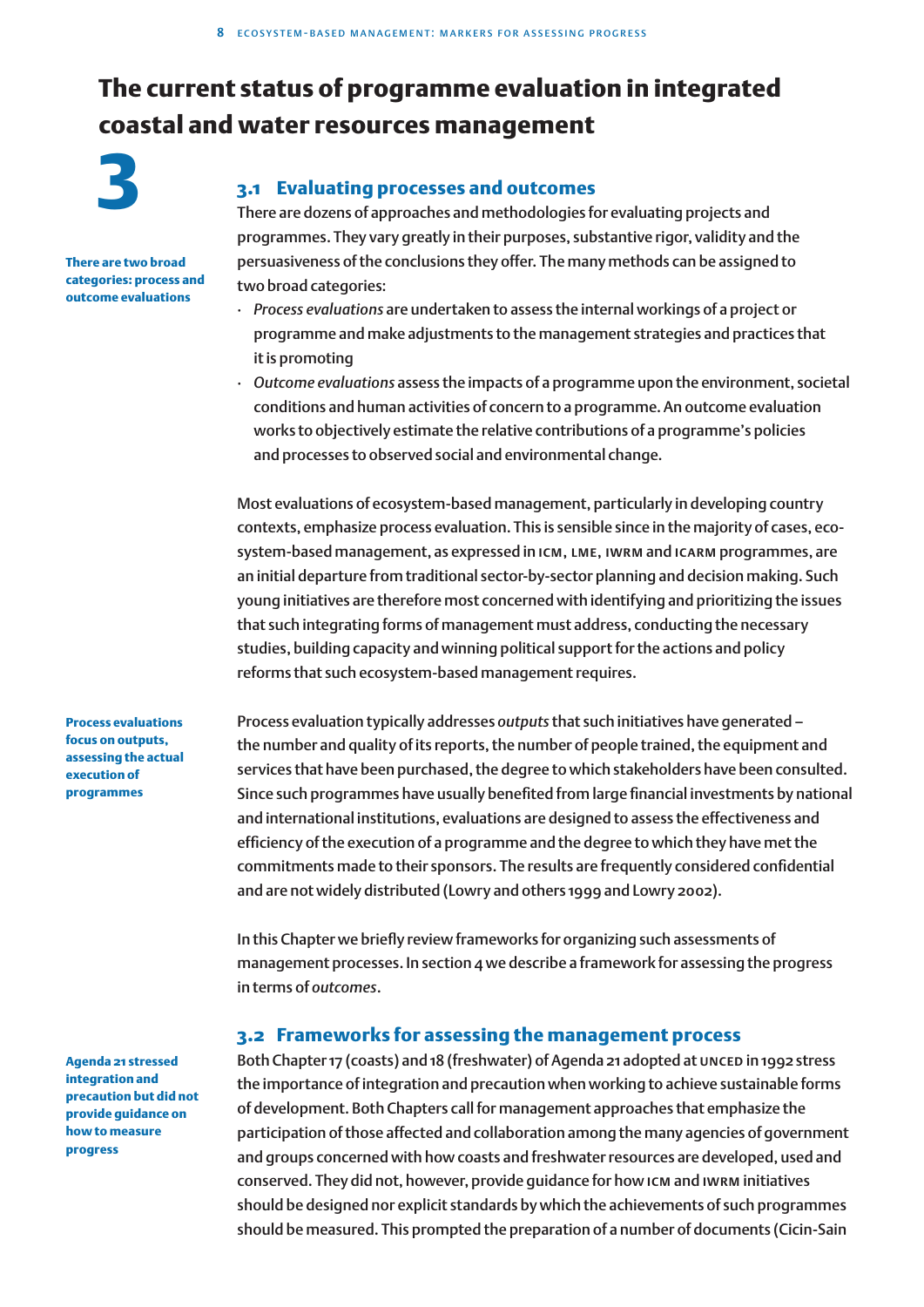and Knecht 1998; Clark 1996; gesamp 1996; gwp Technical Advisory Committee 2000; Jønch-Clausen 2004) that set forth the sequence of actions that can lead to the implementation of government sanctioned icm and iwrm programmes.

A widely used framework for developing icm programmes was offered by the Joint Group of Experts on the Scientific Aspects of Marine Environmental Protection (gesamp 1996). gesamp presented the policy cycle (see Figure 1) that groups activities associated with five steps, beginning with issue identification and proceeding to participatory planning, and then on to commitment to a course of action. Such planning and policy making should culminate in the implementation of a plan of action and conclude with programme evaluation. When programmes are successful, successive generations of a programme repeat these five steps to address an expanding agenda of issues and/or a larger geographic area. Completion of all five steps can be considered as a 'generation' of coastal management.

#### figure 1The management cycle



Source: Adapted from GESAMP 1996

Integrated planning and management is often presented as a cycle that links five steps

Similar thinking developed within the freshwater management community. A five-step approach was adopted in 1993 when developing the Uganda Water Action Plan – one of the early iwrm planning programmes undertaken after the Rio Conference. The approach was subsequently adopted and developed by the Global Water Partnership (Jønch-Clausen 2004; gwp Technical Committee 2005) (see Figure 2).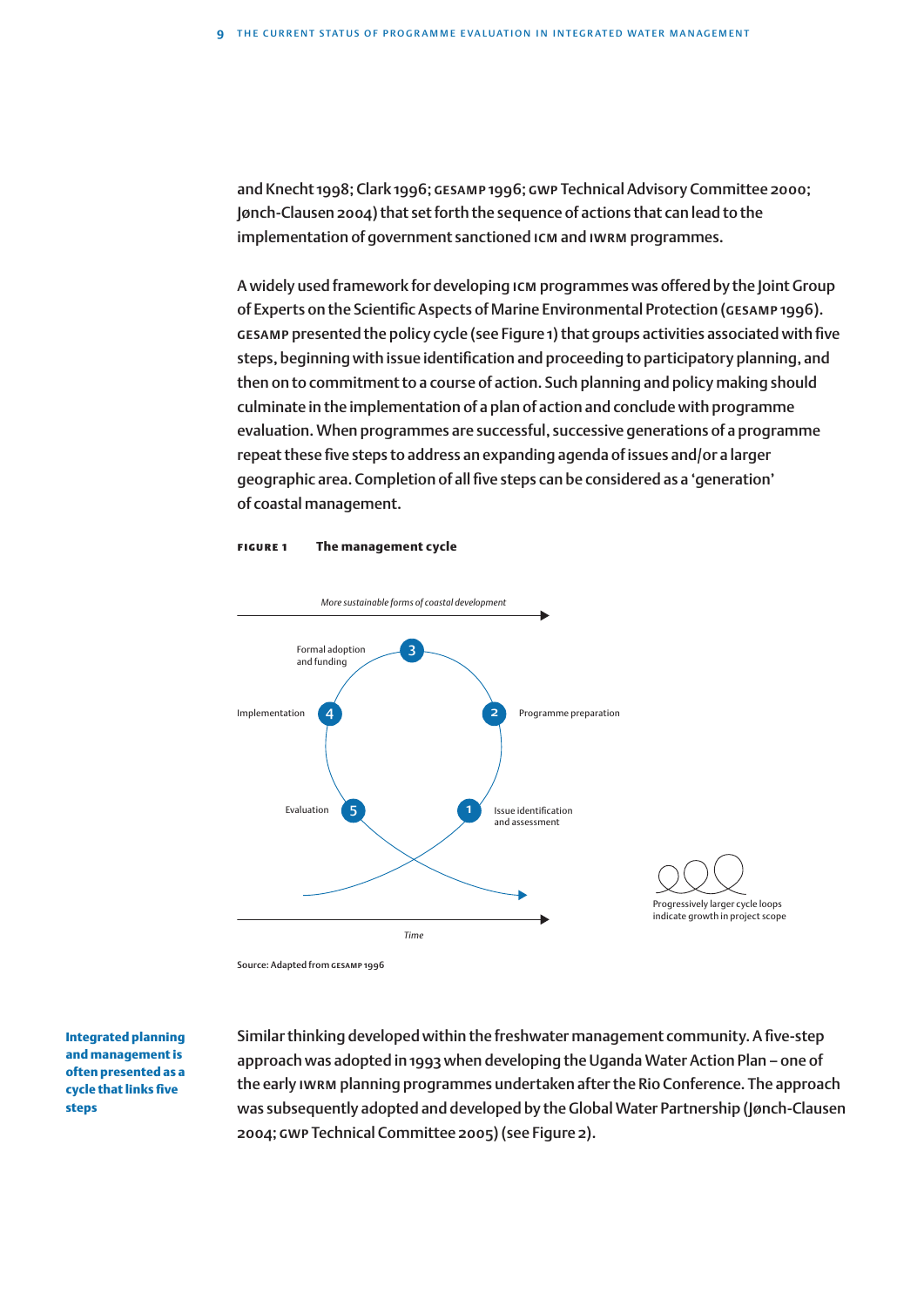

#### figure 2The integrated water resources management cycle

Source: Jønch-Clausen 2004

#### 3.3 Indicators for assessing icm as a process

The 'Manual for Assessing Progress in Coastal Management' (Olsen and others 1999) identifies sets of 'essential actions' associated with each of the five steps in the gesamp cycle. The manual poses lists of questions designed to probe the linkages between the various actions and the five steps (see Table 1) and the objectives and strategies that shaped the design of the programme. The manual invites a team engaged in self assessment, or an external evaluator, to consider, for example, when and how the programme engaged with stakeholders, how issues were analysed and prioritized and if high level decision makers are appropriately involved at critical moments in the planning process. The manual is designed to encourage a learning-based, adaptive management philosophy.

Consistent checklists are a useful tool to evaluate programme progress

An early draft of the manual was applied in 1997 and 1998 to the final evaluations of icm programmes sponsored by the Global Environmental Facility (GEF) that were designed to protect biodiversity in four regions of Latin America and the Caribbean. Checklists of questions were completed for each programme evaluated with accompanying notes on each answer. This provided an objectively verifiable basis for the conclusions drawn on each programme and a baseline against which future evaluations could assess further progress and the emergence of new issues. The consistent format encouraged comparisons of differences in the country contexts and management strategies at the four sites. In all cases the first planning phase of these programmes, covering three to five years, had progressed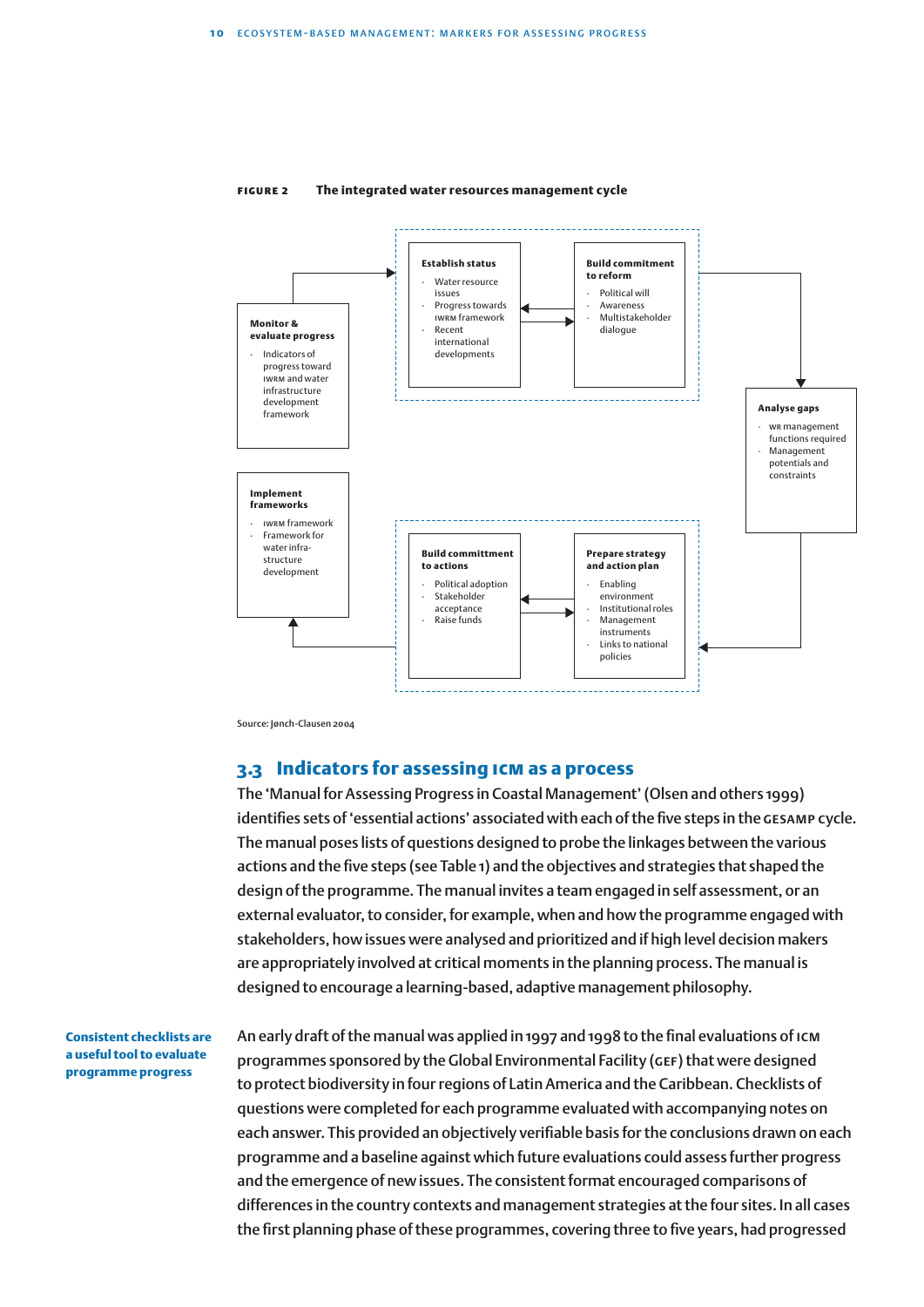| TABLE 1 Actions associated with each step of a generation of ICM |  |  |  |
|------------------------------------------------------------------|--|--|--|
|                                                                  |  |  |  |

| <b>Step</b>                                                  | <b>Indicators</b>                                                                                                                                                                                                                                                                                                                                                                                                                                |
|--------------------------------------------------------------|--------------------------------------------------------------------------------------------------------------------------------------------------------------------------------------------------------------------------------------------------------------------------------------------------------------------------------------------------------------------------------------------------------------------------------------------------|
| <b>STEP 1:</b><br>Issue identification and<br>assessment     | Principal environmental, social and institutional issues and their<br>implications assessed<br>Major stakeholders and their interests identified<br>Issues upon which the ICM initiative will focus its efforts are selected<br>Goals of the ICM initiative defined<br>Stakeholders actively involved in the assessment and goal setting<br>process                                                                                              |
| <b>STEP 2:</b><br>Preparation of the plan                    | Scientific research on selected management questions conducted<br>Boundaries of the areas to be managed defined<br><b>Baseline conditions documented</b><br>Action plan and the institutional framework by which it will be<br>implemented defined<br>· Institutional capacity for implementation developed<br>· Behavioural change strategies at pilot scales tested<br>Stakeholders actively involved in planning and pilot project activities |
| STEP 3:<br>Formal adoption and funding                       | Policies/plan formally endorsed and authorities necessary for their<br>implementation provided<br>Funding required for programme implementation obtained                                                                                                                                                                                                                                                                                         |
| STEP 4:<br>Implementation                                    | Behaviours of strategic partners monitored, strategies adjusted<br>Societal/ecosystem trends monitored and interpreted<br>Investments in necessary physical infrastructure made<br>Progress and attainment of goals documented<br>Major stakeholder groups sustain participation<br>Constituencies, funding and authorities sustained<br>Programme learning and adaptations documented                                                           |
| <b>STEP 5:</b><br>Self assessment and external<br>evaluation | Programme outcomes documented<br>Management issues reassessed<br>Priorities and policies adjusted to reflect experience and changing<br>social/environmental conditions<br>External evaluations conducted at junctures in the programme's<br>evolution<br>New issues or areas identified for inclusion in the programme                                                                                                                          |

Source: Adapted from gesamp 1996 and Olsen and others 1999

through Steps 1 and 2 and were in the process of defining programme features that could be approved by government as the basis for an initial implementation phase (Step 3). These evaluations, and applications of the manual that was distributed the following year, underscored the importance of local conditions. The existing institutional landscape, the skills and energy of programme leaders and the complexities of the issues in each place turned out to be of particular importance.

A complementary approach has been developed as a set of process indicators for the icm initiatives undertaken by European Union (eu) Member States (Pickaver and others 2004). This also recognizes that the icm management cycle can be broken down into a series of discrete, ranked actions. The eu indicator set has been successfully tested in a number of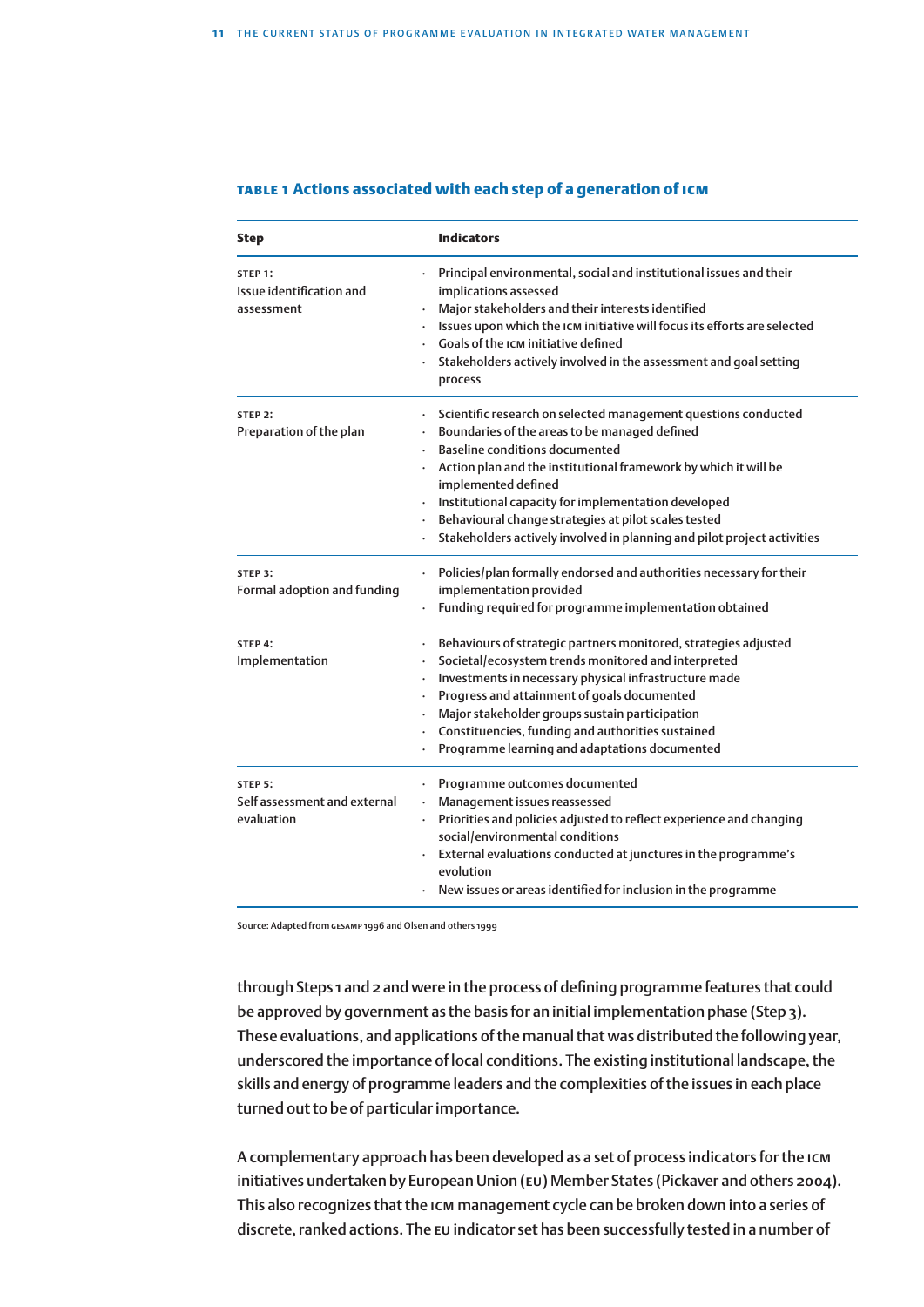#### With 'yes', 'no' or 'don't know' answers to questions trends can be tracked through time

countries and has been revised to 31 actions, grouped into a series of four, discrete, ordered and continuous phases. Rather than assessing progress by the actions associated with each step in the GESAMP ICM cycle, this indicator set groups actions in terms of four gradations of icm practice (see also Table 2 for some examples):

- i Planning and management are taking place in the coastal zone
- ii A framework exists for taking icm forward
- iii Most aspects of an icm approach to planning and management are in place and functioning reasonably well
- iv An efficient, adaptive and integrative process is embedded in all levels of coastal governance and is delivering sustainable use of the coast.

This approach is structured to generate 'yes, no, or don't know' answers to each of the questions posed. To track trends through time, respondents consider each action in two time periods three to five years apart.

| <b>Phase</b>                                                                                                                                                      | <b>Action number</b><br>& description                                                   | <b>National</b> |            | <b>Regional</b> |           | <b>Local</b> |            |
|-------------------------------------------------------------------------------------------------------------------------------------------------------------------|-----------------------------------------------------------------------------------------|-----------------|------------|-----------------|-----------|--------------|------------|
|                                                                                                                                                                   |                                                                                         | 2000            | 2005       | 2000            | 2005      | 2000         | 2005       |
| Planning and<br>г<br>management are taking<br>place in the coastal zone                                                                                           | 4 Aspects of the coastal<br>zone, including marine<br>areas, are regularly<br>monitored | <b>Yes</b>      | Yes        | <b>Yes</b>      | Yes       | <b>Yes</b>   | <b>Yes</b> |
| <b>II</b> A framework exists<br>for taking ICM forward<br>under-taking actions<br>on the coast                                                                    | Adequate funding is<br>$\overline{7}$<br>usually available for                          | <b>No</b>       | <b>Yes</b> | <b>No</b>       | Yes       | <b>No</b>    | <b>Yes</b> |
| III Most aspects of an<br>ICM approach to planning<br>and managing the coast<br>are in place and functio-<br>ning reasonably well                                 | 21 Spatial planning of sea<br>areas is required by law                                  | <b>No</b>       | <b>DK</b>  | <b>No</b>       | <b>DK</b> | <b>No</b>    | <b>Yes</b> |
| IV An efficient, adaptive<br>and integrative process is<br>embedded at all levels of<br>qovernance and is deli-<br>vering greater sustainable<br>use of the coast | 25 There is strong, constant<br>and effective political<br>support for the ICM process. | <b>No</b>       | <b>No</b>  | <b>No</b>       | <b>No</b> | <b>No</b>    | <b>No</b>  |

#### table 2 Some selected actions of the eu progress indicators

Source: Pickaver and others 2004. DK means 'don't know'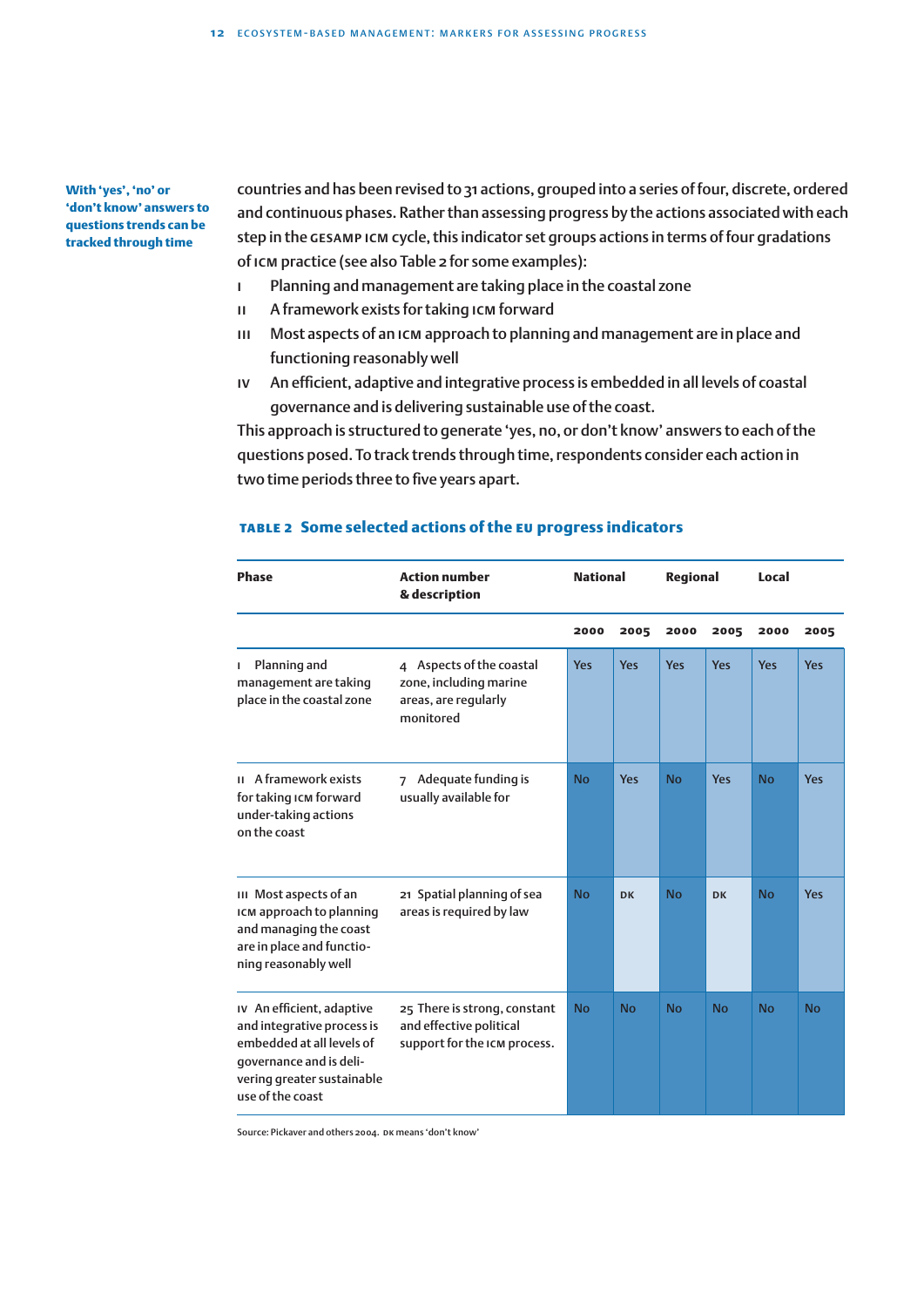Existing icm indicator sets mainly assess progress programme planning

In developing countries implementation of icm so far mainly occurs at pilot project level

The icm indicators suggested by Olsen and others (1999) and by Pickaver and others (2004) are primarily concerned with assessing icm processes. They can be used to assess how far a programme has advanced towards implementing a comprehensive and effective programme that is addressing the problems posed by ecosystem change and human activities in a coastal region. Such analysis is helpful in identifying impediments to the further development of an icm programme and setting priorities for the next phase in a programme's evolution. Both methods are directed primarily at assessing the degree of progress that has been made from actions concerned with issue analysis and planning to the formulation of a plan of action that has been formally approved by government. These are the actions associated with the planning phase (Steps 1 through 3) of the gesamp cycle.

The 1992 Rio Summit (UNCED) called upon all coastal nations to formulate and implement icm programmes (Step 4 of the gesamp cycle or Phase iii of the eu indicator set) by the year 2000. A decade later, by the time of the World Summit on Sustainable Development (wssp) held in 2002 in Johannesburg, it was clear that this goal had not been met. According to one estimate (Sorensen 2000) by the year 2000, not less than 345 icm initiatives had been undertaken in 95 sovereign and semi-sovereign states. The majority had been designed and implemented in developing nations as four to eight year 'projects' funded primarily by international donors and development banks. The total investment had been at the scale of many hundreds of millions of dollars (Olsen and Christy 2000). Although data are absent on which of these initiatives had crossed the threshold to implementation, it was clear that at national level few had progressed beyond issue analysis and planning. However, many demonstration projects at smaller community and special area management level had advanced into implementation of new policies and practices, and were generating benefits to communities and improving the state of the environment.

Several studies have been commissioned to examine portfolios of icm initiatives to assess how well they have performed in reference to important features of the practice. A recent example is a detailed examination of the sustainability of icm initiatives in the Philippines and Indonesia (Christie and others 2005). This three year study concluded that participatory processes, and the generation of social and environmental benefits that are equitably distributed, succeed in building the constituencies that are required to sustain icm processes. The study reaffirmed that long-term commitment and an adaptive approach is essential to success and can generate positive outcomes even in very difficult contexts. It estimates that the Philippines is investing some \$25 million annually in icm and found that over 100 municipalities and cities have adopted icm as the unifying approach to managing complex issues. The patterns and conclusions are similar for Indonesia although icm is at an earlier phase of evolution in that country.

The transition from planning to implementation in icm programmes is slow A survey of the principle findings emerging from evaluations of icm initiatives worldwide (Lowry and others 1999) drew the following conclusions:

· Most evaluations are concerned primarily with performance but combine elements of both process and outcome evaluation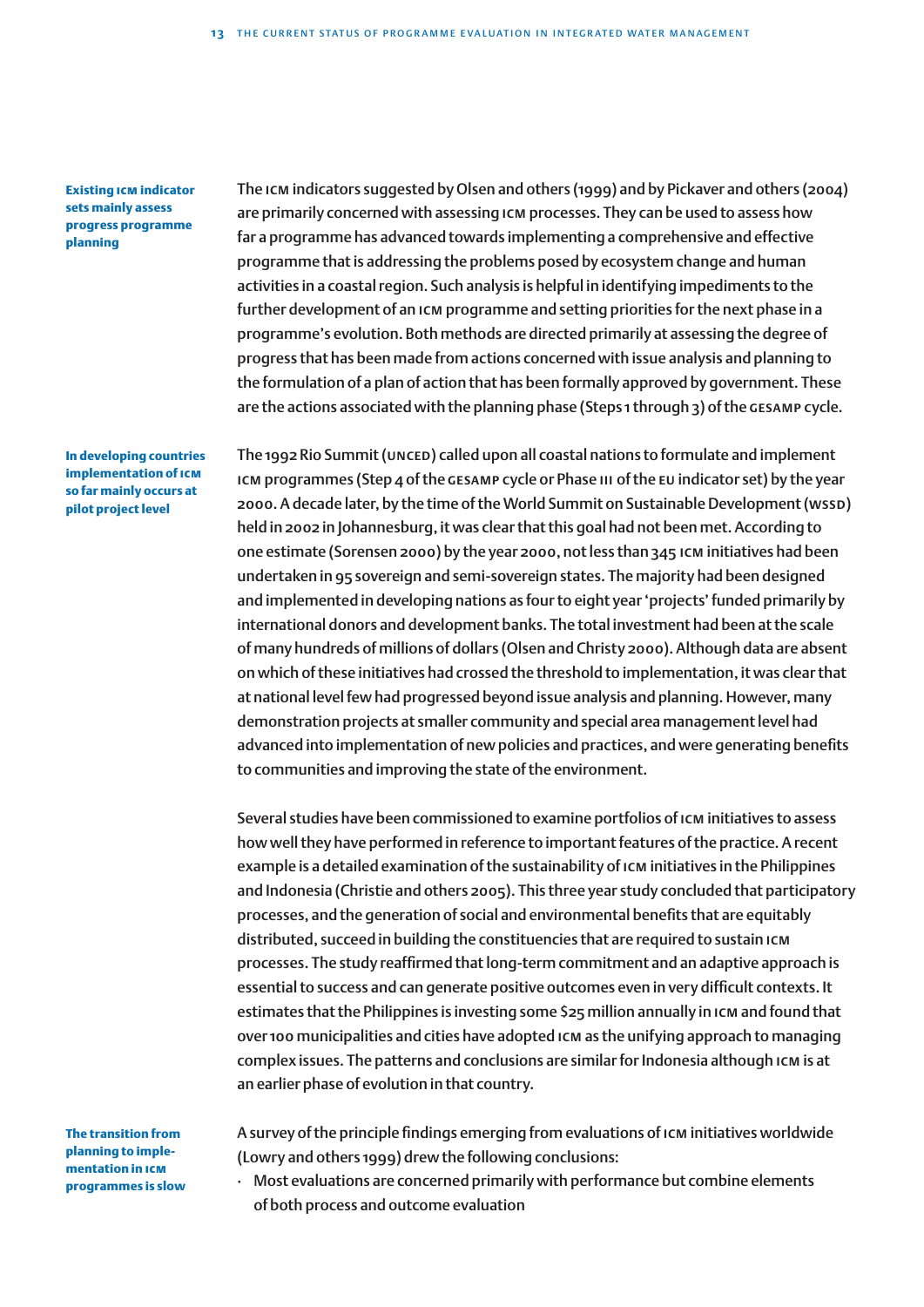- · There is an absence of goals of sufficient clarity to assess progress towards more sustainable forms of coastal development
- · The time periods required to complete the planning process and to assemble the pre-conditions for making the transition to the implementation of icm policies and management procedures is almost always under-estimated.

#### Many lessons have been learned in icm pilot projects…

…but only few have made 'the jump' from planning and policy making to sustained implementation

The same is true for iwrm in developing countries: implementation is at an early stage…

#### …and indicators to assess actual impacts remain incipient

In the absence of an accepted methodology, conclusions from icm experience have taken the form of generalised observations presented in the form of 'lessons learned'. Many of these offer valuable insights into the processes of icm. They do not, however, offer an objectively verifiable basis for assessing progress towards the fundamental goal of icm (sustainable forms of coastal development) or even the more modest short-term objectives of projects and programmes. Whatever the methods of evaluation, a major conclusion that can be extracted from investments in icm is that few have succeeded to bridge the gap between planning and policy making (Steps 1 through 3 of the GESAMP cycle) and the full scale implementation of a plan of action. This is not to say that investments in icm have not proved worthwhile. Quite to the contrary, much has been learned about how the principles of ecosystem-based management can be made an operational reality. Significant advances have been made in building institutional capacity and there is an abundance of well documented examples of how substantial the process has been on specific issues and at detailed spatial scales. What is often absent in developing nations are the mechanisms for sustaining successful initiatives over the long term. In many of the poorer nations there are few incentives for making the transition from planning to a sustained implementation of policies and actions.

#### 3.4 Assessments of iwrm initiatives

Chapter 18 of Agenda 21, like Chapter 17 on icm, called for all countries to prepare iwrm action plans by the year 2000 that would improve the management of freshwater resources and their quality. By 1996 only a few had embarked on an iwrm process. In response to this the World Bank, the United Nations Development Programme (UNDP) and a group of donor countries created the Global Water Partnership as a collaborative effort. The objective is to develop the iwrm concept and to promote the implementation of iwrm processes through regional and sub-regional networks. Most countries in the developing world are now committed to the reforms called for by iwrm, but implementation of reformed management policies and plans is in most cases at an early stage.

Developing indicators for assessing progress towards the implementation of iwrm programmes has begun very recently. The wssp target of developing IWRM and water efficiency plans by the year 2005 (see the 2002 Johannesburg Plan of Implementation) has accentuated the necessity to develop methods for evaluating progress toward this target. An initial informal survey of progress in iwrm planning in 108 countries (gwp 2004) was based primarily on qualitative statements by local water experts and concentrated on the first three steps of the IWRM Cycle. A number of additional surveys were conducted during 2004 and 2005 (gwp 2006, unep 2006 and Japan Water Forum 2006) that also concentrate on establishing the enabling environment, the planning process and to some extent on the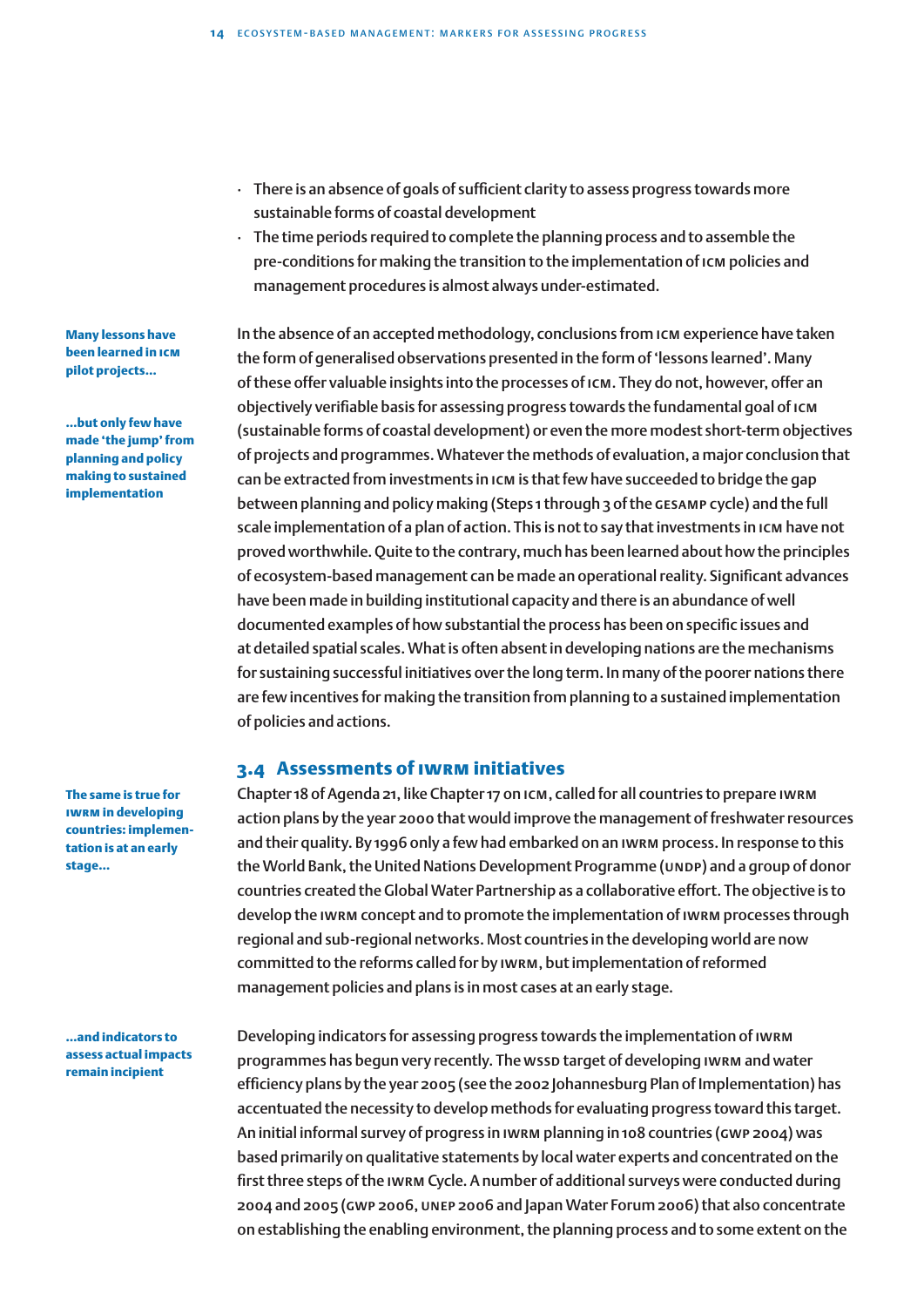implementation of institutional reform processes. A summary of the IWRM surveys and their scope is given in ucc-Water 2006. The development of outcome indicators that assess impacts on the state of the resource base, local livelihoods, economic development, equitable use, and environmental sustainability remain incipient.

In conclusion, both icm and iwrm programmes in developing nations have focused primarily on building the institutional capacity to implement integrated forms of analysis and policy making that ecosystem-based management requires. Few programmes have advanced to full scale implementation of a set of policies and a plan of action. As these initiatives mature and take root it becomes increasingly important to balance assessments of management processes with assessments of the *outcomes* of management. In the next Chapter we describe a framework for assessing progress in terms of *outcomes*.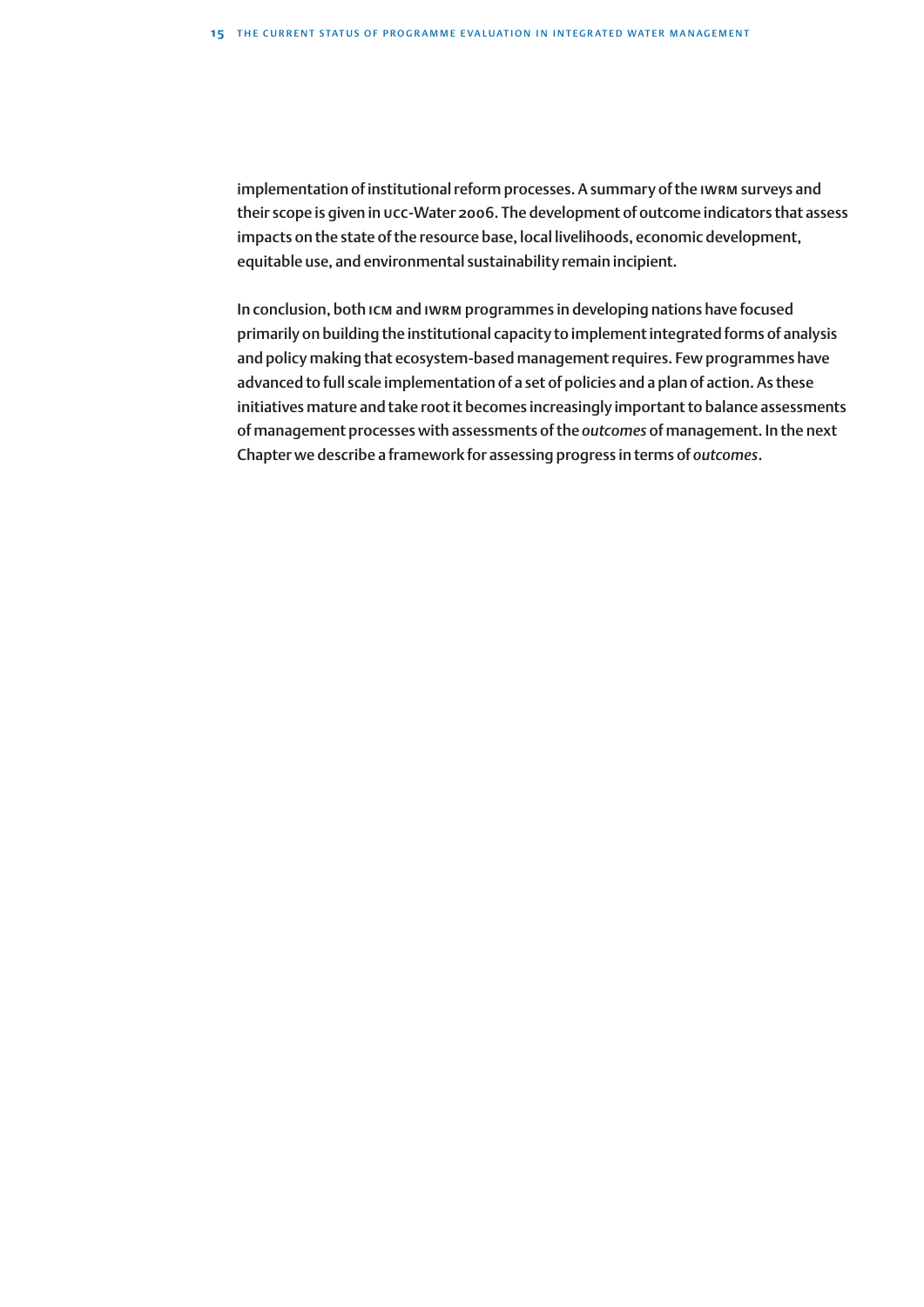### Assessing the outcomes of ecosystem-based management



Outcome assessment requires formulation of goals, specific targets and time-frames

#### 4 4.1 The challenges of outcome evaluation

Changing the focus from evaluating the processes of ecosystem-based management discussed in Chapter 3 to assessing its outcomes requires at least two major changes in the perspective of the evaluators. The first is a much more careful and precise definition of the outcomes that a given generation of a programme is working to achieve. Such outcomes need to be defined as goals that set specific targets for desired ecosystem conditions – both societal and environmental. The second is that the timeframe that must be considered is far longer than that of a typical three to seven year 'project'. These two changes in perspective can in themselves be a major step towards ecosystem-based management. Once in place they will go far in creating a culture of adaptive management in both individual programmes where self assessments are routinely conducted, and within teams conducting the more formal external programme evaluations.

In outcome assessment attention to how the programme has defined its goals is critical. Unambiguous goals that define the desired societal and environmental conditions in the ecosystem subject to the management plan of action becomes the basis for evaluating how much, or how little, progress has been made. The formalization of programme goals in terms of the specific environmental and social outcomes to be achieved usually comes at the end of the planning process in Step 3 of the gesamp cycle. In process evaluation, on the other hand, evaluation is more concerned with whether the required outputs (reports, people trained) have been generated, with the quality of programme activities and how the programme is responding to external events that are shaping the socio-political context within which the programme is operating.

There have as yet been relatively few attempts to assess the *outcomes* of iwrm and icm programmes (see for example Hershmann and others 1999; Olsen and Christie 2000; Christie and others 2005).

It is always difficult to attribute achievements solely to a specific programme

A very important limitation to outcome evaluation is that it is usually difficult, and sometimes impossible, to attribute changes in the state of a large ecosystem (both its societal and environmental elements) solely to the efforts of a specific ecosystem management programme. Ecosystem change is usually the result of a web of forces acting simultaneously at many spatial and temporal scales. It is therefore often inappropriate to attribute the failure to reach a desired outcome to a failure of effort or analysis on the part of the programme. The forces of change may have been beyond the control of the programme or different from those predicted by a competent analysis. In process evaluation, on the other hand, the focus on outputs avoids such attribution problems.

### 4.2 Assessing progress towards more sustainable forms of development

Sustainable development is the stated goal of virtually all contemporary watershed, coastal, and large marine ecosystem management programmes – particularly those funded by international institutions in developing nations. Yet typically very little is said about how progress towards this ultimate objective is to be achieved or how progress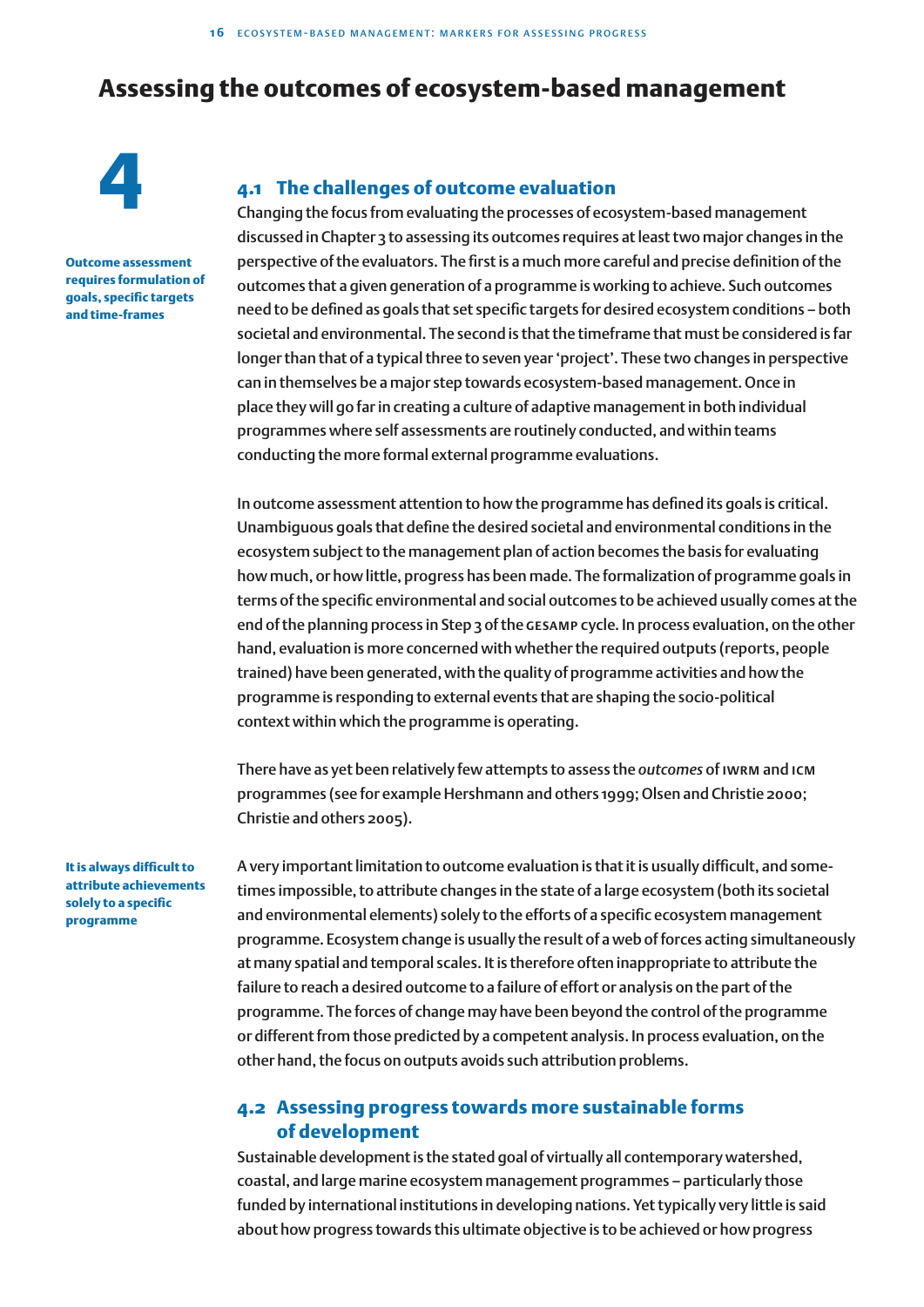towards increasingly sustainable forms of development will be monitored and evaluated. The 'Orders of Outcomes' framework presented in this Chapter can help fill this gap by offering a sequence of tangible outcomes that, if pursued successfully over long time periods, can indeed produce conditions that are increasingly sustainable.

The outcome indicator concept to assess change over long periods and large areas matured between 1994 and 2003

An Outcomes Framework designed for assessing long term ecosystem change over large spatial areas was developed initially for assessing the benefits attributable to investments in water quality restoration (epa 1994). The concept was subsequently expanded and adapted as a complement to the icm policy cycle (Olsen and others 1997 and Olsen and Nickerson 2003) and refined through its application to mature efforts to manage intensively utilized, large coastal ecosystems encompassing coastal waters, estuaries and human activity in adjoining river basins (Olsen and Nickerson 2003). The indicator framework developed for monitoring and evaluation of gef International Water Projects proposes similar categories (with process, stress reduction, environmental and human well-being indicators that parallel the First, Second, Third and Fourth Order outcomes respectively (gef 2002).

These outcome frameworks have adopted the term 'orders' to convey the selection of indicators that suggest a high degree of aggregation. Plant and animal taxonomies group many hundreds or thousands of individual species into families, orders and phyla. Similarly, the 'Orders of Outcomes' framework for assessing progress towards sustainable forms of development group the many individual indicators that describe social and environmental characteristics into higher levels of aggregation termed 'orders'. Each order is composed of two to four categories of outcome indicators that together define the sequence of achievements that mark the path to more sustainable forms of development. A recent compilation of the many indicators for environmental and social conditions in coastal and ocean ecosystems has been distributed by the International Oceanographic Commission (ioc 2005).

The First Order examines the enabling conditions required for successful implementation

The Second Order analyses changes in behaviour that occur during implementation The 'Orders of Outcomes' framework offers three intermediate, and one final order (see Figures 3 and 5). The First Order defines, in outcome terms, the essential results of completing Steps 1 through 3 of the gesamp process described in Chapter 3. The First Order examines whether a sufficient level of achievements has been attained that creates the conditions required to successfully implement the plan of action of a programme. The answer will of course depend largely on the issues – the problems and opportunities – upon which the programme has decided to focus. The issues selected will determine the subject matter of the goals of a programme and will provide the reference point for assessing whether the capacity of a programme to practice adaptive ecosystem management, its constituencies and the commitments it has secured from government are sufficient to support the transition to action plan implementation.

The Second Order defines the outcomes that are the result of implementing a plan of action and the associated policy reforms suggested by the issue analysis. During implementation of a programme the outcome assessment is directed at documenting and analysing *the changes in behaviour*that are called for by the plan of action. These are grouped into three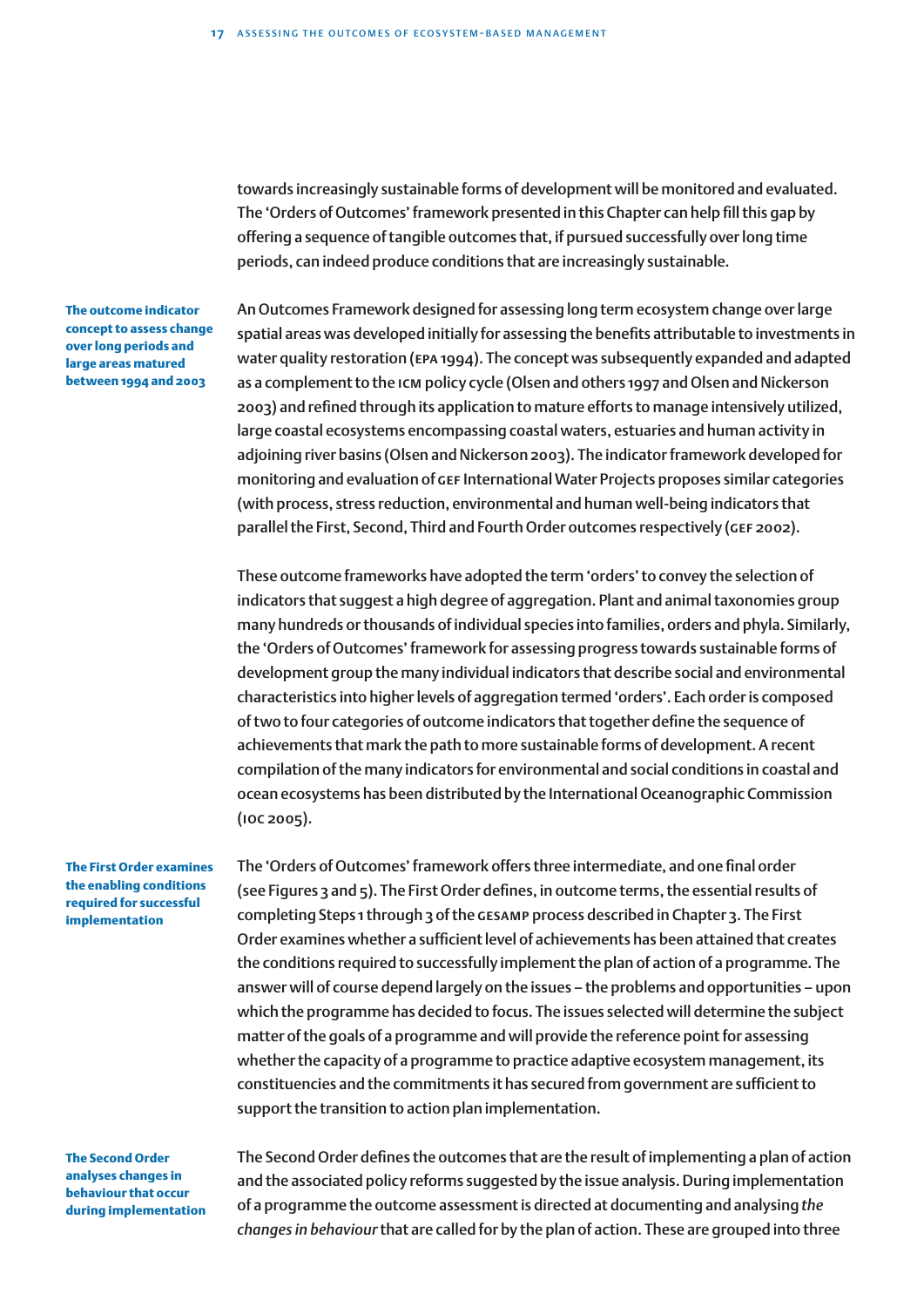categories: changes in the behaviour of target user groups, changes in the behaviour of key institutions and changes in how and where financial investments are made.

#### The Third Order assesses long term environmental impacts and societal benefits

Only when a plan of action has been successfully implemented for a period of several years or even decades can one anticipate benefiting from the Third Order harvest of improved water quality, restored fish stocks, improvements in public health, a more equitable distribution of natural wealth, and the other benefits that motivated and justified the entire endeavour. It is the anticipation of these Third Order Outcomes that justifies the often large financial investments and motivates the many stakeholders and institutions to make the changes in their behaviour that sustained success requires.

#### The Fourth Order looks at the equilibrium between environment and human society

It is important to recognize that some expressions of First, Second and Third Order outcomes will accumulate concurrently within a given time period. While there are causal relationships between the three Orders, they are not, and should not, be achieved in a strictly sequential order. For example, once some progress has been made in assembling First Order outcomes, programmes should work to achieve some evidence of Second and Third Order outcomes in a learning-by-doing mode. This can be accomplished by smallscale initiatives at the community level. It is usually a mistake to launch a fully integrated programme directed at multiple issues and goals in a large and complex ecosystem supporting a large human population and a diversity of activities. Small-scale pilot projects and carefully targeted efforts for larger areas are the best way to build institutional capacity, constituencies and credibility in a young programme. Often a step-by-step approach can help to achieve sustainable development (a state with a dynamic equilibrium between human society and its environment), but it is not the only way to advance.

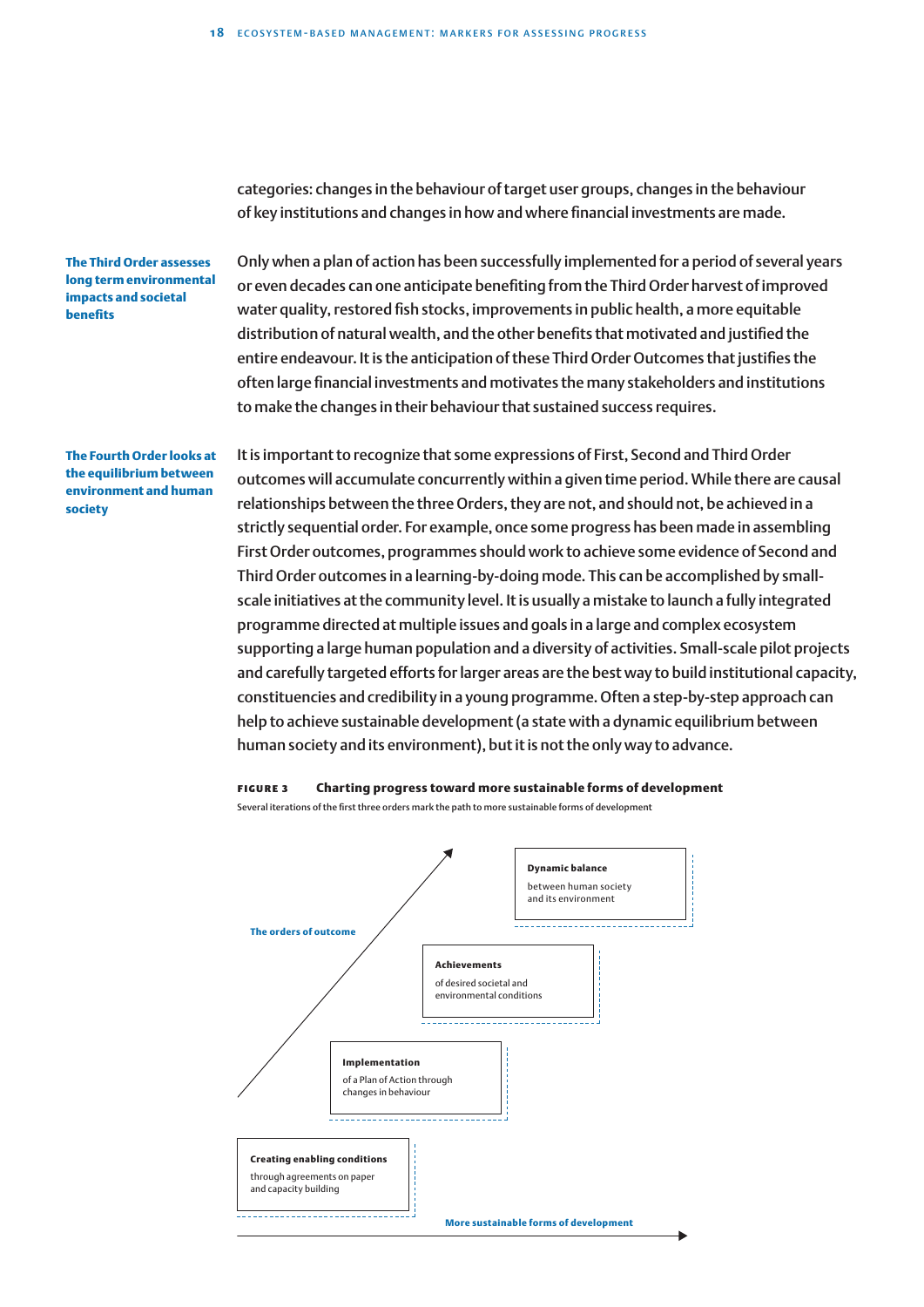Human beings are now altering ecosystem functions and ecosystem qualities at the scale of the entire planet. Box 5 captures the awesome dimensions of ecosystem change that is underway.

### Box 5 The big picture findings of the International Geosphere Biosphere Programme

- · The earth is a system that life itself helps to control. Biological processes interact strongly with physical and chemical processes to create the planetary environment, but biology plays a much stronger role than previously thought in keeping Earth's environment within habitable limits.
- · Global change is much more than climate change. It is real, it is happening now and it is accelerating. Human activities are significantly influencing the functioning of the Earth System in many ways. Anthropogenic changes are clearly identifiable beyond natural variability and are equal to some of the great forces of nature in their extend and impact.
- · The human enterprise drives multiple, interacting effects that cascade through the earth system in complex ways. Global change cannot be understood in terms of a simple cause-effect paradigm Cascading effects of human activities interact with each other and with local- and regional-scale changes in multidimensional ways.
- · The Earth's dynamics are characterized by critical thresholds and abrupt changes. Human activities could inadvertently trigger changes with catastrophic consequences for the earth system. Indeed, it appears that such a change was narrowly avoided in the case of depletion of the stratospheric ozone layer. The Earth System has operated in different quasi-stable states, with abrupt changes occurring between them over the last half million years. Human activities clearly have the potential to switch the Earth System to alternative modes of operation that may prove irreversible.
- · The Earth is currently operating in a non-analogue state. In terms of key environmental parameters, the Earth System has recently moved well outside the range of the natural variability exhibited over at least the last half-million years. The nature of changes now occurring simultaneously in the Earth System, and their magnitudes and rates of change, are unprecedented.

Source: igbp 2001 <

Within this context the concept of sustainable development is deceptively simple – the actions of the current generation to meet its needs must not undermine the prospects for future generations to meet their needs. Yet in most watersheds, coasts and large marine ecosystems the processes of change are predominantly in the direction of increasingly unsustainable forms of development. A major question is whether this trajectory can be corrected by achieving, for example, the Millennium Development Goals and at the same time widely practising the forms of ecosystem-based management discussed in this paper. These are the topics that must be addressed in the Fourth Order.

Ecosystem-based programmes should be cyclical and iterative processes

There are as yet few examples of mature programmes that have effectively implemented action plans over many years directed within large watersheds and their coastal systems or large marine ecosystems. The few documented are primarily in developed countries. They have recorded major achievements in the First, Second and Third Order. They demonstrate that progress is marked by a sequence of process cycle generations, each of which is marked by the selection of issues that are to be addressed, and the implementation of a plan of action designed to achieve goals for those issues. Programmes such as those for the Rhine and North Sea rehabilitation and the Chesapeake Bay Programme (see Box 6) have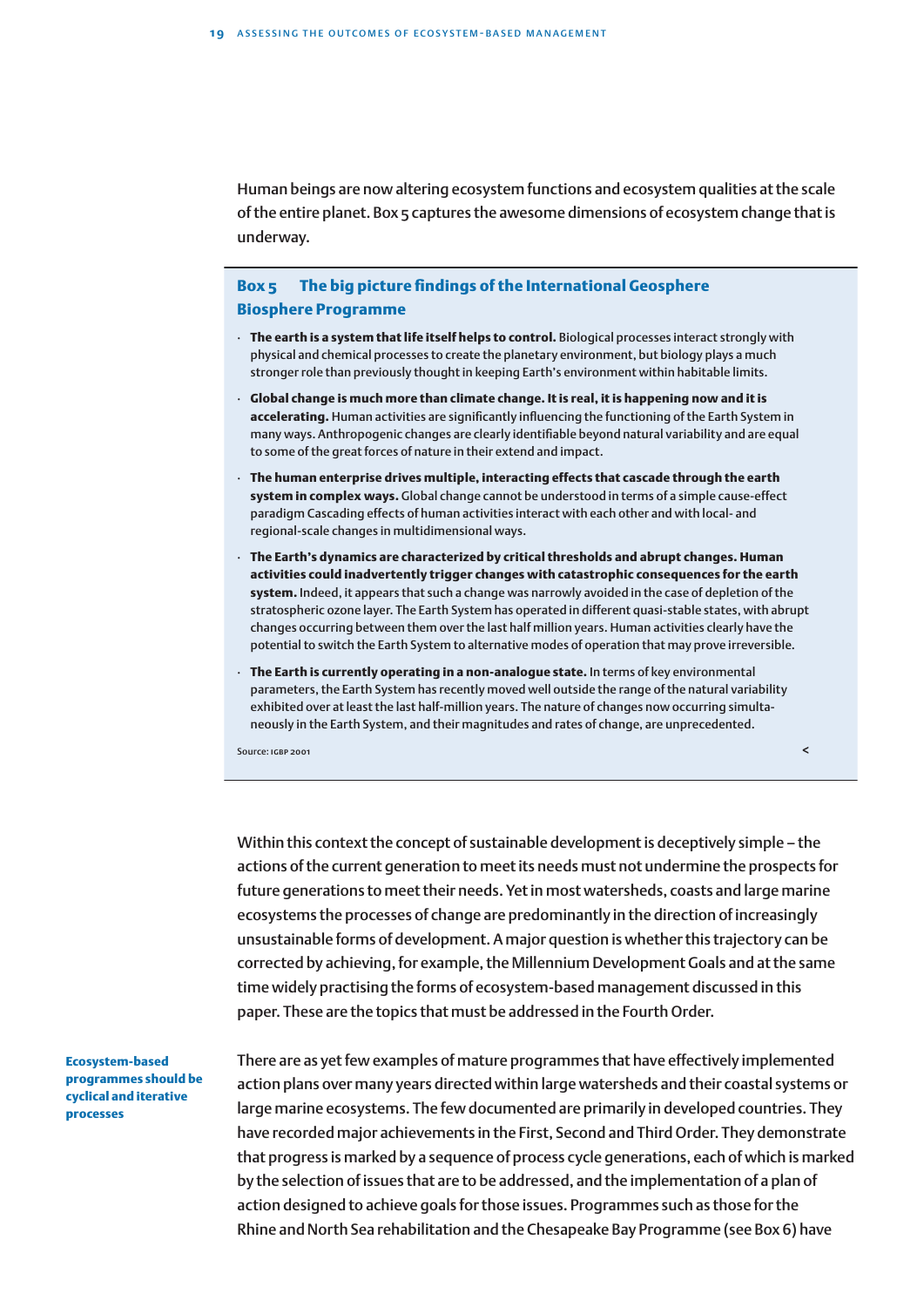demonstrated that in these highly impacted watersheds and associated coastal and marine systems, progress towards improved ecosystem conditions, and more sustainable forms of development have been achieved incrementally through a sequence of linked generations of management. Each subsequent generation increases the scope of the programme by addressing additional issues and defining additional goals while sustaining the gains already made.

#### Box 6 The Chesapeake Bay programme: goal-driven management

The Chesapeake Bay programme was launched in 1974 as a major study that was to produce a plan to restore the largest and most productive estuary in the us. After almost a decade of expensive studies and exhausting negotiations the programme adopted a single goal in 1983. This called for reducing nitrogen loads to the Bay by 40 per cent by the year 2000. As the programme documented progress in reducing nutrient loads it gained public credibility and political support. Additional goals were negotiated by the four state Governors and representatives of the federal government in the region in 1987, 1992 and again in 1999. These quantified and time limited goals have made it possible to evaluate both the processes of management and the outcomes of the programme. The substantial investment made, and achievement or substantial progress on each goal has not led to the full recovery of the bay. It is now known that only limiting population growth and even greater reductions in the nutrients released by agriculture and fossil fuel burning in the 166 000 km2 watershed will advance this region toward sustainable forms of development that would provide future generations with the benefits of a restored and productive bay. <

Expensive First order conditions ask for an initial focus on a few issues at a large scale…

…and for a multi-faceted approach tackling several issues in small demonstration sites

As noted in Chapter 3, the majority of investments that have been made in integrated coastal management, integrated water resources management, river basin management and large marine ecosystem management since the 1992 Rio Conference have been devoted largely to achieving an initial level of First Order enabling conditions. Because it is difficult, expensive and time consuming to assemble the First Order preconditions and sustain the implementation of a plan of action long enough to generate significant benefits for a wide range of aspects, ecosystem management initiatives have learned that it is practical to adopt two strategies. The first is to follow a step-by-step approach, beginning by focusing on a few important, but tractable, issues. Once a programme has achieved some successes (and capacity is increasing) it can add other dimensions to its plan of action. Sri Lanka's coastal management programme, for example, initially addressed the issue of shoreline erosion and only in its second and third decade became active in the protection and management of critical coastal habitats and cultural sites.

A second common strategy, sometimes conducted in parallel with the first, is to apply a multi-faceted approach directed simultaneously at several issues within relatively small demonstration sites. This second option has been adopted by many international donors and was a major feature of the ICM programmes sponsored by USAID and conducted by the University of Rhode Island Coastal Resources Center (Olsen and others 2003) and by the International Center for Living Marine Resources Management (Chua 1998) in several developing nations beginning in the early 1980s (see also Box 7). Both strategies are designed to make the transition to ecosystem-based management incrementally and to build the necessary enabling conditions place by place over many years.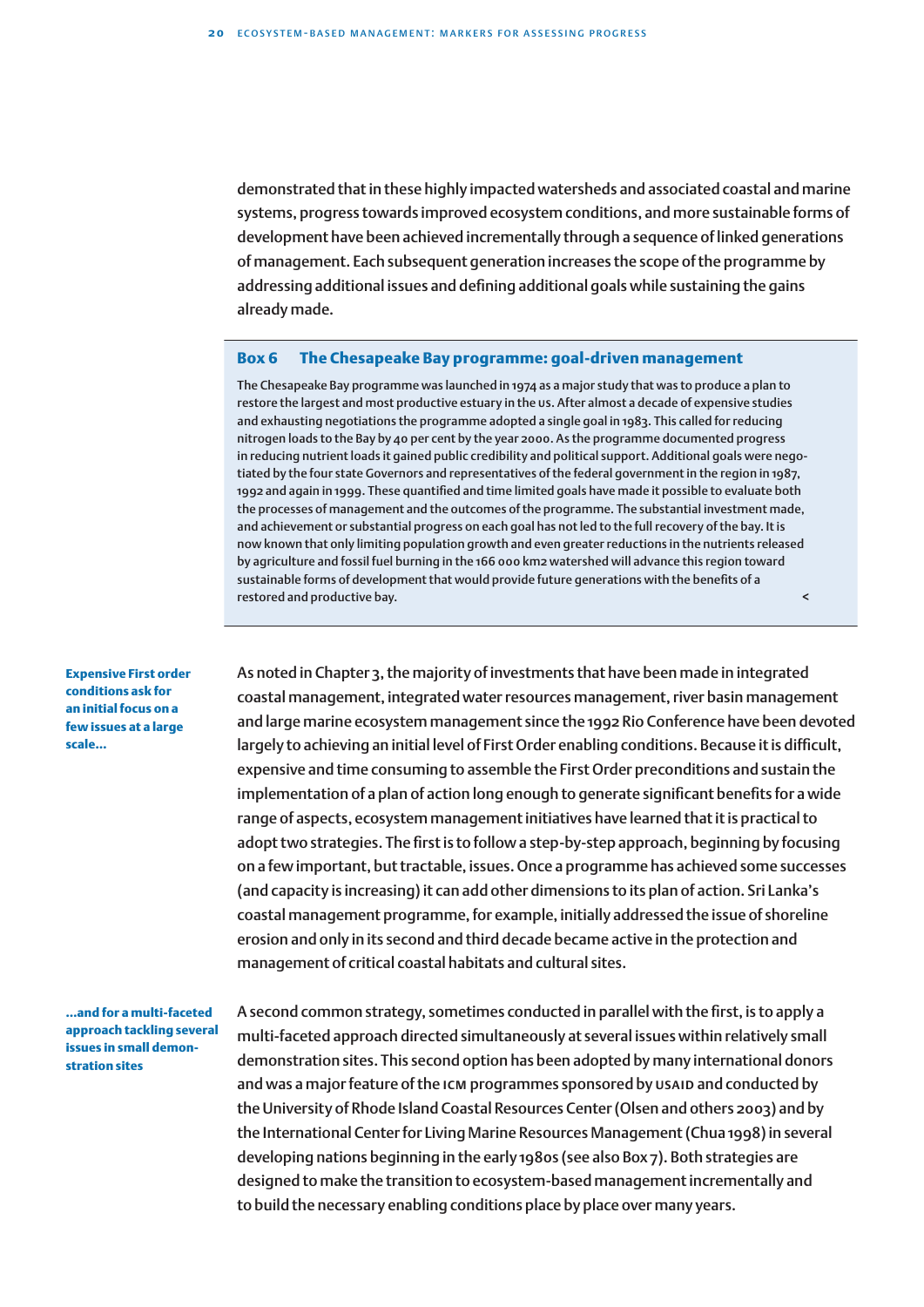#### Box 7 The Great Barrier Reef: sustaining the qualities of a magnificent ecosystem

Another example of ecosystem-based management at a large scale is Australia's Great Barrier Reef Marine Park. Beginning in the early 1970-s, this programme has succeeded in regulating human activities over the reef and its adjacent marine waters (an area of 345 000km2) in such a way that they do not significantly degrade the qualities and functioning of this large ecosystem. With that major accomplishment in place, it is now clear that sustaining the qualities of the reef into the future requires intensifying human activities in the adjoining river basins. <

We will now examine the outcomes associated with the First and Second Order in greater detail and offer specific markers that can be used to assess progress in icarm. Tables with graduated ranking for each marker are presented in Annex 1. Third Order markers will always have to be defined in terms of the environmental and societal goals set by each programme and are therefore not treated in detail in this paper. Similarly, Fourth Order outcome markers will be specific to the ecosystem in question.

#### 4.3 Assembling the enabling conditions: First Order markers

First Order outcomes relate to goals, constituencies, commitment and capacity

First Order outcomes are the institutional and societal conditions that must be present if an ecosystem-based initiative is to succeed in executing a sustained plan of action designed to influence the course of events in a coastal ecosystem. Experience in a wide diversity of settings suggests that the transition to implementation can be anticipated only when all four of the following outcomes are in place:

- 1 unambiguous *goals* have been adopted against which the efforts of the programme can be measured,
- 2 a core of well informed and supportive *constituencies* composed of stakeholders in both the private sector and government agencies actively support the programme,
- 3 governmental *commitment* to the policies of a programme have been expressed by the delegation of the necessary authorities and the allocation of the financial resources required for long-term programme implementation, and
- 4 sufficient initial *capacity* is present within the institutions responsible for the programme to implement its policies and plan of action.

#### Unambiguous goals

*Key questions*

- 1 Have icarm management issues been identified and prioritised?
- 2 Do the programme's goals define both desired societal and environmental conditions?
- 3 Are such programme goals time bounded and quantitative (how much by when)?

Experience in ecosystem-based management has demonstrated repeatedly that it is very difficult to negotiate unambiguous goals that crisply define the social and environmental qualities that an icarm programme will work to achieve. Formal decisions on specific goals therefore usually emerge at the end of the planning process. However, they are presented here as the first of the enabling conditions because the other outcomes – capacity, constituencies and commitment – must be evaluated in reference to the goals that have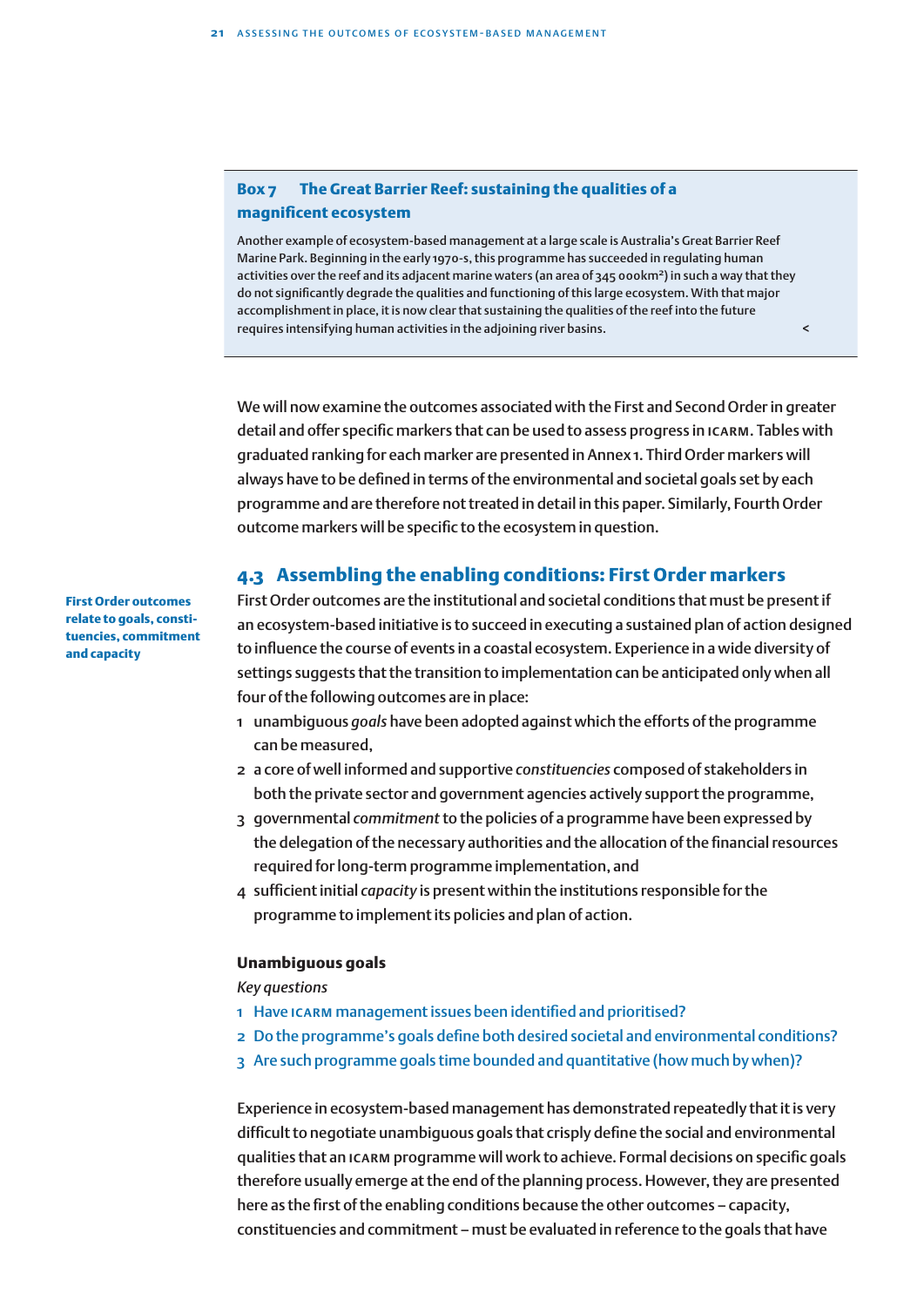been selected. Modest goals require a more modest level of achievement in the other three categories of First Order outcomes.

Where human activity is important, ecosystem-based management requires setting and achieving two categories of goals. While the specific goals for individual ecosystems vary according to the issues addressed, the characteristics of the system and the spatial coverage of the effort, all initiatives must be designed to address both the environmental and the societal dimensions of change in the system. A crucial feature of ecosystem-based management is therefore to set goals and targets that define:

- $\cdot$  the desired quality of life of the human population in the area of concern (for example, greater equity in how natural resources are allocated, improved or sustained economic standards, reduced conflicts among user groups, reduced risks in hazardous areas)
- · desired attributes of the bio-physical environment (for example, the state or aerial extent of wetlands, the abundance of fish stocks and wildlife, and improvements in water quality)

#### …and be specific

Goals and targets should define both desired environmental state and level of human well-being…

> Programme goals need to appeal to the values of society as well as reflect a solid understanding of the ecosystem and institutional process that must be orchestrated to achieve them. It is difficult to manage what one cannot measure. Without clear goals it is difficult or impossible to assess the long-term impacts of a programme. Such goals should define both the environmental and social conditions that, when achieved, would constitute success. Defining the goal(s) of a programme as 'sustainable development', 'balance among competing activities' or 'ecosystem health' only indicates the desired direction of change but little more. It is more useful to set specific targets that define 'how much, by when'. For example:

- · *Water quality:* By 2010, each tributary will achieve a 40 per cent reduction in nitrogen and phosphorus loadings compared to the year 2000 baseline.
- · *River-basin management:* By 2010, the headwater areas of the river basins that are forested will have increased by 35 per cent as measured against the year 2000 baseline.
- · *Habitat:* By 2010, 15 kilometres of streamside mangrove wetlands in the two municipalities fronting on the upper estuary will be restored as a continuous belt and designated as a reserve. By that year the total area of the mangrove reserve will be not less than 900 hectares.
- · *Livelihoods:* By 2015 industrial fishing vessels will have been eliminated from operating within 15 km of the coast and inshore artisan catches will have been restored to the levels that existed in 1985.

Long-term goals make fundamental purposes tangible; shorter-term time-bound targets define steps towards those goals

Goals and targets should address issues and outcomes that the people of the place care about deeply. They are critical when weighing among options and setting priorities, and are the basis for accountability. Specific targets may be difficult to negotiate but they encourage the initiative to focus upon a few, carefully selected priorities and to think through what is feasible within a given time period. While goals associated with time frames of a decade or more make the fundamental purposes of the programme tangible, near-term targets mark the stepping stones to those ends.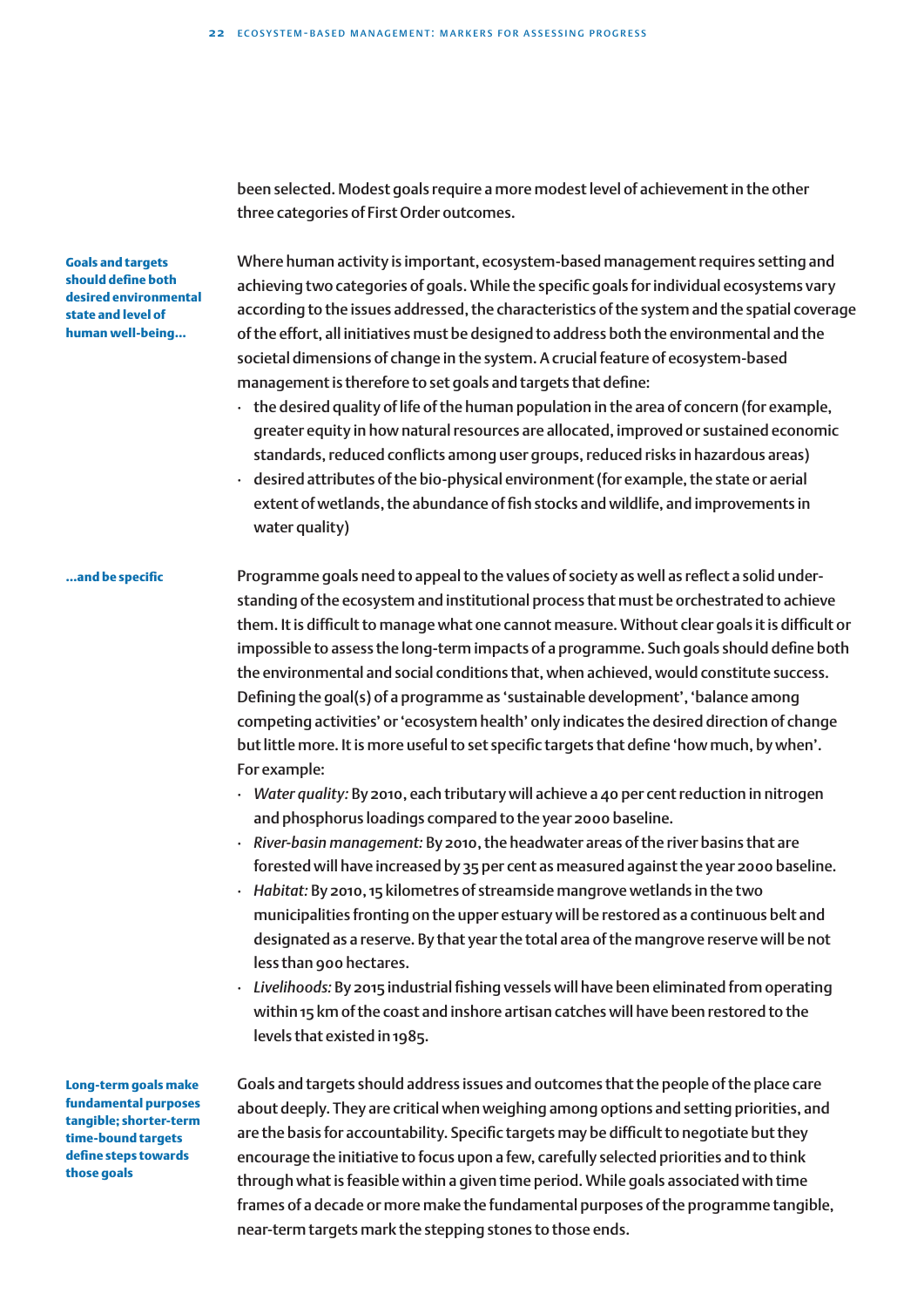#### Constituencies

*Key questions*

- 1 Do the user groups who will be affected by the Programme's actions understand and support its goals, strategies and targets?
- 2 Do the institutions that will assist in implementing the Programme and/or will be affected by its actions understand and support its plan of action?
- 3 Is there public support for the Programme?

Stakeholders must be involved in all steps and at all levels

All ecosystem-based management guidelines and experience confirms that programmes need to involve stakeholders in all steps in the policy process. In terms of outcomes this translates into generating constituencies that understand and actively support the programme. Constituencies are essential at the local level within the groups that will be most affected by the implementation of a programme. If such support is absent the task of imposing the implementation of new policies, regulations and decision-making procedures on an unwilling or uninformed society is likely to prove unworkable. Constituencies are also essential at higher levels in the governance hierarchy – typically at the state (province) and/or national level. A new programme must find its place within a pre-existing institutional structure where power and 'institutional turf', both real and perceived, is often jealously guarded. Support for a new icarm programme among existing governmental agencies and programmes is essential to the successful implementation of a plan of action. Depending upon the scope of the programme and the significance of its actions, constituencies may also need to be built among the general public.

#### Formal commitment

*Key questions*

- 1 Has the appropriate level of government formally approved the Programme's policies and plan of action?
- 2 Has the government provided the programme with the authorities it needs to successfully implement its plan of action?
- 3 Have sufficient financial resources been committed to fully implement the programme over the long term?

Government needs to demonstrate commitment in many different ways

The commitment by government of the necessary authorities and resources required to implement a programme is another pre-requisite. This comes initially in the form of a governmental mandate for an icarm management initiative that defines its scope and characteristics. Once the policies and initial plan of action have been negotiated, government must formally provide the responsible institution or institutions with the necessary authority to allocate natural resources, regulate their use, mediate conflicts and provide the necessary human and financial resources to implement the programme. Such commitment may take the form of a law, decree or other high-level administrative decision that establishes an ecosystem management programme as a permanent feature of the governance structure. The creation of commissions, working groups, user organizations and non-governmental organizations (ngos) dedicated to the advancement of a plan of action are other important expressions of commitment. This element of the pre-conditions for successful implementation is often referred to as 'political will'.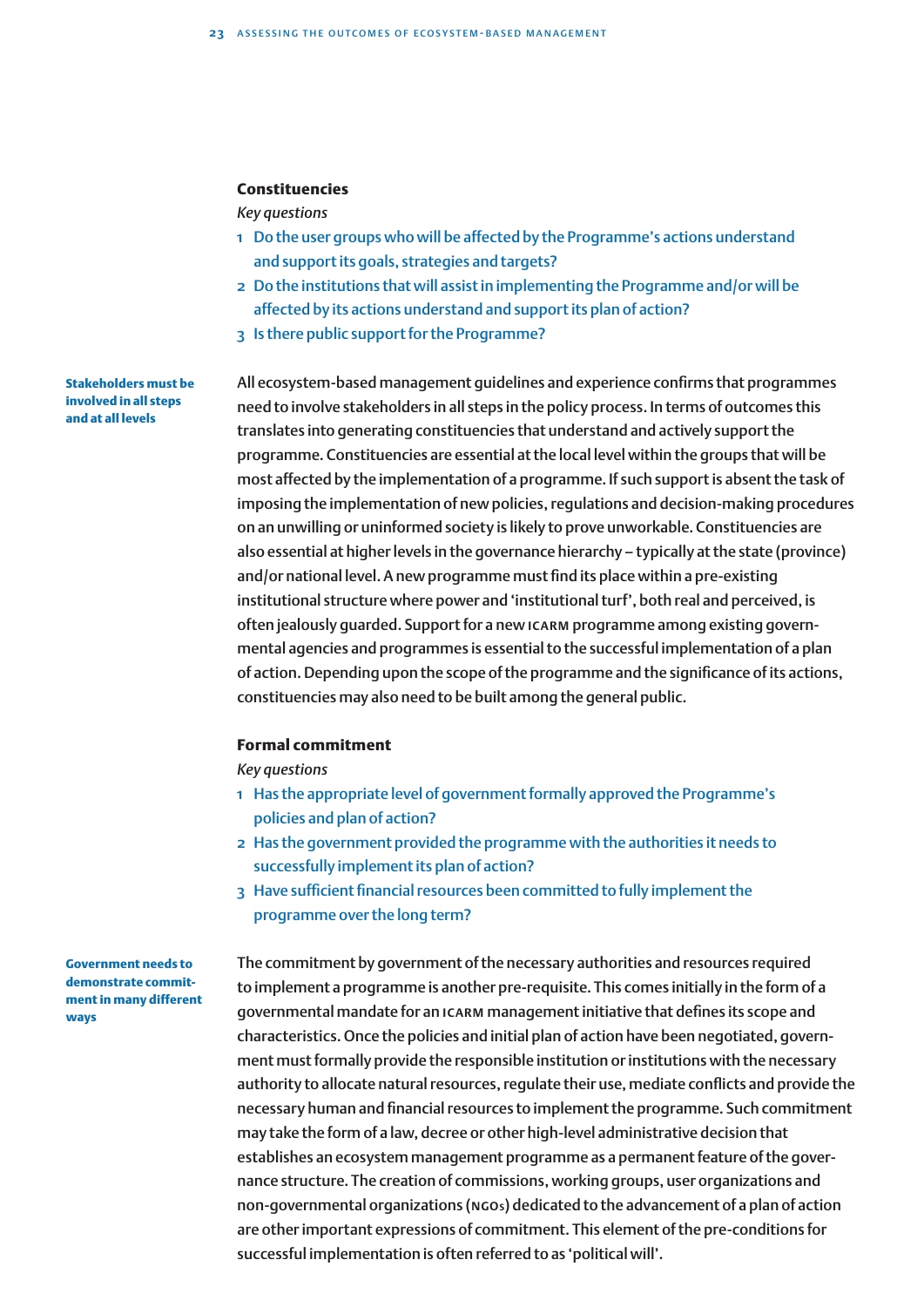#### Institutional capacity

*Key questions*

- 1 Does the Programme possess the human resources to implement its plan of action?
- 2 Have the institutions responsible for the programme demonstrated their capacity to implement the plan of action?
- 3 Have the institutions responsible for Programme implementation demonstrated their ability to practice adaptive management?
- 4 Is the Programme structured as a decentralised planning and decision making system?
- 5 Have important policies been successfully tested at a pilot scale?

The challenges of building the institutional capacity to practice ecosystem-based management should often be the primary concern of young programmes that are responding to international calls for an advance toward more sustainable forms of development and the greater equity, well-being and the healthy environments that this requires. It may take several decades to 'grow' sufficient institutional capacity to implement a complex linked coastal and watershed programme in a large spatial area that impacts a large human population.

Balance programme complexity at a given stage with the capacity of institutions involved The institutional capacity necessary to implement adaptive, ecosystem-based approaches to governance is typically the principle limiting factor that determines the scope and geographic reach of a programme. A golden rule is to balance the complexity of the agenda of a programme at a given stage in a it's evolution to the capacity of institutions involved to practice ecosystem management. Management capacity is needed in conflict resolution, the ability to manage interdisciplinary teams, the design and implementation of public education programmes, the oversight of discrete development projects, and the ability to evaluate the performance of contractors. The long time frames and complexities of ecosystem-based management demand knowledge and skills to adapt to changing conditions and to the learning that emerges from the programme's own experience.

### 4.4 Programme implementation as behavioural change: Second Order markers

Second Order outcomes are evidence of the successful implementation of an ecosystem management programme. This includes evidence of new forms of collaborative action among institutions and the actions of state-civil society partnerships, the behavioural changes of resource users and changes in patterns of investment. Unlike the First Order, success does not necessarily require results in all three categories. Depending upon the goals of a programme, results in one or two categories may suffice.

Goals for behavioural change can be expressed as 'expect to see', 'like to see' and 'love to see'

The International Development Research Institute (IDRC) has developed methods for defining, monitoring and analysing behavioural change as the implementation of a programme designed to address linked environmental and societal issues. The IDRC method for 'outcome mapping' (Earle and others 2001) calls for first selecting the groups or institutions with which a programme will work to achieve defined goals. The changes in behaviour that would constitute an advance towards the goals are then defined in a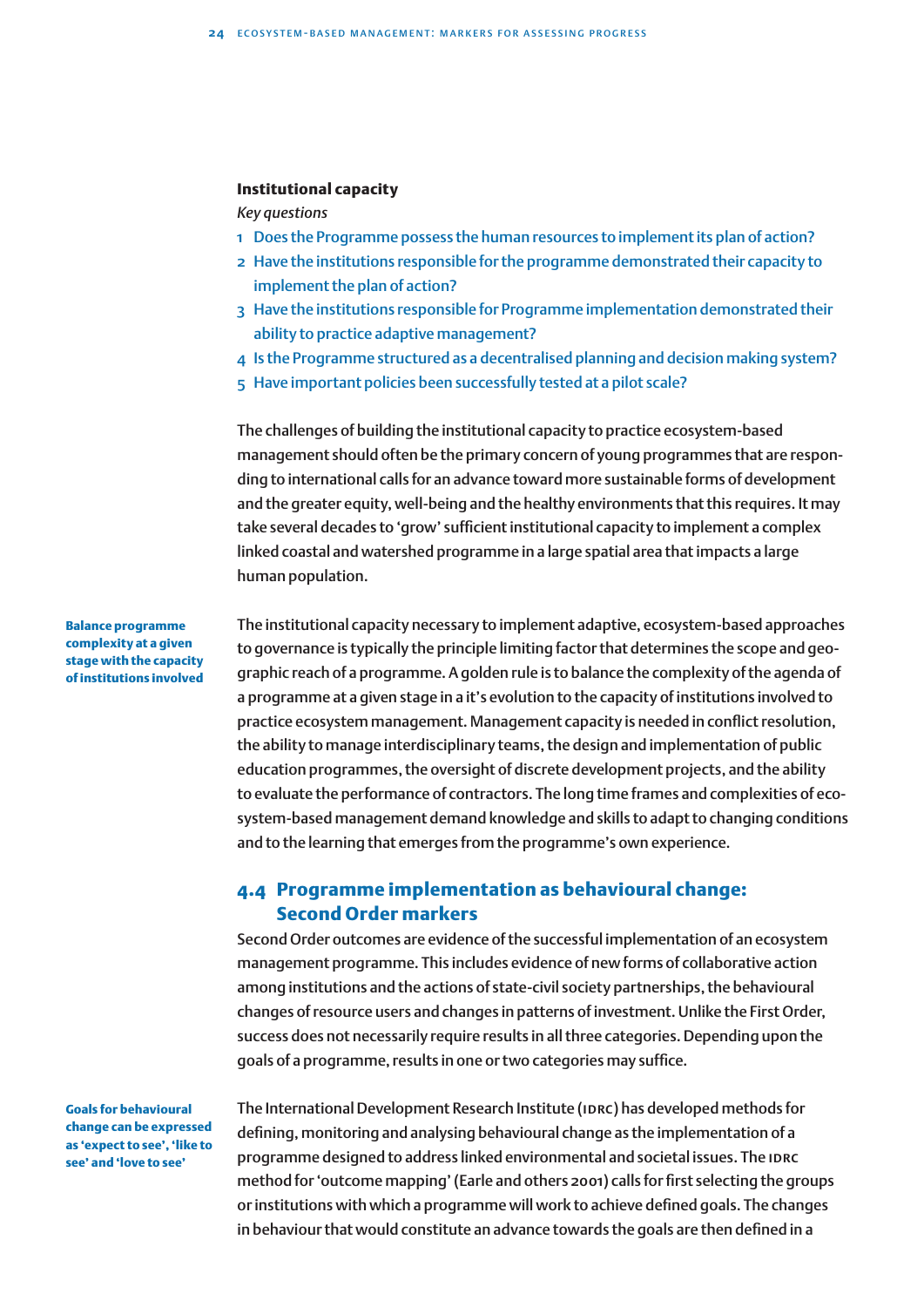sequence of outcomes expressed as 'expect to see', 'like to see' and 'love to see'. The desired change is defined as an 'outcome challenge' and progress towards its achievement is defined by a graduated set of markers. Monitoring and assessment of progress – or its absence – is then conducted in reference to these markers.

#### Changes in the behaviour of institutions

*Key questions*

- 1 Are the implementing institutions collaborating effectively to implement the icarm programme?
- 2 Are programme policies, procedures and regulations being enforced?
- 3 Are conflict mediation methods being effectively applied?
- 4 Are private-public partnerships functional and generating desired results?
- 5 Is the programme practising adaptive management?
- 6 Is support within the political structure at a national level being maintained?
- 7 Is an appropriate set of indicators being monitored to document progress toward the programme's goals?

Changing institutional behaviour is a complex challenge

Since government agencies are usually organized along sectoral lines, a major challenge is to achieve more integrated forms of planning and decision making. The re-organization of institutions, the re-distribution of power and resources, the creation of commissions and task forces are First Order achievements that, when they produce changes in behaviour, mark a critical transition to programme implementation. For example, there are many examples of nations that have formally enacted a progressive Water Law and proceeded to develop and adopt regulations, standards and enforcement procedures. Yet the years of effort that may be required to assemble these First Order achievements may have little or no effect on how water is actually being allocated and used. The progress is all 'on paper'. The challenges of selecting and applying a realistic and effective implementing strategy that will succeed in changing the behaviour of water users are complex and specific to each place.

#### Changes in the behaviour of individuals, groups and businesses

*Key questions*

- 1 Have target groups adopted the icarm good practices called for by the programme?
- 2 Are user groups complying voluntarily with the programme's policies and rules?
- 3 Have destructive forms of resource use been reduced?
- 4 Have conflicts among user groups been reduced?
- 5 Is stakeholder and public participation shaping the implementation process?
- 6 Is there sustained public support for the implementation of the icarm programme?

Changing the behaviour of the groups and sectors that make direct use of the goods and services that coastal ecosystems generate should be the focal point of programme implementation. The cessation of such destructive practices as dynamite fishing or preventing the release of toxic wastes into the environment are examples of behavioural change in small groups whose actions threaten the condition of an entire ecosystem and its associated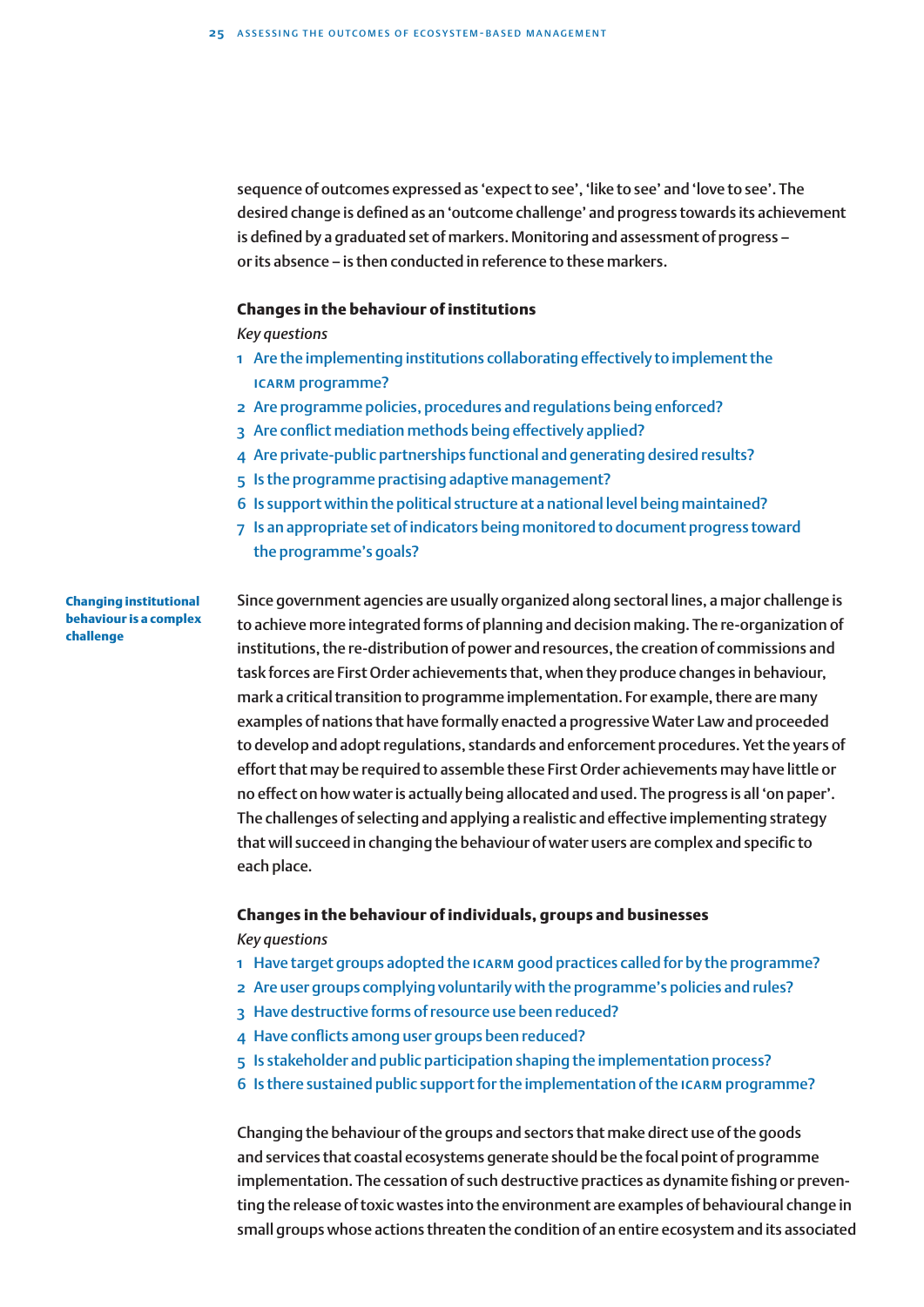human population. The successful implementation of water conservation practices in agriculture signals a behaviour change that may be important to a reformulation of how freshwater is allocated in a linked water-basin and coastal management system.

#### The basis for behavioural change of different groups towards more acceptable levels of compliance…

One of the principal challenges of ecosystem-based management is securing acceptable levels of compliance with the adopted regulations and management measures. In fisheries management, for example, we have learned that without widespread support within the fishing community a fishery management programme is doomed (Sutinen and Kuperan 1994; Kuperan and Sutinen 1994; Hanna 1995). The vast majority of compliant behaviour is 'voluntary,' and more the result of moral and social considerations than coercive enforcement.

#### …is common under standing of the problem, fair procedures and perceived effectiveness

User groups tend to comply more with laws and regulations that they consider to be 'legitimate.' Coercion, the threat of sanction, usually is not the principal factor influencing compliance decisions. Research in several settings has shown that the basis for legitimacy and voluntary compliance is as follows:

- · First, there must be a reasonably *common understanding* of the basic nature and extent of the *problem*, such as over-exploitation.
- · Second, the *procedures* for developing and implementing management measures must be perceived to be *fair*.
- · Third, the resulting measures must be perceived to be *effective*, in other words make a significant contribution to resolving the problem.

These relationships are illustrated in Figure 4. When these conditions are not reasonably well satisfied, the group or sector whose behaviour must change may not cooperate. Their resistance is expressed in a variety of ways: they speak out at public hearings, they seek support from their legislative representatives, and they violate the regulations. Noncompliance for most is a last resort, but it is also one of the most effective means of protest, and it effectively sabotages a management programme.



#### figure 4The compliance decision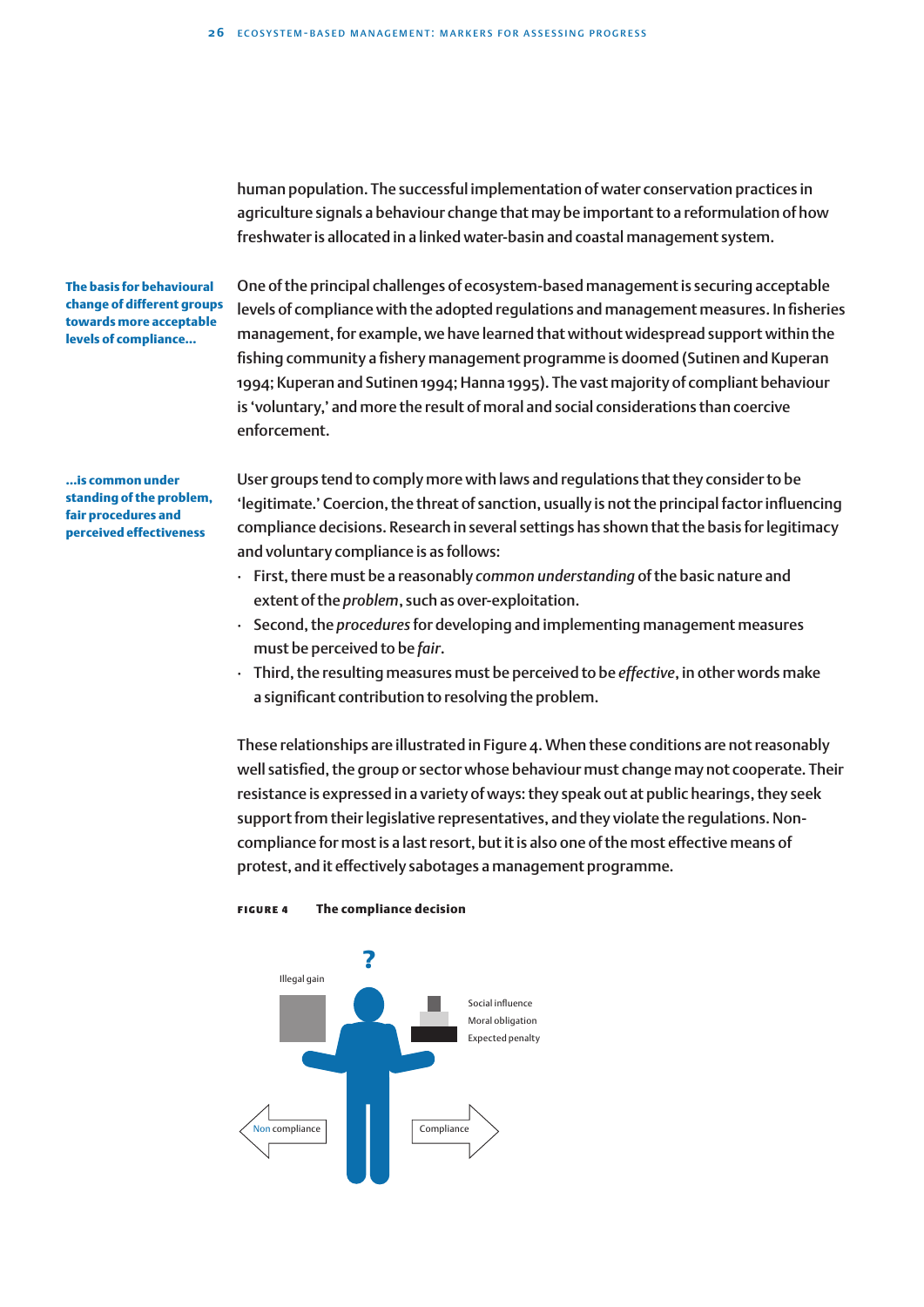#### Changes in investments

*Key questions*

- 1 Are taxes, fees and other revenue generating mechanisms contributing to the financial basis of the **ICARM** programme?
- 2 Are the market prices for ecosystem goods and services reflecting the costs of generating and sustaining these benefits?
- 3 Are the necessary investments in infrastructure being made?
- 4 Are the necessary investments being made to strengthen institutional capacity?

Investments that strengthen the capacity of institutions to practice icarm, to educate the public and to construct the physical infrastructure required for achieving the policies and goals of a programme is the third category of behavioural change. These may include decisions to invest in better enforcement of existing rules, decisions to invest in sewage treatment or the construction and maintenance of shoreline protection works. Investments in habitat protection and restoration including the purchase of protected areas and conservation easements, and restoration of wetlands may all be important expressions of programme implementation.

Investments in infrastructure are the most readily quantifiable and may be the easiest to justify and monitor. On the face of it, there are fewer unknowns. If a sewage treatment plant or a water distribution system of a specific design has been shown to work elsewhere, competent firms can be contracted to build them. 'Good practices' for the administration of such projects are widely known and the implementation of these elements of an ICARM plan of action appear to be relatively tractable. But such apparent simplicity can be deceiving. A poor institutional capacity assessment and insufficient attention to the human dimensions of successful use and adequate maintenance may mean that a few years later, the sewage treatment plant has broken down and the water system no longer delivers water to the people who still need it. Unfortunately examples of such failures abound in 'developing' nations and re-enforce that the key feature of implementation is behavioural change in target institutions and groups.

### 4.5 Achievement of a sequence of goals as progress towards sustainable development

Third Order outcomes mark the achievement of the programme's goals as these were defined during the issue selection and planning phase and may have been adjusted during implementation. These outcomes are the rewards for sustained behavioural change in the targeted institutions and groups. Water quality improves, there are more fish, income levels rise, and target communities' engagement in supplemental livelihoods stabilizes or improves. Such Third Order Outcomes can be allocated to two categories of ecosystem management goals:

- · the condition of the human population as may be expressed as greater equity and diversified livelihoods; and
- · sustained or restored qualities and functioning of the bio-physical environment.

Investments are only justified if behaviour of institutions and groups change in the right direction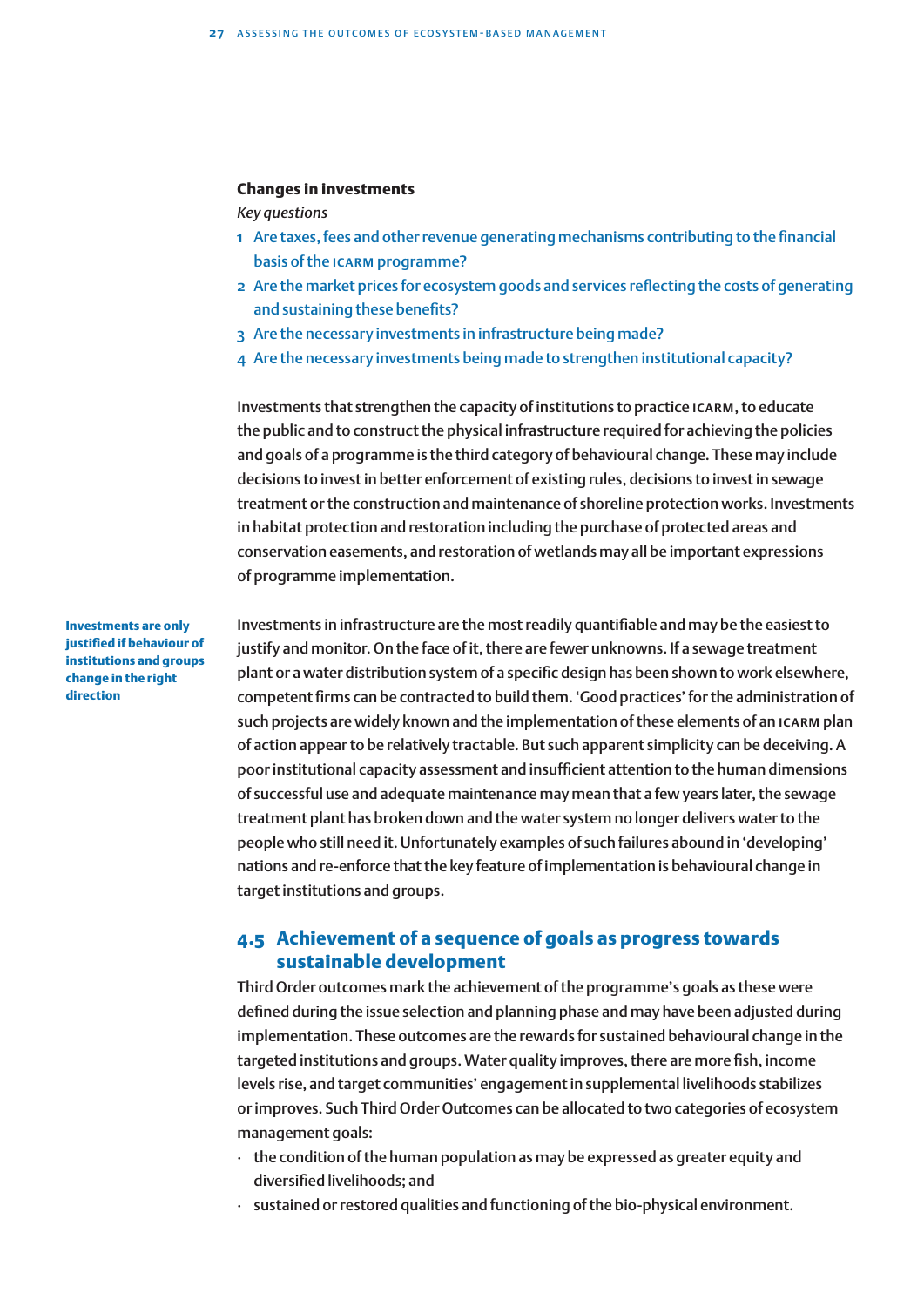Achieving the specific programme goals will also bring a variety of additional benefits

Achieving the ultimate challenge, sustainable coastal development, is vastly complicated

Good management practices may be expected to bring additional benefits of strengthened systems of participatory democracy that bring order, transparency, and equity to decision making and to the manner in which resources are allocated. By modelling standards of good governance, ecosystem management programmes bring hope, a greater sense of security and belief that the political system can respond to societal needs. The induced changes in behaviour can increase the standard of living of coastal residents by improving food security, and provide opportunities to generate income through supplemental employment. Properly managed, diversified income generating activities that improve economic welfare can be related to improvements in the condition of the environment.

The difference between Third and Fourth Order Outcomes is that sustainable development requires achieving a dynamic equilibrium among *both* social and environmental qualities. Third Order assessments examine the degree to which a programme's societal and environmental goals have been achieved. They strive to evaluate the contribution that the programme has made to achieve such ends. The Fourth Order, on the other hand, adds the dimension of balance and asks whether the conditions achieved are sufficient to sustain a healthy, just and equitable human society that is sustaining the qualities of the ecosystem of which it is a part. Sustainable development will not have been achieved if, for example, the state of coral reefs of a place are sustained or improved while the people associated with them continue to live in unacceptable poverty. Similarly, sustainable development has not been achieved if some measures of quality of life are high but such achievements are eroding the resource base or require the exploitation of other social groups. The challenge is vastly complicated by the imperative of defining an acceptable balance in terms of both intergenerational equity and a planetary perspective on both societal and environmental conditions and trends. Recognizing that all living systems are in a constant process of change, sustainable forms of development will be dynamic, not static, and must be capable of responding to the surprises that Mother Nature delivers.

Figure 5 summarizes the Four Orders of Outcomes Framework in a diagramme, also illustrating that the Order of Outcomes Framework is scale independent.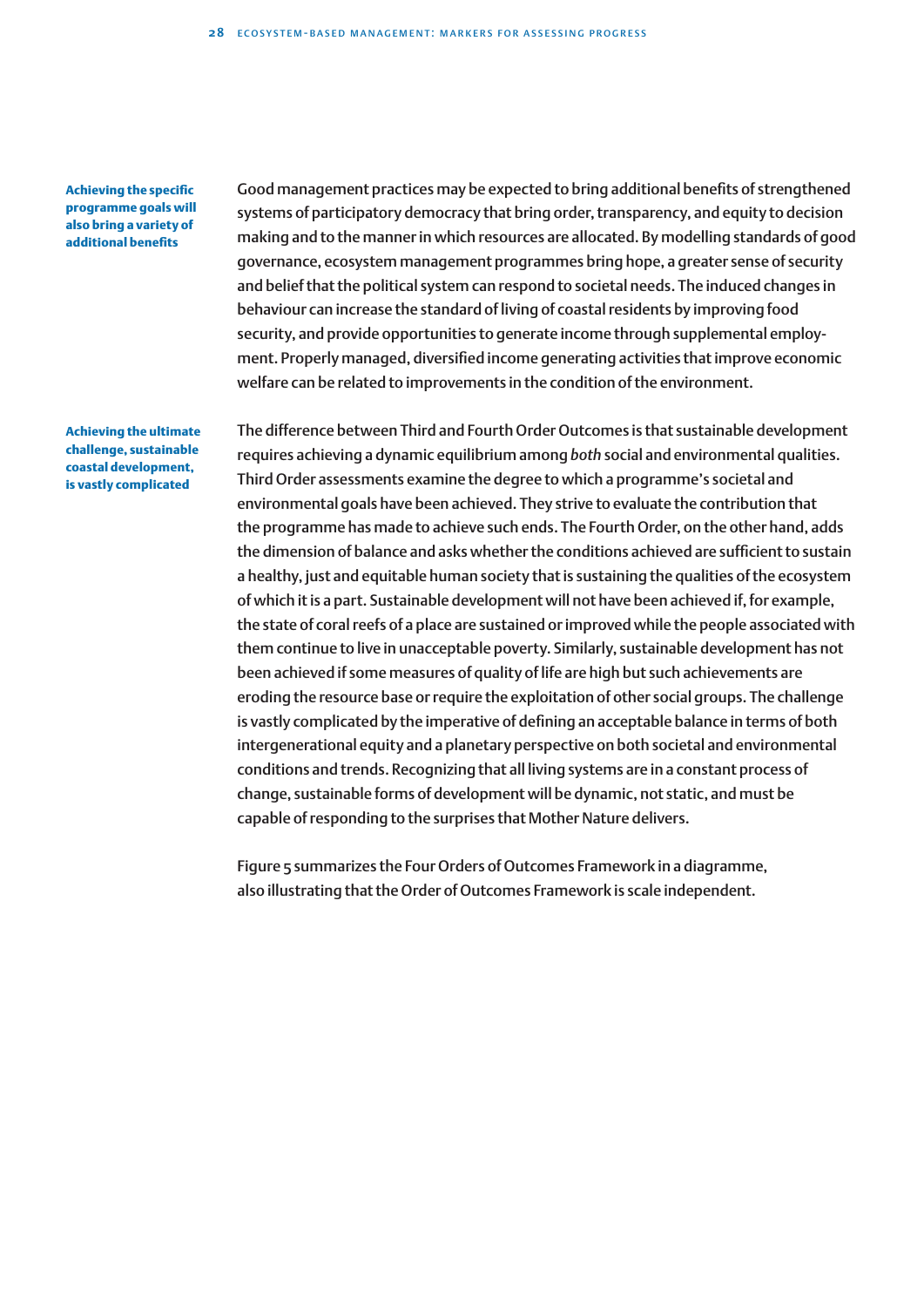

figure 5The Four Orders of Outcomes in ecosystem-based management

Source: Olsen, 2003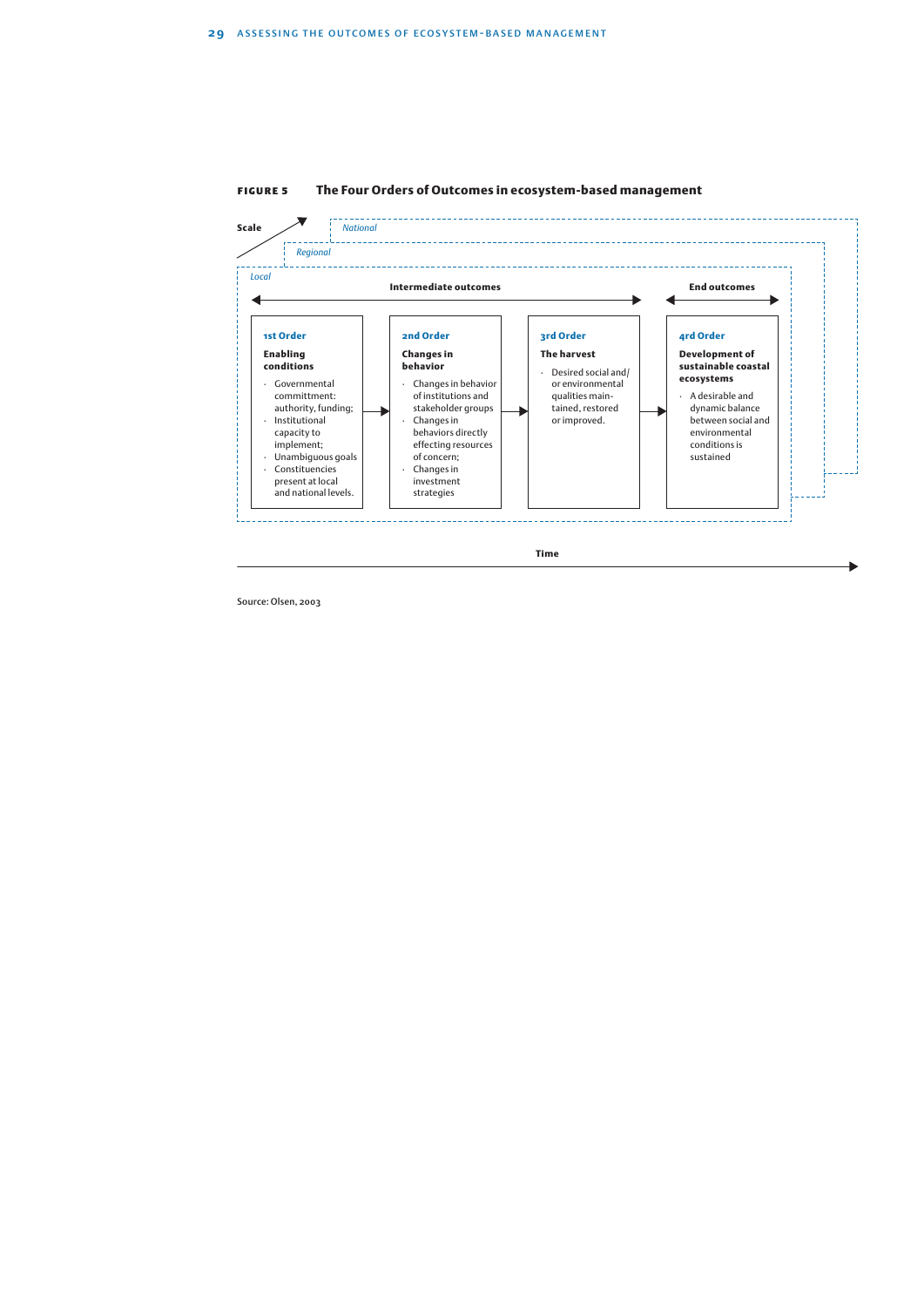### Applying the Outcomes Framework to individual programmes

Specify progress assessment purpose and objectives, and the way findings will be used

### 5 5.1 Defining the purposes and context of a progress assessment

It is always important to clearly define the purposes of any progress assessment. The markers in Annex 1 are designed as a basis for a self-assessment undertaken by the staff of an ICARM project or programme and their associates. The markers serve as the basis for an internal stocktaking exercise to consider what is being learned, whether adjustments in the design and strategies of a programme are called for and to help identify priorities for the next stage of work. In more formal progress and outcomes evaluations conducted by an external team it is essential to negotiate the specific objectives of the exercise and the way the findings of the evaluation may be utilized. In either case it will be important to identify what agencies and interest groups should be consulted and the manner in which they will participate.

If the application of the markers is a feature of a performance evaluation that will be tied to future funding and judgements on the effectiveness and efficiency of the programme it will be essential to review the relationship between the markers and the programme design. Where programme design and programme contracts were based on assumptions and practices that differ from the Orders of Outcomes Framework it would be unfair to hold that programme accountable to this framework.

Keep the programme specifics in mind when comparing progress in different programmes

One of the strengths of the markers is that they can be used as a basis for comparing across a set of initiatives. Such cross-portfolio analysis can be a major source of learning. However, it will be essential to recognize the differences in the setting in which each programme is being applied and relating progress – or its absence – to difference in such factors as:

- · the socio-political context in which the initiative is being attempted,
- · the geographic scale of the initiative,
- · the complexity of the issues being addressed,
- $\cdot$  the resources and institutional capability being applied,
- · the maturity of the effort,
- · the state of the ecosystem (both its human and environmental components) at the outset of the initiative,
- · the specific Third Order goals and shorter term targets against which the initiative is being measured, and
- · the external forces beyond the control or influence of the programme that are shaping the context within which it operates.

Since markers based on the Orders of Outcomes Framework can be applied to ecosystem management initiatives at any scale it is essential to begin an application by defining precisely to what geographic area and to what human activities and projects or programmes the indicators are being applied. This must be defined carefully since several independently managed programmes may be contributing directly or indirectly to the management of a given river basin and its associated coastline, estuaries and shelf waters. The cover sheet included in Annex 1 provides the essentials of this context.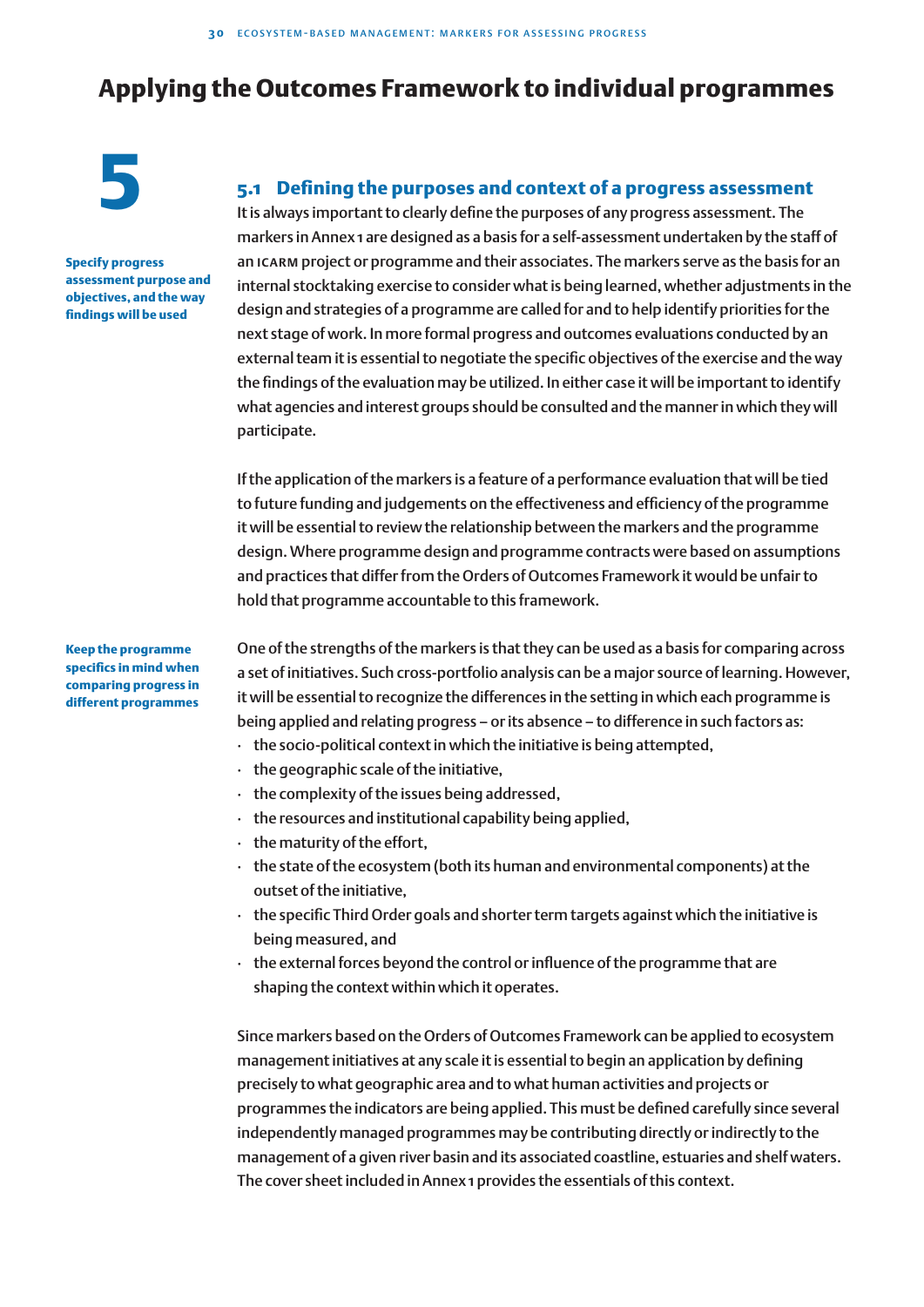A sequence of applications of the marker sets offered in Annex 1 – typically at three to five year intervals – can trace the evolution of an ICARM programme over time. The Third Order outcomes must be defined and monitored by any ecosystem management programme and will always be tailored to the goals of a programme. These, in turn will be shaped by the ecosystem(s) in question, the management issues that have been selected and the capacities to practice ecosystem-based management within the institutions involved. The marker set can be applied at regular intervals to monitor a programme over time

### 5.2 Making adjustments to the markers and justifying ratings

Once the area, the scope of issues or topics and the purpose of applying the markers have all been defined, the tables of markers should be reviewed with those who will be conducting the survey and those who will be responding to – or will be affected by – the results. Depending upon the nature of the icarm programme and the use and interpretation of key terms, it may be necessary to make adjustments to the phrasing of indicators and to make some additions or deletions. It is important, however, not to eliminate any of the categories of markers within each Order. If the marker set is to be used to compare and analyze progress across a portfolio of programmes this process of adjustment can become quite complex and time consuming since the same indicator set should be applied to each participating ICARM programme.

The ratings awarded to questions posed in Annex 1 invariably involve judgement calls and will reflect the background of those making the assessment and the spirit in which it is made. It is therefore useful to back up each answer with a brief text that gives the basis for that answer. Such text should note any differences of opinion and important caveats. Experience with markers in other fields has repeatedly demonstrated that such notes are the most useful basis for an in-depth assessment of a programme and for an analysis of changes in a programme and its context between one review and another.

#### 5.3 Monitoring requirements and their implications

An initial application of the marker set can establish a 'governance baseline' against which the changes that occur during the life of an icarm programme can be assessed. Such a baseline can reveal the gaps in the existing governance system and thereby guide the design of the icarm initiative and the setting of realistic expectations for what can be accomplished in a given time period and a given investment of resources. It is always essential to place such monitoring in the context of other processes at work within the river basin and coastal area of concern since most forms of change will be the result of many forces, including those that are operating over larger areas and are beyond the reach of an icarm initiative.

Once the baseline has been set, and programme goals have been articulated it will be important to decide what specific social and environmental variables it will be most useful to monitor. The Outcome Mapping techniques developed by the IDRC (Earl and others 2001) suggest the use of logbooks and other techniques for documenting and analyzing the changes in behaviour associated with the Second Order. Documenting progress towards Third Order goals will require monitoring the social and environmental variables that are

The marker set may have to be adjusted for different applications

Annotate the ratings in the table in a separate note as back up for later analysis

Set the governance baseline for a programme by filling in the tables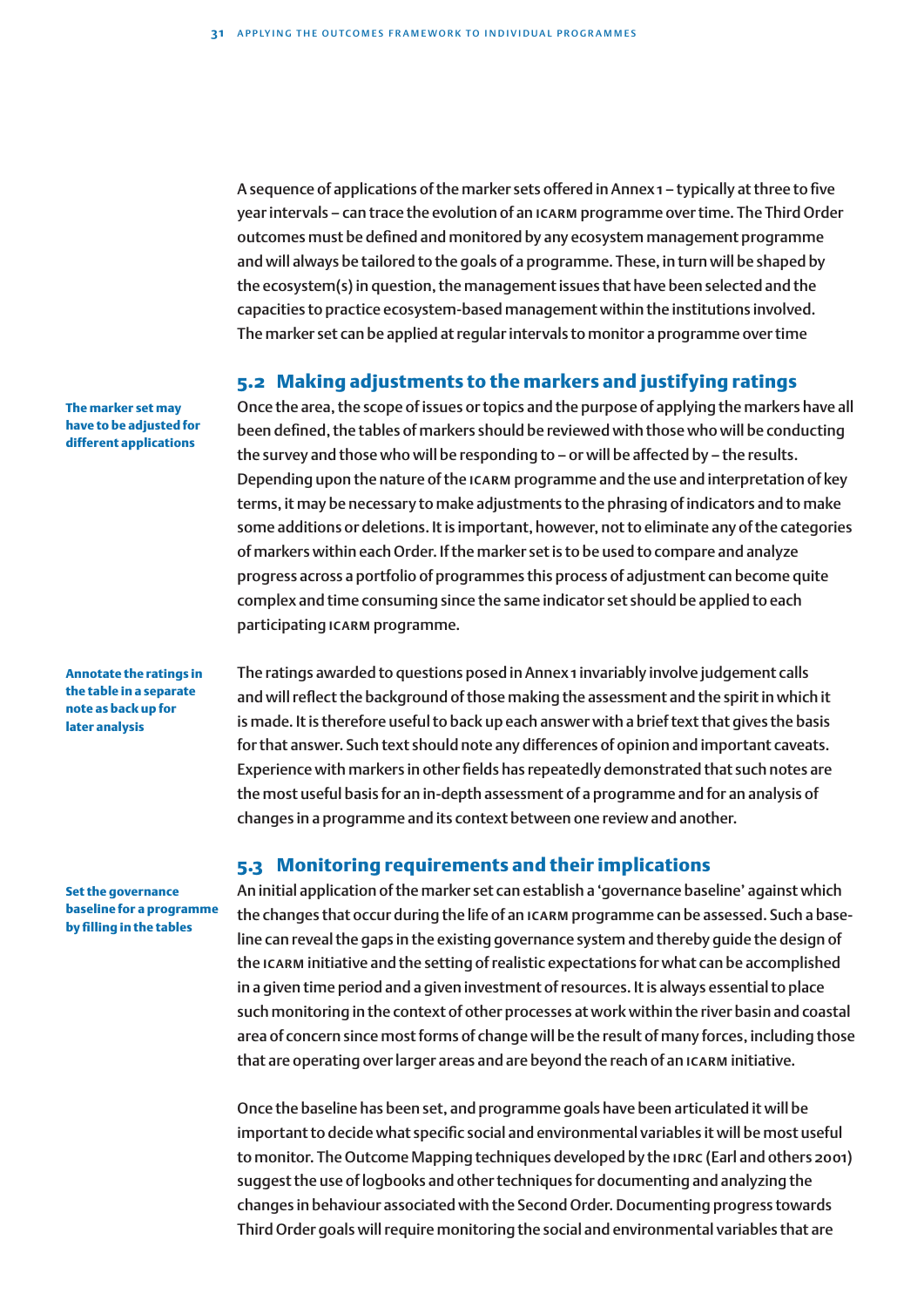Then decide which variables to monitor based on the programme goals

The indicator table can be used for training

events…

…for periodic self-evaluation… judged to be both indicative of the programme's effort and technically tractable. Whatever variables are selected, and monitoring protocols are adopted, the time and resources required for monitoring can be considerable. As a rule of thumb, assigning not less than 10 per cent of a project or programme budget to such monitoring will be necessary and appropriate.

#### 5.4 The Orders as a basis for programme design and training

Depending upon the purposes of an icarm assessment, the progress markers offered in Annex 1 can be applied in various settings. For example, in training events the markers can be applied in a field exercise to help trainees grasp the complexity of ecosystem-based management and appreciate how differences in socio-political context and issues in a given system will shape the expectations and design of an ICARM initiative.

When the marker set is used as a basis for periodic self-assessments by an ICARM programme, an appropriate format is a retreat or workshop that draws together project or programme staff and selected partners from other institutions, ngo<sup>s</sup> or private sector stakeholders. Conducting such self-assessments annually as a pre-cursor to framing a work plan for the subsequent year is a practice that has proven to be very useful in many icm and iwrm programmes.

Initial applications of the marker tables have shown that river basin, freshwater or coastal managers often differ in how they respond to the questions. Civil servants working in central government departments, for example, will not necessarily know what is going on locally. Local practitioners may be unaware of actions and concerns at regional or national levels. Even people working in the same organization often differ with their colleagues in assessing whether a particular action is being fully implemented or not. It is therefore important to bring together freshwater, coastal and marine practitioners from different administrations, organizations, agencies and interest groups to complete the tables jointly. Since it may not always be possible, or cost-effective, to hold workshops for a large river basin and its associated coast another option is to have one individual or group fill in the tables and then circulate them electronically to colleagues and interested stakeholders.

…or for more formal external evaluations If the marker table is to be a feature of a more formal external evaluation it will be essential to carefully review the degree of conformance between the design of the project or programme and the conceptual framework and assumptions that are the basis of the Orders of Outcomes Framework. In these situations the indicator table may be completed by the programme or project staff as a way of organizing the materials to be reviewed by the evaluators. The evaluation team may use the table as a way to organize their findings from a review of the documents, interviews, and in some cases a public workshop or hearing.

In all cases experience demonstrates that it is important to solicit feedback and comments from a diversity of observers and participants in a programme and to note those topics in which there is a strong divergence of opinion.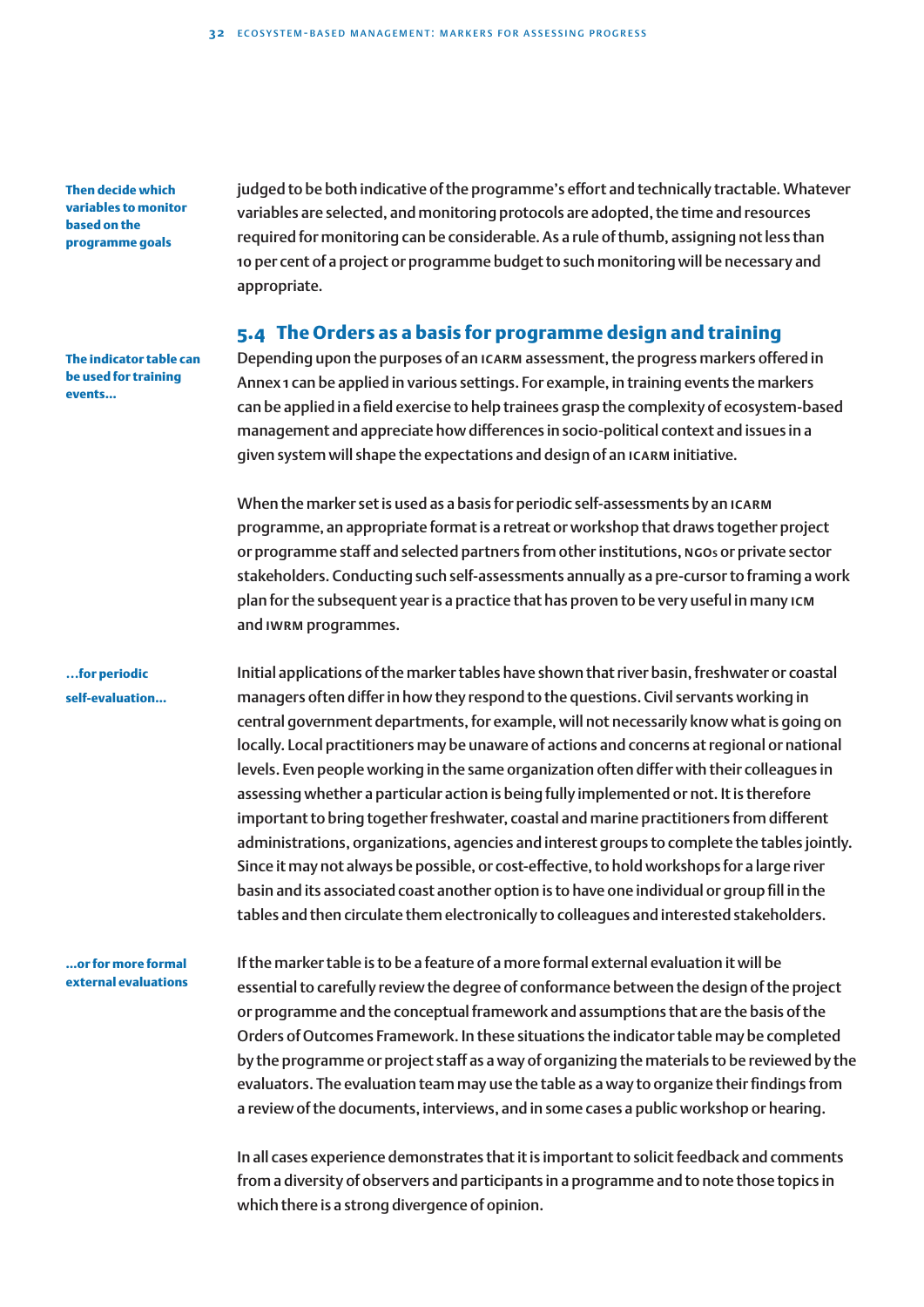### Further development of methods for assessing progress

The fact that the framework can be applied to any design is seen as a clear strength

6 6.1 Initial responses to the icarm progress assessment framework

Initial response to the Orders of Outcome framework and to the marker tables has been positive. Practitioners of both ICM and ICARM have stated repeatedly that the framework is helpful in better understanding the complexities of ecosystem-based management. The framework underscores the imperative of a long-term perspective on the changes in thinking and behaviour that are required when shifting from traditional sector-bysector planning and decision-making and linking their projects and programmes to the fundamental goal of sustainable forms of development. One of the strength of the Orders framework is that it does not present a competing methodology for undertaking area specific management. By focusing on the outcomes produced by any method for achieving ecosystem-based management goals and targets, the Orders framework can accommodate a diversity of designs and management strategies.

Early versions of the progress marker set have been applied in workshop settings to a number of icarm programmes underway in Southern Asia and Latin America. At a workshop held in Sri Lanka in 2005, the marker set was applied to thirteen river basins in eight countries. In Latin America and the Caribbean the EcoCostas network has drawn together icm and icarm initiatives funded through a diversity of institutions in ten nations. All members of the EcoCostas network have committed to developing governance baselines and to monitor progress in each initiative following the Orders of Outcomes Framework. As of January 2006, detailed governance baselines that are summarized in an icarm marker format are being completed for long term initiatives in the Gulf of California (Mexico), the Estero Real (Nicaragua), the Cojimies estuary and watershed in Ecuador, The Galapagos, the Patagonia coast of Argentina and the Sabana-Camaguey region of Cuba.

Based on initial experiences 'yes' and 'no' answers were expanded to a wider range of options

The framework needs to be applied widely in coming years to gain experience

These initial applications suggested that simple Yes or No answers to questions like those listed in Annex 1 caused difficulties. This prompted framing a gradation of responses. There have been several iterations of the questions and the gradations and these adjustments are likely to continue on into the future. After more experience has been gained in applying the marker sets it is anticipated that a consensus will emerge on which variables are most useful.

#### 6.2 Further development of Orders of Outcome assessment methods

The priority for further developing the Order of Outcomes Framework to assessing progress is to apply it widely. The most useful approach is to apply the framework by completing the First and Second Order Tables in Annex 1 as a baseline and to prepare a commentary that summarizes both reactions to the method itself and what it reveals about the project or programme to which it has been applied. In most cases it is anticipated that ecosystembased management initiatives at the linked watershed and coastal scale will be working to assemble the First Order enabling conditions and will have proceeded to Second Order implementation only at a pilot project level. Where mature programmes are present that have been engaged in the implementation of a plan of action for several years it will be particularly useful to identify changes in the behaviour of user groups and institutions and to document advances towards the initiative's societal and environmental goals and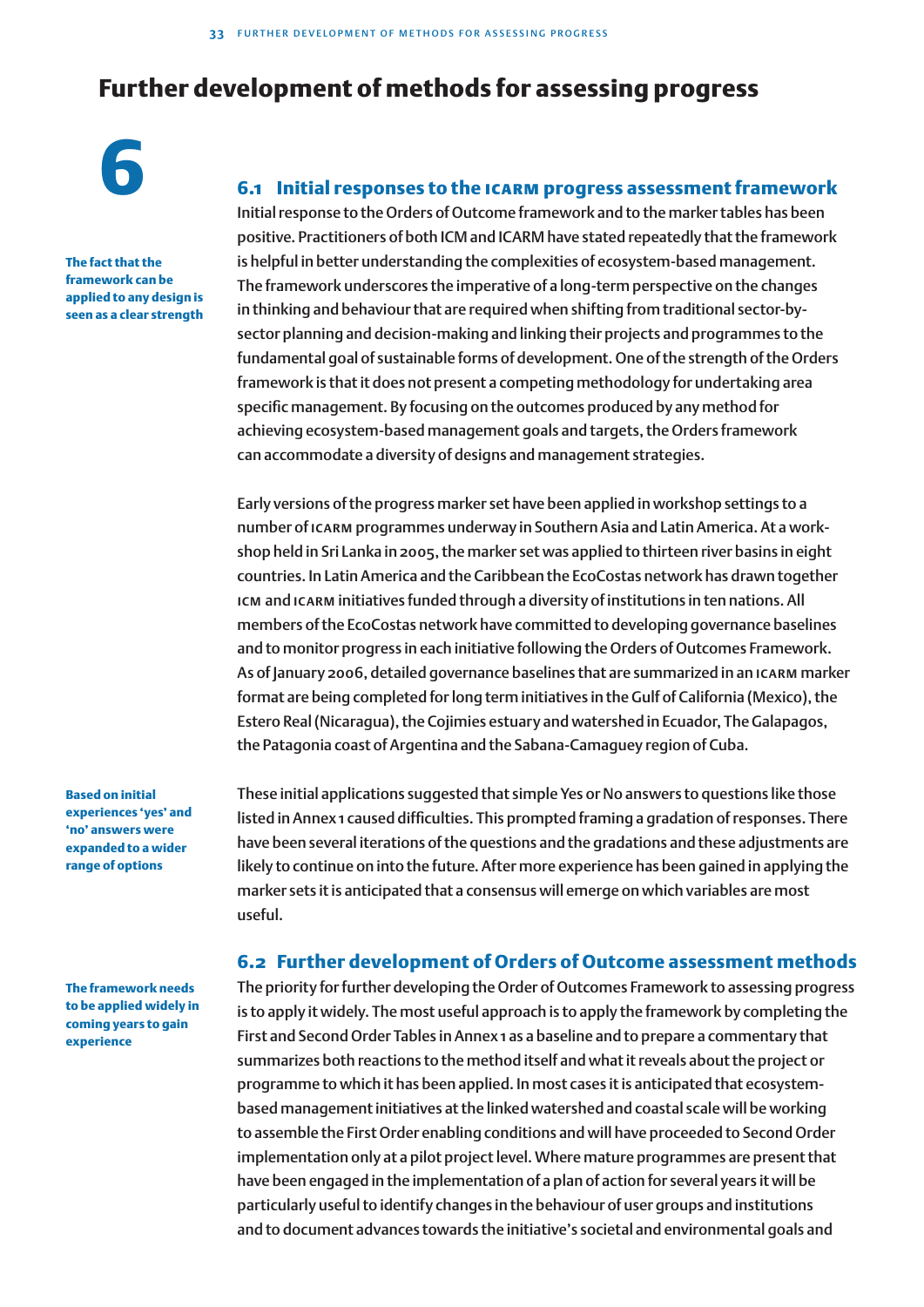targets. The monitoring of changes in behaviour presents many challenges and methods must be further developed.

It is recommended to integrate the experience in region-by-region workshops…

…and capture the findings in a revision of this report

Since it will be important to analyze and integrate the experience gained from applying these methods it is recommended that one or more workshops be organized within a few years to assess the usefulness of the method and discuss how it can be refined. It would be particularly revealing to assemble such workshops region-by-region since it is clear that local and regional governance contexts have a major influence both on how the method is interpreted and used, and the degree to which ecosystem-based management is succeeding. If the level of interest is sufficient, it would be appropriate to issue a second version of this report that incorporates the refinements made to the method, and summarizes what has been learned about the practice of ecosystem-based management by applying it.

#### 6.3 Concluding remarks

This paper has presented a fresh approach to the complexities of assessing progress in ecosystem-based management initiatives. It provides a potentially important counterbalance to the prevailing focus on performance evaluations and the generalized and generalized statements on 'lessons learned'. The framework offers a rigorous but flexible method for assessing progress towards more sustainable forms of development over long time periods. It can be applied at a range of spatial scales to document and analyse the results of ecosystem-based management initiatives. The Orders of Outcomes Framework can be tailored to relatively simple, local efforts like a community based marine protected area as well as to the complex issues posed by the management of activities in an entire watershed that affect the goods and services produced by an estuary and a large marine ecosystem.

Because the framework is designed to address the long-term trajectory of change in ecosystems where important human activities are taking place, it also is a source of guidance on how ecosystem-based management initiatives are or could be designed and administered. The framework has already proven to be a useful unifying conceptual framework in training programmes. It can help those who design and fund ecosystem-based management programmes to visualize the sequence of achievements that must be made before end outcomes are to be realized.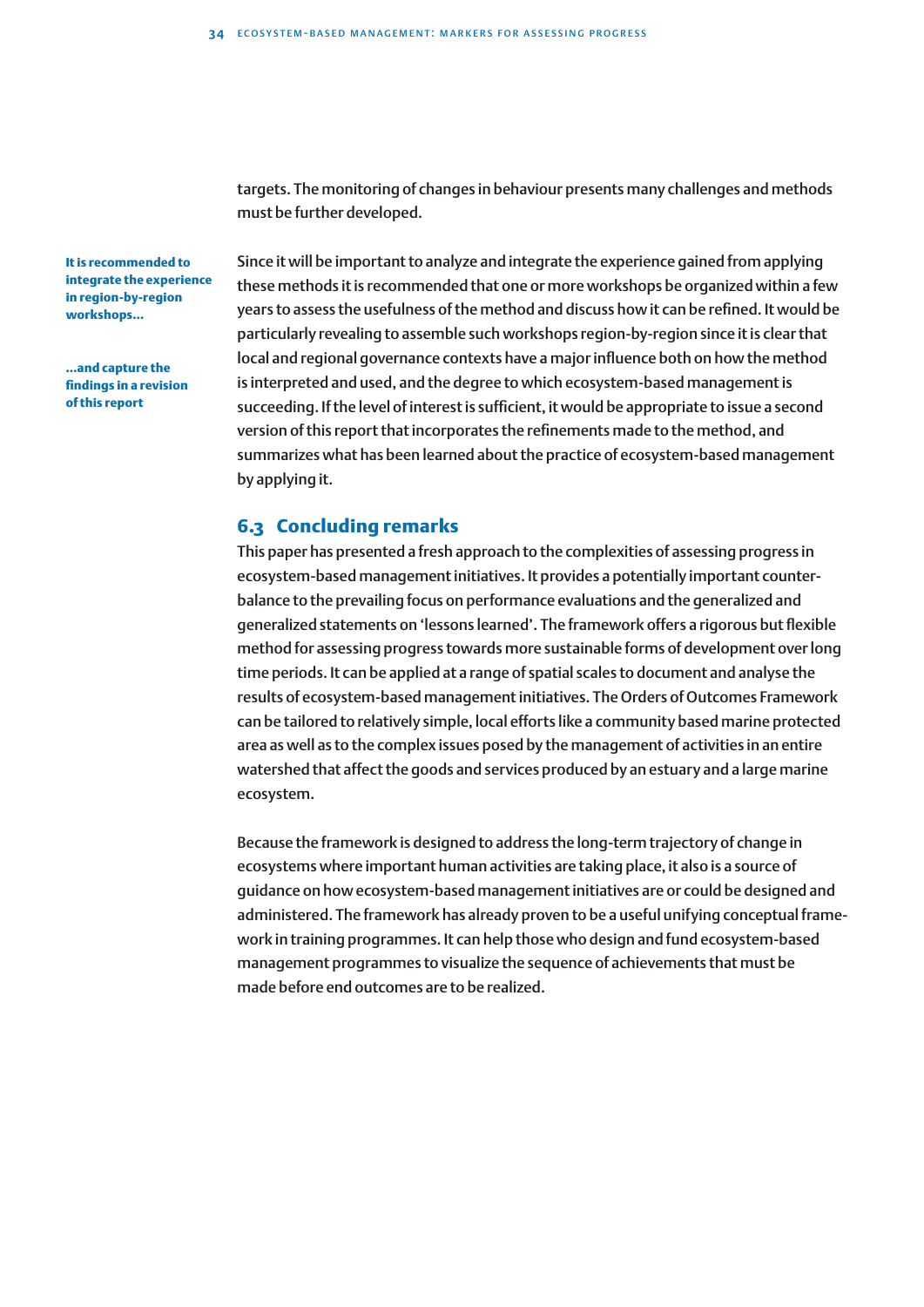### References

Bhandari, B. B. (2003). *What is happening to our freshwater resources?*

- www.iges.or.jp/en/phase2/ee/pdf/report7.pdf [Accessed on October 27, 2005] cBD (1993). Convention on Biological Diversity, opened for signature at unced in Rio de Janeiro in June 1992, entered into force in December 1993
- cbb (2000). Convention on Biological Diversity. Conference of the Parties No.5. Decision V/6. cop Decisions and sBSTTA/ccP Recommendations. www.biodiv.org/doc/decisions/cop-05-dec-en.pdf [Accessed on July 12, 2005]
- Christensen, N. L., A. M. Bartuska, J.H. Brown, S. Carpenter, C. D'Antonio, R. Francis, J.F. Franklin, J.A. MacMahon, R.F. Noss, D.J. Parsons, Ch.H. Peterson, N.G. Turner and R.G. Woodmansee (1996). The report of the Ecological Society of America committee on the scientific basis for ecosystem management. *Ecological Applications, Ecological Society of America, 6(3): 665-691*
- mea (2003). *Ecosystems and human well-being: a framework for assessment*. Authors J. Alcamo and others; Contributing authors E.M. Bennet and others. Millennium Ecosystem Assessment, World Resources Institute, Washington pc
- Christie, P., K. Lowry, A. T. White, E. G. Oracion, L. Sievanen, R. S. Pomeroy, R. B. Pollnac, J. M. Patlis and R. V. Eisma (2005). Key findings from a multidisciplinary examination of integrated coastal management process sustainability. *Ocean & Coastal Management, 48: 468–483*
- Chua, T-E. (1998). Lessons Learned from Practicing Integrated Coastal Management in Southeast Asia. *Ambio. Vol. 27, no. 8, p. 599-610*
- Cicin-Sain B. and R. Knecht (1998). *Integrated coastal and ocean management: concepts and practices.* Island Press, Washington DC
- Clark, J. R. (1996). *The coastal zone management handbook*. crc Lewis Publishers, Boca Raton
- csd (1997). *Protection of the quality and supply of freshwater: application of integrated approaches to the development and use of water resources*.  $E/cm.17/1997/2/Add.17$ . United Nations Commission on Sustainable Development, New York
- csd (1997). *Protection of the Oceans all kinds seas, including enclosed and semi-enclosed seas, and coastal areas and the protection, rational use and development of their living resources.*  $E$ (cn.17/1997/2/Add.16. United Nations Commission on Sustainable Development, New York
- Earl, S., F. Carden, and T. Smutylo (2001). *Outcome mapping: Building legacy and reflection into development progress.* International Development Research Centre, Ottawa
- gao (2005). *Chesapeake Bay Programme: Improved strategies are needed to better assess, report, and manage restoration progress.* Report to Congressional Requesters (gao-06-96). United States Government Accountability Office, Washington DC
- gef (2002). *Monitoring and Evaluation Indicators for gef International Waters Projects.* Monitoring and Evaluation Working Paper 10. Global Environment Facility, Washington dc
- gesamp (Joint Group of Experts on the Scientific Aspects of Marine Environmental Protection) (1996). *The contributions of science to integrated coastal management.* Reports and studies No. 61. Food and Agriculture Organization of the United Nations, Rome
- gwp (2004). *Informal Stakeholder Baseline Survey: Current Status of National Efforts to Move towards Sustainable Water Management using and iwrm Approach*. gwp Technical Papers series, Global Water Partnership, Stockholm
- gwp (2006). *Setting the stage for change: Second informal survey by the gwp network giving the status of the 2005 wssd target on national integrated water resources management and water efficiency plans*. gwp Technical Papers Series, Global Water Partnership, Stockholm
- gwp Technical Advisory Committee (2000). *Integrated Water Resources Management*. gwp Technical Paper 4, Global Water Partnership, Stockholm
- gwp Technical Committee (2005). *Catalyzing Change: a Handbook for Developing Integrated Water Resources Management (iwrm) and Water Efficiency Strategies*. gwp Technical Papers Series, Global Water Partnership, Stockholm
- Hanna, S. (1995). *Efficiencies of user participation in natural resource management. in property rights and the environment – Social and ecological issues*. Beijer International Institute of Ecological Economics and The World Bank, Washington DC
- Hershman, M.J., J.W. Good, T. Bernd-Cohen, R.F. Goodwin and V.L.P. Pogue (1999). The effectiveness of Coastal Zone Management in the United States. *Coastal Management 27(2-3), 113-118*
- ioc (2005). *A handbook for measuring the progress and outcomes of integrated coastal and ocean management – Preliminary version.* ioc Manuals and Guides 46. International Oceanographic Commission of the United Nations Educational, Scientific and Cultural Organization, Paris
- Ipsen. N, M. Dyhr-Nielsen, J. Lyngby, M. Adriaanse and J. Hassing (2006). *Linking Freshwater and Coastal Zone Management – General Issues Paper* www.ucc-water.org/documents [Accessed on July 12, 2005]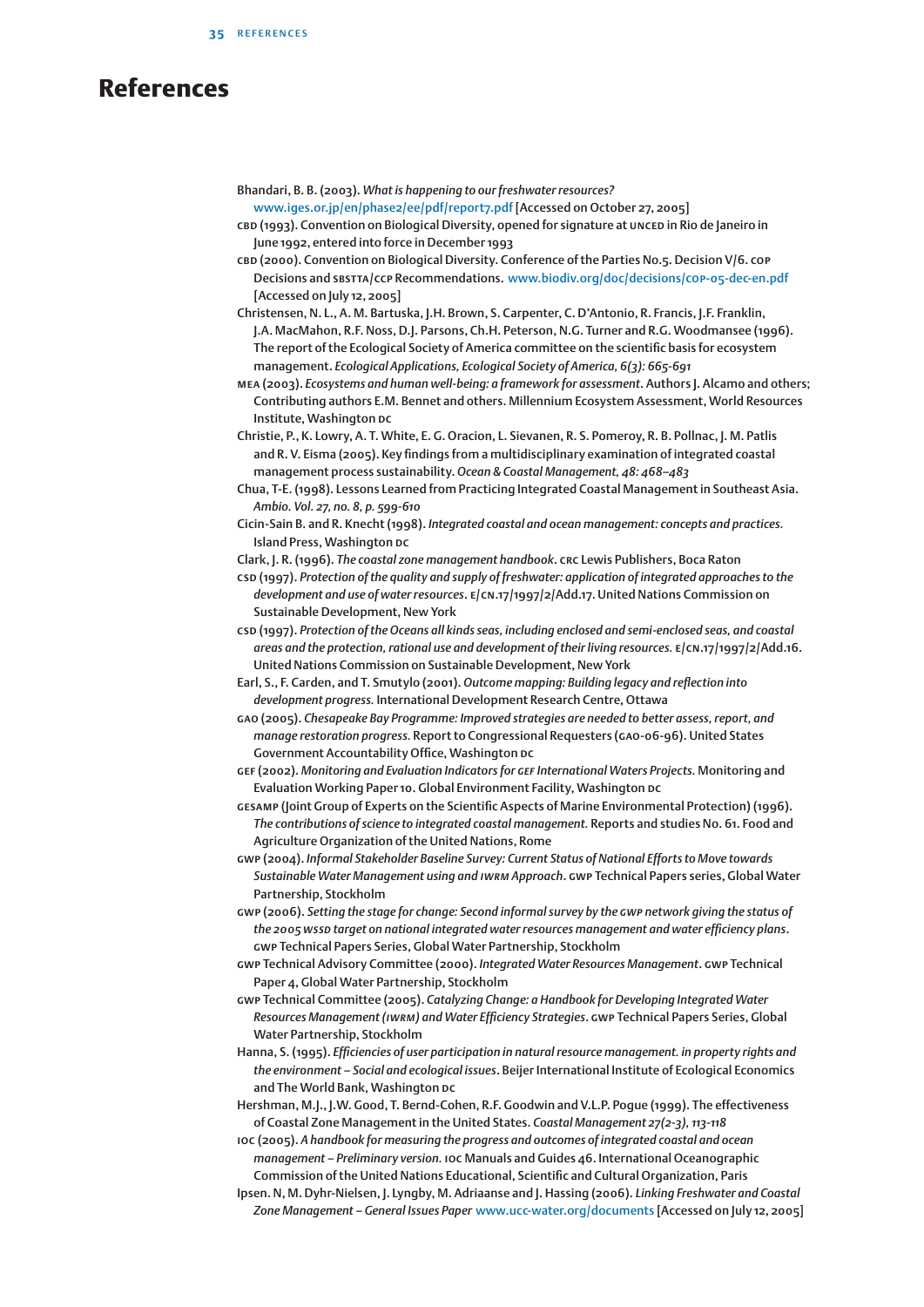- Japan Water Forum (2006). *Global Survey on progress in iwrm*. Paper presented at the 4th World Water Forum, 16-22 March 2006, Mexico City
- Juda, L. (2003). Changing national approaches to ocean governance: The United States, Canada, and Australia. *Ocean Development and International Law*, 34: 161-187
- Jønch-Clausen, T. (2004) *Integrated Water Resources Management (iwrm) and Water Efficiency Plans by 2005 – Why, What, and How*. gwp Technical Paper 10. Global Water Partnership, Stockholm
- Kuperan, K. and J. G. Sutinen (1994). *Compliance with zoning regulations in Malaysian fisheries*. Paper presented to the 7th Conference of the International Institute of Fisheries Economics and Trade, 18-21 July, 1994, Taipei
- Laffoley, D. d'A., E. Maltby, M. A. Vincent, L. Mee, E. Dunn, P.Gilliland, J. P. Hamer, D. Mortimer, and D. Pound (2004). *The ecosystem approach. Coherent actions for marine and coastal environments.* A report to the uk Governement. Petersborough English Nature. 65p. www.english-nature.org.uk/ pubs/publication/pdf/ecosystemapproach.pdf [Accessed on July 12, 2005]
- Lowry K., N. Pallewatte and A.P. Dainis (1999). Policy-relevant assessment of community-level coastal management projects in Sri Lanka. *Ocean and Coastal Management, 42: 717–45*
- Lowry, K. (2002). The Landscape of icm Learning Activities. *Coastal Management, 30, 4:285-298* Lowry, K., S.B. Olsen and J. Tobey (1999). Donors evaluations of icm initiatives: What can be learned from them? *Ocean and Coastal Management, 42, 9:767-789*
- Lubchenco, J. (1994). The Scientific Basis of Ecosystem Management: Framing the Context, Language and Goals. Pages 33-39 In: Committee on Environment and Public Works, United States Senate, *Ecosystem Management: Status and Potential.* Proceedings of a Workshop by the Congressional Research Service, March 24-25, 1994. 103rd Congress, 2nd Session. United States Government Printing Office, Washington DC
- Olsen, S. (2003). Frameworks and indicators for assessing progress in integrated coastal management initiatives. *Ocean & Coastal Management, 46, 347-361*
- Olsen, S.B., J. Tobey and M. Kerr (1997). A common framework for learning from icm experience. *Ocean and Coastal Management, 37(2): 155-174*
- Olsen, S. B., K. Lowry, and J. Tobey (1999). *A manual for assessing progress in coastal management*. Coastal Management Report No. 2211. Coastal Resources Center, University of Rhode Island, Narragansett
- Olsen, S. B. and P. Christie (2000). What are we learning from tropical coastal management experiences? *Coastal Management Journal, 28: 5-18*
- Olsen, S. B. and D. Nickerson (2003). *The governance of coastal ecosystems at the regional scale: An analysis of the strategies and outcomes of long-term programmes*. Coastal Management Report No. 2243. Coastal Resources Center, University of Rhode Island, Narragansett
- Pickaver, A.H., C. Gilbert and F. Breton (2004). An indicator set to measure the progress in the implementation of integrated coastal zone management in Europe. *Ocean and Coastal Management 47: 449-462*
- Sherman, K. and A.M. Duda (1999). An Ecosystem Approach to Global Assessment and Management of Coastal Waters. *Marine Ecology Progress Series, Vol. 190:271-287* www.int-res.com/jounals/meps [Accessed on July 12, 2005]
- Sorensen, J. (2000). *Baseline 2000*. Background paper for Coastal Zone Canada 2000: Coastal Stewardship-Lessons Learned and the Paths Ahead, 17-22 September 2000, New Brunswick www.sybertooth.ca/czczcc2000/ [Accessed on July 12, 2005]
- Sutinen, J. G. and K. Kuperan (1994). *A socioeconomic theory of regulatory compliance in fisheries.* Paper presented to the 7th Conference of the International Institute of Fisheries Economics and Trade, 18-21 July, 1994, Taipei
- ucc-Water (2006). A Summary of iwrm Surveys. Contribution to the 4th World Water Forum, 16-22 March 2006, Mexico City www.ucc-water.org/iwrm05 [Accessed on July 12, 2005]
- unced (1992). Agenda 21. Section ii. Chapter 17. United Nations Conference on Environment and Development, Rio de Janeiro
- unced (1992). Agenda 21. Section ii. Chapter 18. United Nations Conference on Environment and Development, Rio de Janeiro
- unep (2006). *Survey on Regional Progress in iwrm*. Paper presented at the 4th World Water Forum, 16-22 March 2006, Mexico City
- unep/gpa (2006). *Protecting the coastal and marine environment from impacts of land-based activities: A guide for national action*. Global Programme of Action for the Protection of the Marine Environment from Land-based Activities, United Nations Environment Programme, The Hague.
- wced (1987). *Our Common Future*. World Commission on Environment and Development, Oxford University Press, Oxford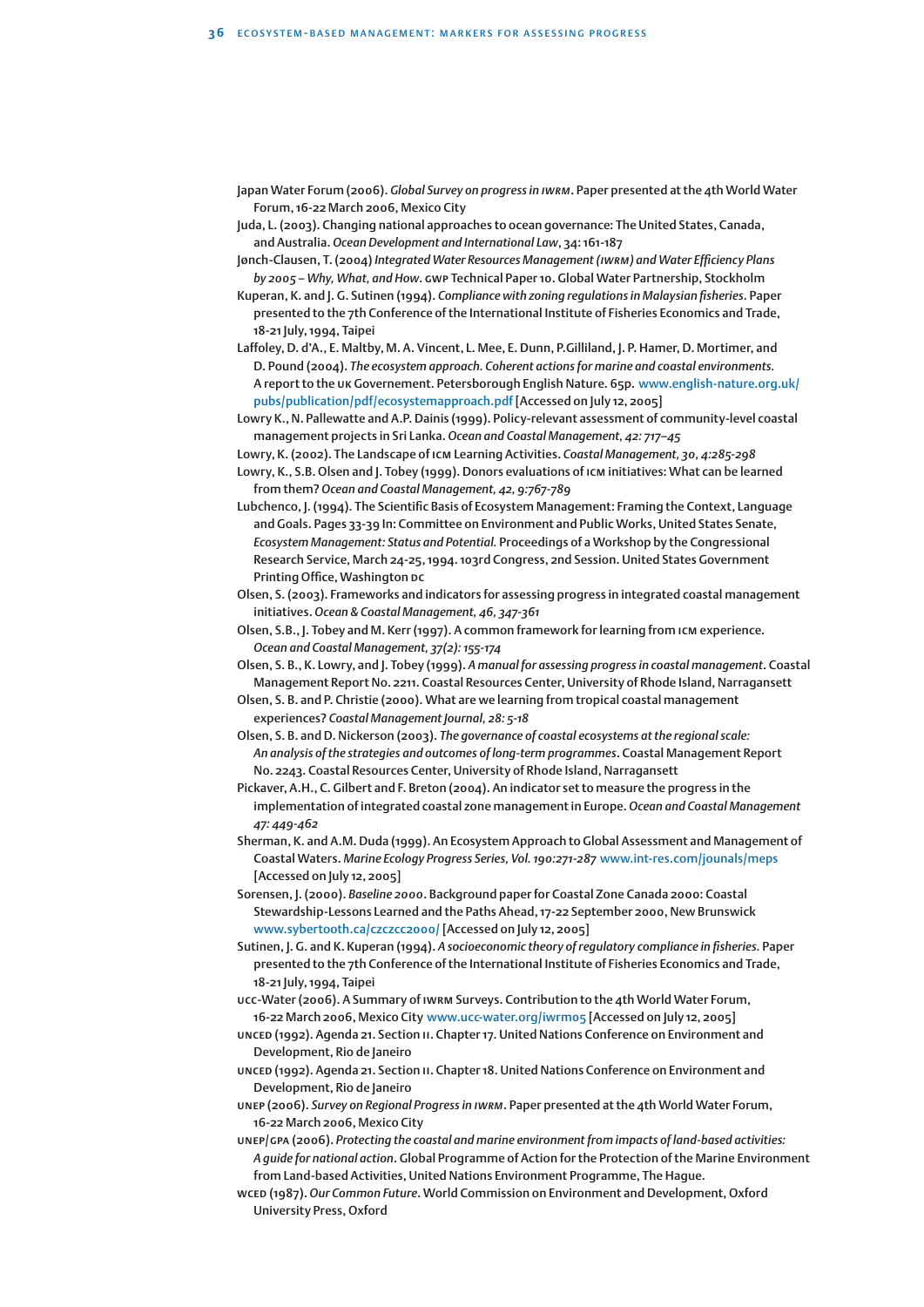- wri (2000). *World Resources Report 2000-2001. People and Ecosystems, the Fraying Web of Life*. United Nations Development Programme, United Nations Environment Programme, The World Bank and World Resources Institute, Washington DC www.wri.org [Accessed on July 12, 2005]
- wri (2003). *World Resources Report 2002-2004. Decisions fr the Earth, Balance, Voice, and Power*. United Nations Development Programme, United Nations Environment Programme, The World Bank and World Resources Institute, Washington DC www.wri.org [Accessed on July 12, 2005]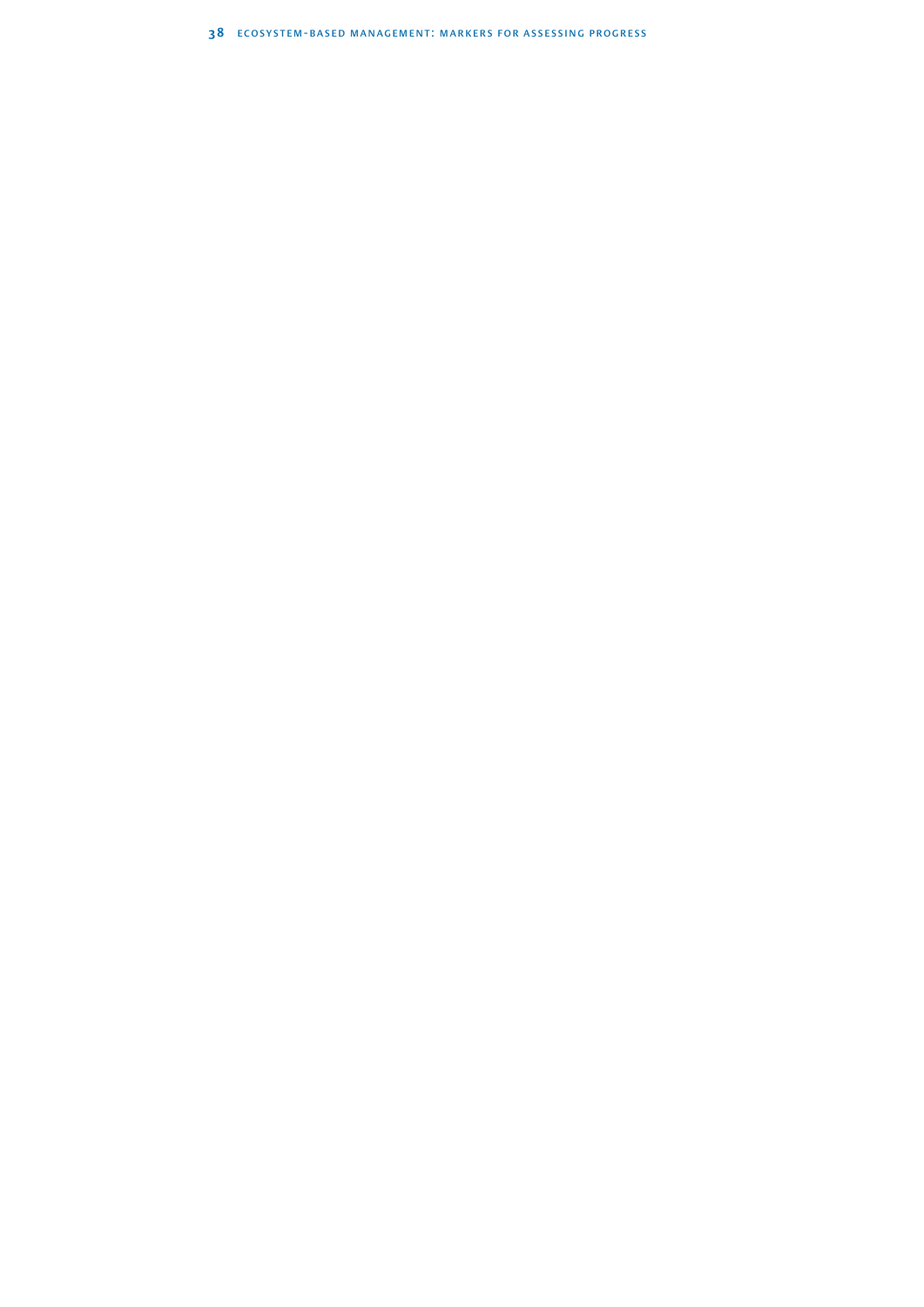# Annex 1 A Marker set for Integrated Coastal and River Basin Management – First and Second Order Outcomes

| 1                       | Name of the ICARM programme to which the Marker set is to be applied                              |
|-------------------------|---------------------------------------------------------------------------------------------------|
| $\overline{\mathbf{2}}$ | Names of individuals<br>who are conducting this progress assessment                               |
|                         | who are participating in the assessment                                                           |
| 3                       | Date of the assessment                                                                            |
| 4                       | Time period covered by the assessment                                                             |
| 5                       | Location: country(s), province(s)                                                                 |
| 6                       | Brief description of the geographic area subject to the programme and the major management issues |
|                         |                                                                                                   |
|                         |                                                                                                   |
| 7                       | Size of the management area in km <sup>2</sup>                                                    |
|                         | per cent freshwater                                                                               |
|                         | per cent tidal waters                                                                             |
|                         | per cent wetllands                                                                                |
| 8                       | Population in management area                                                                     |
|                         | Annual average population growth rate (last 10 years)                                             |
|                         | GNP per capita<br>per cent of the population in poverty                                           |
|                         | The purpose(s) of this progress assessment are?                                                   |
|                         |                                                                                                   |
|                         |                                                                                                   |
| 10                      | Contributing programmes                                                                           |
|                         | Is an ICM programme in place?<br>$\bullet$                                                        |
|                         | Is an IWRM programme in place?                                                                    |
|                         | What other programmes are contributing to this effort?                                            |
|                         |                                                                                                   |
|                         |                                                                                                   |
|                         |                                                                                                   |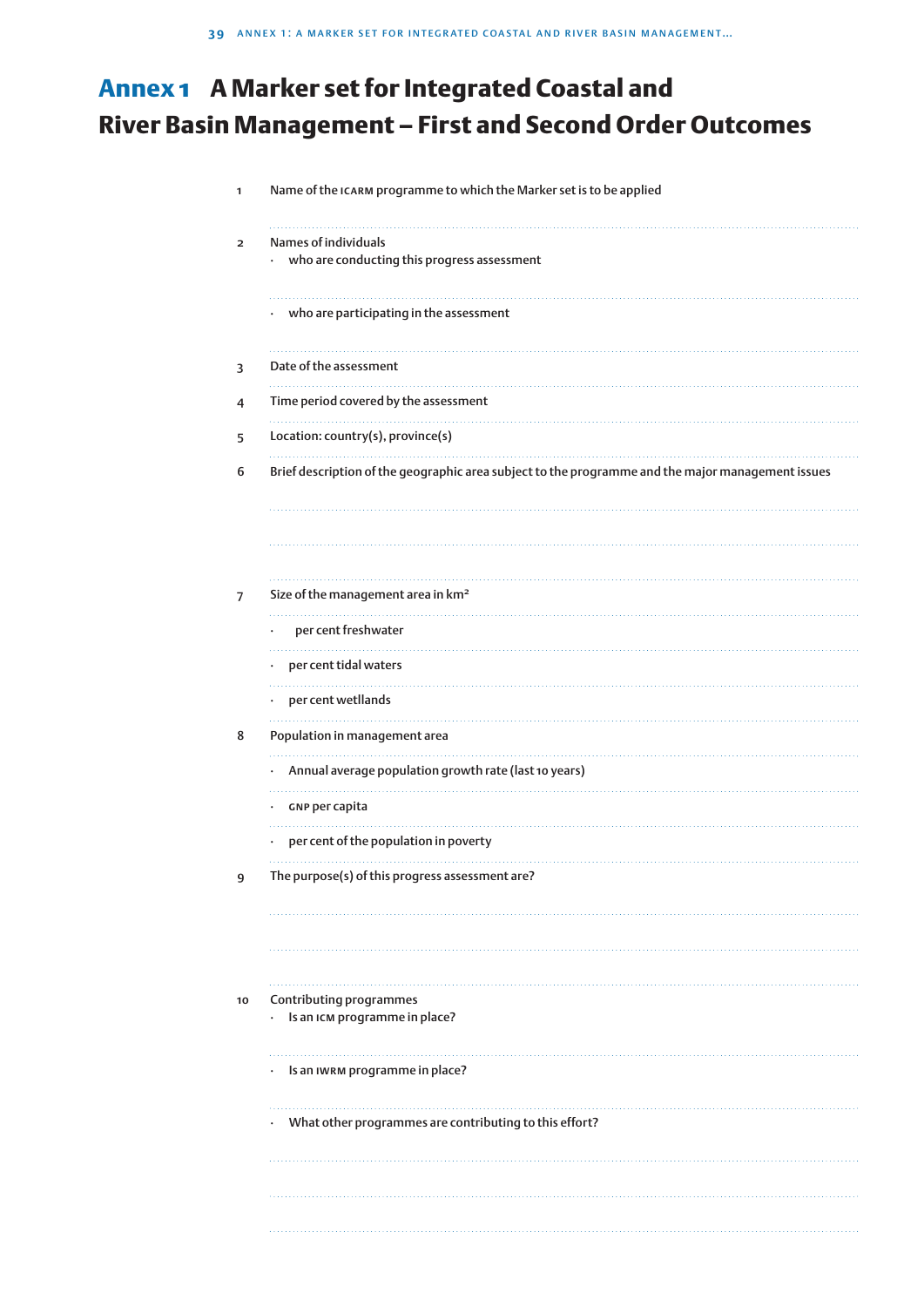| <b>1ST ORDER MARKERS: ENABLING CONDITIONS</b>                                                                                                                  |                                                                                                                                  |                                                                                                     |                                                                                                                                        |                                                                                                                                   |                   |                   |
|----------------------------------------------------------------------------------------------------------------------------------------------------------------|----------------------------------------------------------------------------------------------------------------------------------|-----------------------------------------------------------------------------------------------------|----------------------------------------------------------------------------------------------------------------------------------------|-----------------------------------------------------------------------------------------------------------------------------------|-------------------|-------------------|
| <b>Key questions</b>                                                                                                                                           |                                                                                                                                  | Ranking (o-3)                                                                                       |                                                                                                                                        |                                                                                                                                   | <b>Score</b>      |                   |
|                                                                                                                                                                | ۰                                                                                                                                |                                                                                                     | N                                                                                                                                      | m                                                                                                                                 | Time <sub>1</sub> | Time <sub>2</sub> |
| Have ICARM management issues<br>been identified and prioritized?<br>Unambiguous goals                                                                          | no action to date                                                                                                                | stakeholder involvement<br>broad issues identified<br>by project team; some                         | specific issues identified<br>prioritization underway<br>with stakeholders;                                                            | identified and prioritized<br><b>ICARM</b> issues have been<br>with stakeholders                                                  |                   |                   |
| and environmental conditions?<br>define both desired societal<br>Do the programme's goals                                                                      | no goals defined                                                                                                                 | with stakeholders but have<br>goals are being negotiated<br>not been formalized                     | or environmental outcomes<br>desired long-term goals<br>address either societal                                                        | societal and environmental<br>goals define both desired<br>outcomes                                                               |                   |                   |
| detailed through time bound<br>Are such programme goals<br>and quantitative targets<br>(how much, by when)?                                                    | no targets defined                                                                                                               | targets are expressed in<br>non-quantitative terms                                                  | targets specify either a date<br>or a quantitative measure,<br>but not both                                                            | targets have been defined<br>(how much, by when)<br>in quantitative terms                                                         |                   |                   |
| actions understand and support<br>its goals, strategies and targets?<br>Do the user groups who will be<br>affected by the programme's<br><b>Constituencies</b> | groups are unaware of the<br>strategies and targets<br>many important user<br>programme's goals,                                 | targets but the degree of<br>user groups are aware of<br>programme's goals and<br>support varies    | understand and support<br>exceptions, user groups<br>with a few important<br>the programme                                             | understand p programme<br>actively support them<br>goals and targets and<br>relevant user groups                                  |                   |                   |
| Is there public support for<br>the programme?                                                                                                                  | awareness of the programme<br>there is little public                                                                             | public awareness is incipient                                                                       | tive press coverage, endorsements<br>public support is building up due<br>to public education efforts, posi-<br>from community leaders | wide public support for the<br>surveys reveal that there is<br>programme and its goals<br>and targets                             |                   |                   |
| stand and support its agenda?<br>affected by its actions under-<br>Do the institutions that will<br>assist in implementing the<br>programme and/or will be     | important partners during<br>of the programme within<br>there is little awareness<br>institutions that will be<br>implementation | are aware of the programme<br>while pertinent institutions<br>their degree of support is<br>unclear | with few exceptions pertinent<br>support the programme and<br>institutions understand and<br>have publicly endorsed it                 | programme recognized as<br>by institutions that will be<br>important and legitimate<br>involved in implementing<br>plan of action |                   | Λ                 |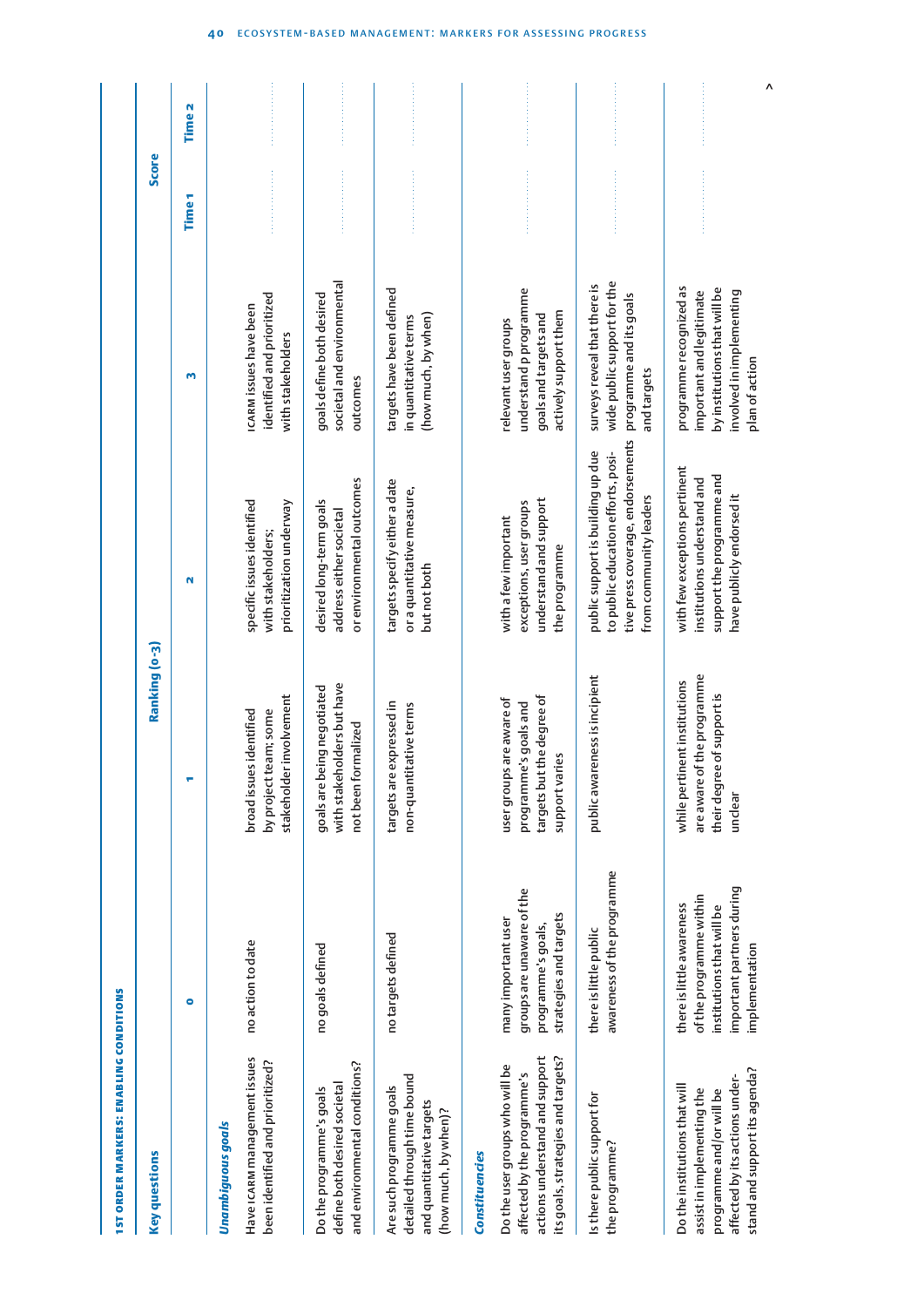| <b>Formal commitment</b>                                                                                                             |                                                                                   |                                                                                                                                |                                                                                                                                           |                                                                                                                                                |  |
|--------------------------------------------------------------------------------------------------------------------------------------|-----------------------------------------------------------------------------------|--------------------------------------------------------------------------------------------------------------------------------|-------------------------------------------------------------------------------------------------------------------------------------------|------------------------------------------------------------------------------------------------------------------------------------------------|--|
| appropriate level of government?<br>been formally approved by the<br>programme and plan of action<br>Have the policies of the        | formal approval process<br>has not been initiated                                 | mandate for a ICARM initiative<br>there is a governmental                                                                      | policies and actions are being<br>negotiated with approving<br>authorities                                                                | ICARM plan of action and<br>policies have obtained<br>approval required for<br>implementation                                                  |  |
| the programme with the autho-<br>Has the government provided<br>implement its plan of action?<br>rities it needs to successfully     | no government support                                                             | acknowledgement by some<br>leaders of necessary<br>authorities needed                                                          | commitments negotiated<br>responsible institution(s)<br>between government<br>representatives and                                         | decree, or decision) cements<br>formal commitment (law,<br>legitimacy of ICARM<br>programme                                                    |  |
| fully implement the programme<br>resources been committed to<br>Have sufficient financial<br>over the long term?                     | committed for implementation<br>no financial resources<br>of plan of action       | some pledges and commitments,<br>funding gap remains<br>but significant                                                        | adequate short term funding<br>(3-5 years) secured for<br>implementation                                                                  | resources in place to fully<br>implement programme<br>sufficient financial<br>over long term                                                   |  |
| to implement its plan of action?<br>possess the human resources<br>Does the ICARM programme<br>Institutional capacity                | programme implementation<br>assigned responsibility for<br>no personnel have been | staffing for programme<br>implementation is<br>به<br>inadequat                                                                 | institutions but not in others<br>staffing is adequate in some                                                                            | sufficient human resources<br>are in place to fully imple-<br>ment ICARM programme                                                             |  |
| Have the institutions responsible<br>for programme implementation<br>demonstrated their capacity to<br>implement its plan of action? | programme is not present<br>necessary to implement<br>institutional capacity      | implement programme is<br>institutional capacity to<br>marginal                                                                | important weaknesses in others<br>in some key institutions<br>institutional capacity is<br>adequate but there are                         | sufficient institutional capacity<br>is present in institutions with<br>implementing programme<br>responsibilities for                         |  |
| Have the institutions responsible<br>for programme implementation<br>practice adaptive management<br>demonstrated the ability to     | no evidence of adaptive<br>management                                             | and is being expressed as<br>management is incipient<br>operational procedures<br>minor adjustments to<br>practice of adaptive | important institutions engage<br>in periodic self assessments<br>experience and learning<br>and have modified their<br>behaviour based on | programme as a whole has<br>demonstrated its ability<br>targets and/or policies<br>modifying important<br>to learn and adapt by                |  |
| and decision making system?<br>Is the programme structured<br>as a decentralized planning                                            | are concentrated at one level<br>power and responsibility<br>in governance system | initiative at various levels<br>programme provides for<br>some responsibility and                                              | responsibility is decentralized<br>but there are significant<br>decision making and<br>coordination issues                                | without sacrificing efficiency<br>initiatives successfully; has a<br>top-down and bottom-up<br>decentralized structure<br>programme integrates |  |
| Have important actions and<br>policies been successfully<br>tested at a pilot scale?                                                 | no pilot programmes<br>initiated                                                  | pilot programmes are underway<br>to assess viability of potential<br>ICARM actions and policies                                | programme actions and policies<br>pilot programmes completed<br>and outcomes have shaped                                                  | policies successfully tested<br>at pilot level                                                                                                 |  |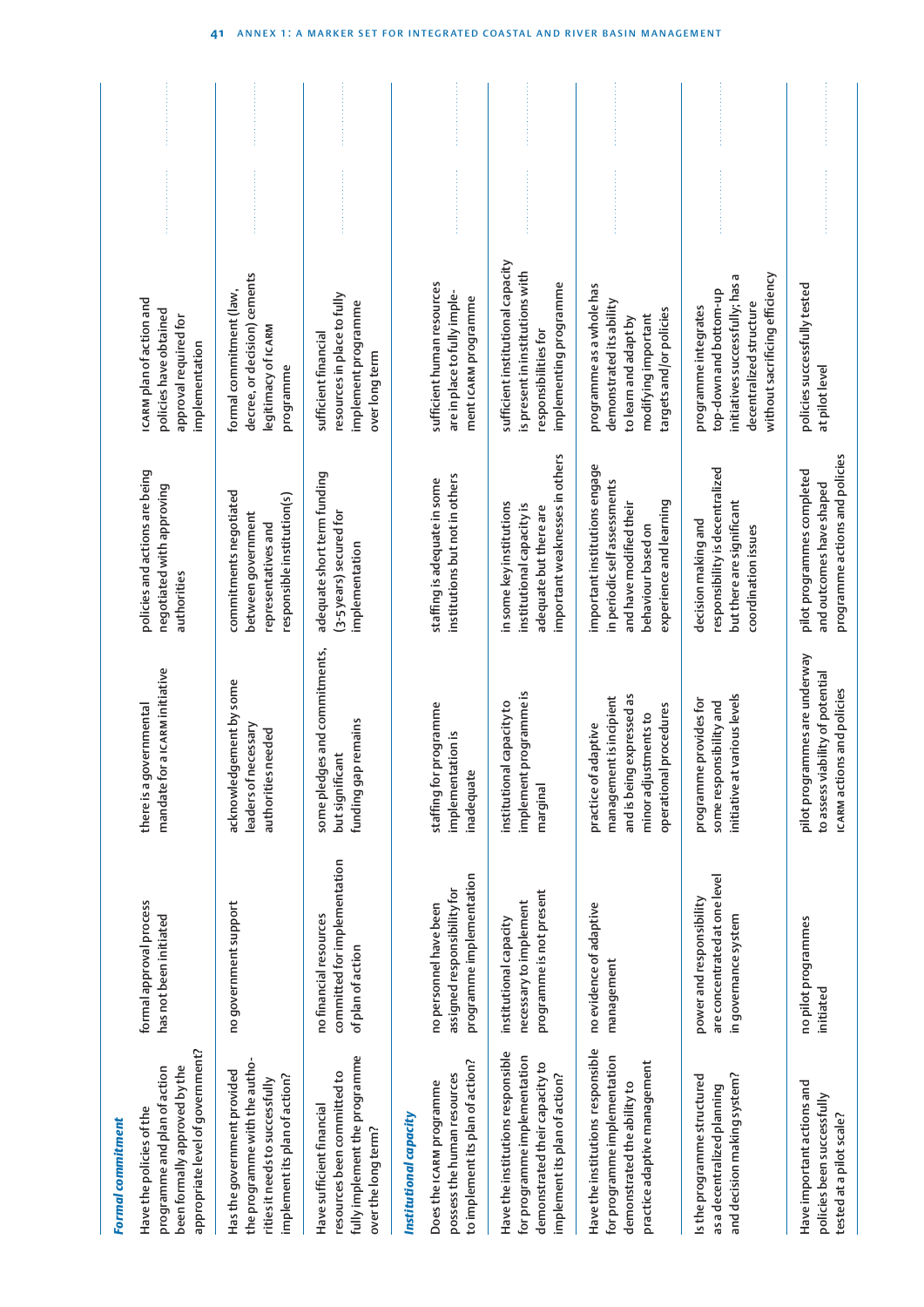| 2ND ORDER MARKERS: CHANGES IN BEHAVIOUR                                                                                     |                                                  |                                                                                                 |                                                                                                                                    |                                                                                                                          |                   |                   |
|-----------------------------------------------------------------------------------------------------------------------------|--------------------------------------------------|-------------------------------------------------------------------------------------------------|------------------------------------------------------------------------------------------------------------------------------------|--------------------------------------------------------------------------------------------------------------------------|-------------------|-------------------|
| <b>Key questions</b>                                                                                                        |                                                  | Ranking (o-3)                                                                                   |                                                                                                                                    |                                                                                                                          | <b>Score</b>      |                   |
|                                                                                                                             | ۰                                                |                                                                                                 | N                                                                                                                                  | m                                                                                                                        | Time <sub>1</sub> | Time <sub>2</sub> |
| Changes in the behaviour of institutions                                                                                    |                                                  |                                                                                                 |                                                                                                                                    |                                                                                                                          |                   |                   |
| institutions collaborating<br>effectively to implement<br>Are the implementing<br>the programme?                            | no collaboration among<br>institutional partners | institutions maintain their<br>boration and agreements<br>I forms of colla-<br>traditional      | conflicts or inefficiencies remain<br>is apparent but some significant<br>planning and decision making<br>more integrated forms of | Collaboration in programme<br>implementation is effective<br>and efficient among all<br>relevant institutions            |                   |                   |
| procedures and regulations<br>Are programme policies,<br>being enforced?                                                    | programme policies not enforced                  | are occasionally enforced<br><b>id</b> regulations<br>policies an                               | universal implementation<br>of programme policies<br>widespread but not                                                            | procedure and regulations<br>are consistently followed<br>programme policies,                                            |                   |                   |
| Are conflict mediation methods<br>being effectively applied?                                                                | no investments in conflict<br>resolution         | attempts to practice conflict<br>resolution; the results are<br>uneven                          | methods in place, usually<br>applied effectively                                                                                   | conflict mediation skills are<br>producing positive results<br>high and are consistently                                 |                   |                   |
| Are private-public partnerships<br>functional and generating<br>desired results?                                            | no private-public partnerships                   | not generating desired results<br>some partnerships exist, but                                  | and often generate positive results<br>partners work successfully,<br>public and private sector                                    | public-private relationships<br>are robust and consistently<br>generate positive results                                 |                   |                   |
| Is the programme practicing<br>adaptive management?                                                                         | adaptive management<br>not practiced             | tive management are being made,<br>minor attempts to practice adap-<br>but with limited success | adjustments to programme<br>adaptive management has<br>brought some significant                                                    | adaptive management fully<br>institutionalized at all<br>programme levels                                                |                   |                   |
| Is support within the political<br>structure at a national level<br>being maintained?                                       | weak or non-existent<br>political support is     | programme; public statements<br>political leaders recognize<br>are rare<br>in support           | speak favourably of programme<br>political leaders occasionally<br>in general terms                                                | well informed and frequently<br>political support is strong,<br>expressed                                                |                   |                   |
| progress toward the programme's<br>Is an appropriate set of indicators<br>being monitored to document<br>goals and targets? | progress indicators have not<br>been selected    | few progress indicators identified,<br>but monitoring is uneven                                 | full suite of progress indicators<br>monitoring is intermittent<br>have been selected, but                                         | full suite of social and environ-<br>monitored to asses progress<br>mental indicators selected<br>and being consistently |                   |                   |
| Changes in behaviour of individuals, groups, and businesses                                                                 |                                                  |                                                                                                 |                                                                                                                                    |                                                                                                                          |                   |                   |
| Have the good practices called<br>for by the programme been<br>adopted by target groups?                                    | good practices not adopted<br>by target groups   | some good practices are<br>sometimes followed                                                   | consistently practices, but<br>some good practices are<br>others are not                                                           | practices are being applied<br>all programme's good<br>by target groups                                                  |                   |                   |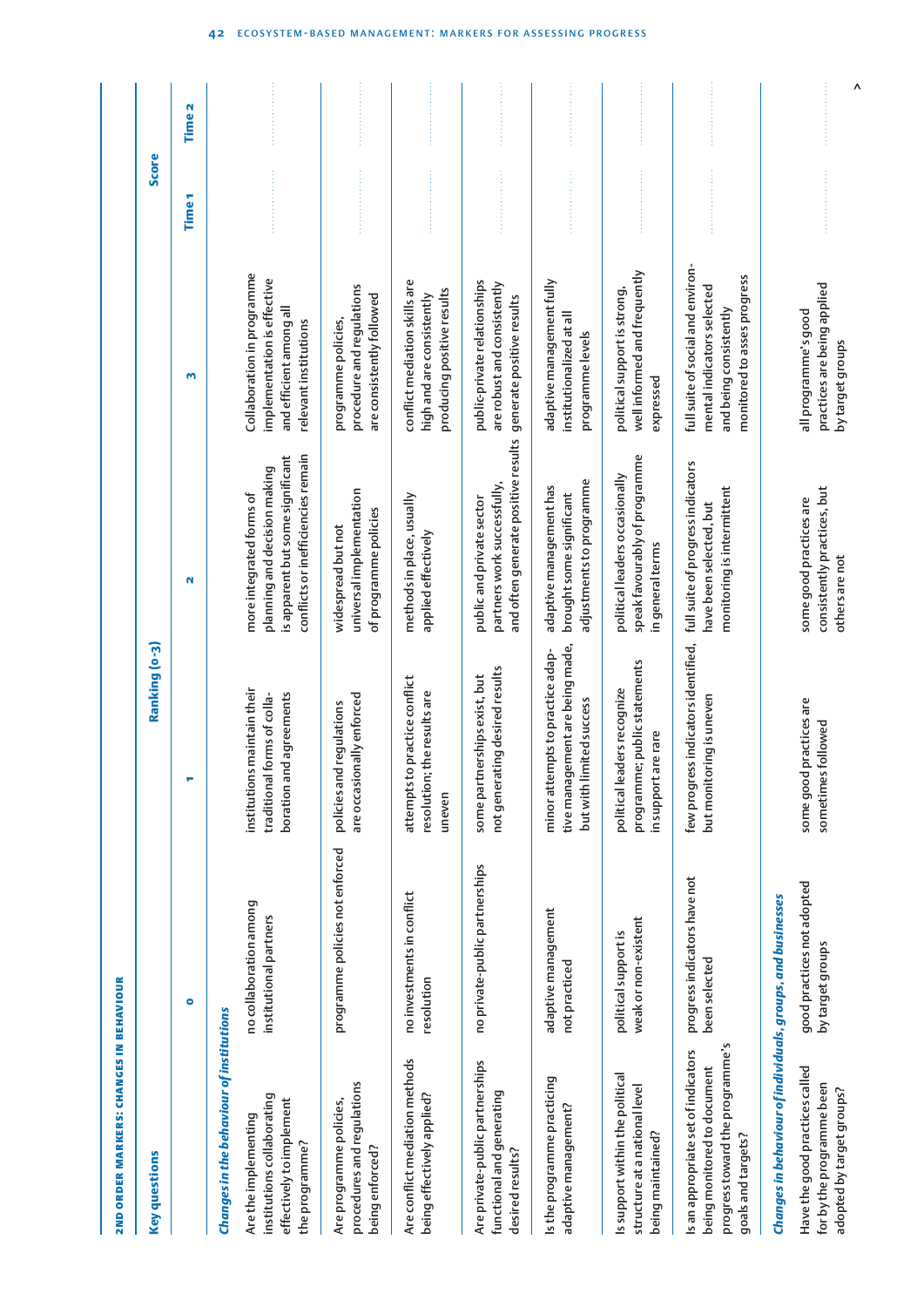| resource use being reduced?<br>Are destructive forms of                                                                                  | to the programme continue<br>destructive uses of concern<br>unabated    | change behaviour are incipient<br>destructive practices; effort to<br>resources users aware of                            | with some important exceptions,<br>destructive practices of concern<br>user groups have ceased<br>to programme                   | destructive resource uses<br>have been eliminated                                     |  |
|------------------------------------------------------------------------------------------------------------------------------------------|-------------------------------------------------------------------------|---------------------------------------------------------------------------------------------------------------------------|----------------------------------------------------------------------------------------------------------------------------------|---------------------------------------------------------------------------------------|--|
| Are conflicts among user<br>groups being reduced?                                                                                        | user conflicts are widespread<br>and have not diminished                | conflicts appears to be declining<br>number and severity of user                                                          | conflicts has been documented<br>decline in important user                                                                       | major user conflicts<br>have been resolved                                            |  |
| Are stakeholder and public<br>participation shaping the<br>implementation process?                                                       | participation is negligible                                             | supportive of programme, but<br>are not contributing directly<br>stakeholders are generally<br>to its implementation      | programme implementation<br>some important stakeholder<br>are contributing actively to                                           | implementing programme<br>stakeholders and public<br>are actively engaged in          |  |
| the implementation of the<br>Is there public support for<br>programme?                                                                   | no awareness of the programme<br>and no public support                  | programme, and is not actively<br>public is little aware of the<br>supporting it                                          | civic leaders speak positively<br>about programme; public<br>support is increasing                                               | public is well informed and<br>expresses its support for<br>programme                 |  |
| Is the programme's system<br>of penalties and incentives<br>proving to be effective?                                                     | no programme incentives<br>or penalties                                 | but they are not having a discer-<br>penalties and incentives exist,<br>nable effect on target groups                     | some penalties and incentives<br>are proving effective, but<br>others are not                                                    | and produces desired results<br>incentives is working well<br>system of penalties and |  |
| <b>Changes in investments</b>                                                                                                            |                                                                         |                                                                                                                           |                                                                                                                                  |                                                                                       |  |
| $\widehat{\cdot}$<br>mechanisms (taxes, fees,<br>basis of the programme?<br>contributing to financial<br>Are revenue generating          | programme does not have<br>mechanisms for sustained<br>funding in place | programme's recurring costs<br>funding are in place, but they<br>cover a small proportion of<br>some sources of sustained | significant sustained funding<br>sources are in place, but long<br>term programme economic<br>viability remains uncertain        | programme has secured<br>adequate sustained<br>long-term funding                      |  |
| committed by government<br>gramme implementation?<br>financial resources being<br>Are sufficient additional<br>to sustain effective pro- | no recurring governmental<br>resources committed                        | has been secured but signifi-<br>investment by government<br>ng gaps remain<br>some sustained financial<br>cant fundir    | immediate needs is adequate,<br>but programme's long term<br>economic viability remains<br>governmental funding for<br>uncertain | governmental funding<br>programme receives<br>adequate long term                      |  |
| Are the necessary investments<br>in infrastructure being made?                                                                           | infrastructure made<br>no investments in                                | infrastructure<br>inadequate<br>investments minimal;<br>necessary<br>missing or                                           | maintenance is inadequate<br>infrastructure in place, but                                                                        | programme is in place and<br>infrastructure required by<br>well maintained            |  |
| Are the necessary investments<br>being made to strengthen<br>institutional capacity?                                                     | institutional capacity<br>no investment in                              | institutional capacity needs<br>investments are minimal;<br>strengthening                                                 | need additional investments<br>currently sufficient, but will<br>institutional capacity is<br>in near future                     | routinely as needs develop<br>strong and strengthened<br>institutional capacity is    |  |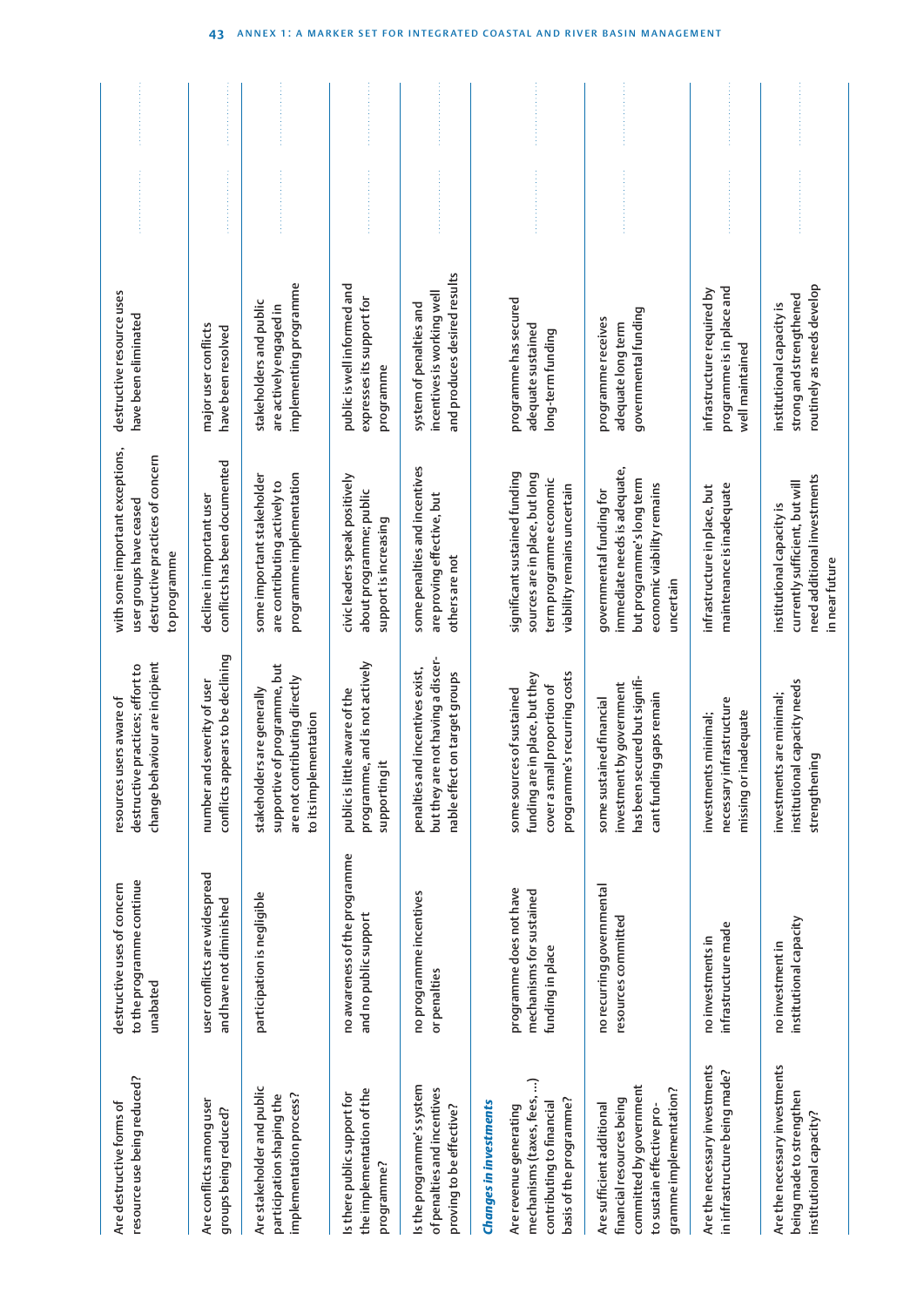### Annex 2 Definitions of Integrated Coastal Management (icm)

#### Two frequently cited definitions of icm are as follows:

*icm is a process by which rational decisions are made concerning the conservation and sustainable use of coastal and ocean resources and space. The process is designed to overcome the fragmentation inherent in single-sector management approaches (such as fishing operations, oil and gas development), in the splits in jurisdiction among different levels of government, and the land-water interface (Cicin-Sain and Knecht 1998).*

*icm is a broad and dynamic process that…requires the active and sustained involvement of the interested public and many stakeholders with interests in how coastal resources are allocated and conflicts are mediated. The icm process provides a means by which the concerns at local, regional and national levels are discussed and future directions are negotiated (gesamp 1996).*

These definitions emphasize distinct characteristics of the icm process – on the one hand, balancing development and conservation and ensuring multi-sectoral planning, and, on the other hand, participation and conflict mediation. A central purpose of icm is to create conditions for 'a sustained effort whose fundamental goal is to reform the objectives, structures and processes of governance that control how coastal resources are allocated,' the rates in which coastal resources are used and 'how conflicts among user groups are resolved' (Olsen and others 1998).

icm employs a suite of tools including Marine Protected Areas (mpas), land-use control, marine zoning and permit systems, conflict resolution, planning and fisheries management. These concepts and tools are introduced progressively and as necessary in many icm programmes.

Source: adapted from Christie and others 2005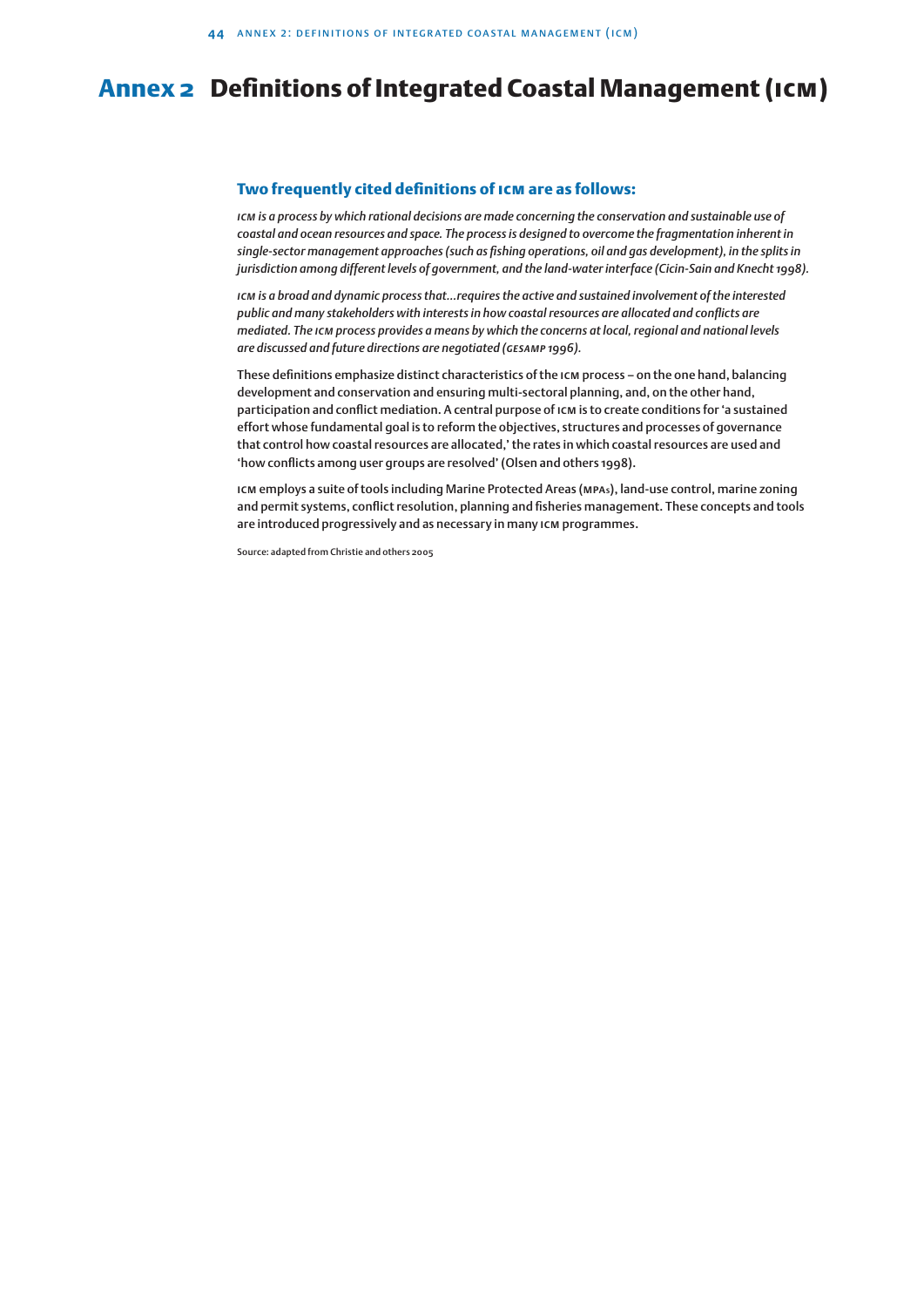# Annex 3 The Integrated Water Resources Management (iwrm) Concept

iwrm as defined by the Global Water Partnership and used in this document is: a process which promotes the coordinated development and management of water, land and related resources in order to maximize the resulting economic and social welfare in an equitable manner without compromising the sustainability of vital ecosystems. Thus, iwrm relates to the three E-s: Economic development, social Equity and Environmental sustainability.

iwrm involves a wide range of elements – lsuch as aws and regulation, policies, stakeholder participation, and incorporates aspects including science, technology, economics, culture and society. Incorporating all these elements and aspects, also ensures iwrm is designed and implemented from the standpoint of multiple objectives rather than a single environmental objective.

iwrm provides an ecosystems-based approach to water resources management. iwrm builds on the interconnectivity of the various components of the natural resource base (in other words ecosystems) and links it with the institutional, social and economic elements of water resources management, providing an integrated management framework necessary to address the particular problems related to the sustainable maintenance of ecosystems and the services they provide.

iwrm encompasses technical and governance perspectives:

A *technical* perspective that combines interactions between land, groundwater, surface water, and marine resources with respect to quality as well as quantity and the requirements of the natural ecosystems

A *governance* perspective, which includes two key elements namely: cross-sectoral integration in water resources management and integration of all stakeholders in the planning and decision making process. This includes the need for two 'horizontal' elements as well as 'vertical' integration:

- · *Cross-sectoral integration* makes the institutional linkages between sectors using or impacting on water resources and water-related ecosystems. This implies that water related developments within all economic and social sectors be taken into account in the overall management of water resources. Thus, water resources policy must be integrated with national economic and national sectoral policies. This means recognizing the value of water and addressing its risks, while at the same time ensuring that sustainable management of water resources is effectively integrated into the adopted social and development pathway.
- · *Stakeholder integration* ensures that actors such as water users, local and national authorities, regional/sub-regional bodies and institutions, as well as un and International Financial Institutions are involved in decision making. Stakeholders will differ according to the management and planning level considered. Indigenous peoples, women, and the poor in particular have knowledge at hand that can provide new and innovative ideas for management and efficiency plans.
- · iwrm also implies a vertically integrated structure of water resources management functions at all levels (interstate, national, province, municipality, community) of government and nongovernmental organizations, promoting the principle of management at the lowest appropriate level.

Within an iwrm framework, there are three pillars which must be addressed to obtain an adequate coverage of management functions:

- · The *enabling environment* the general framework of national and international policies and strategies, legislation, financing mechanisms, and the dissemination of information for water resources management stakeholders. This framework constitutes the 'game board and the rules of the game' and enables all stakeholders to play their respective roles in the development and management of the resources.
- · The *institutional functions* that allow effective interaction between various administrative levels and stakeholders. Collaborative mechanisms and 'forums' are needed to facilitate cross-sectoral integration and stakeholder participation in such a way that the integration of environmental water management functions into an overall water resources management framework is strengthened.
- · *Management instruments*, including operational instruments for effective planning, regulation, implementation, monitoring and enforcement. With such instruments the decision-makers will be able to make informed choices between alternative actions. These choices are based on agreed policies, available resources, environmental impacts and social and economic consequences.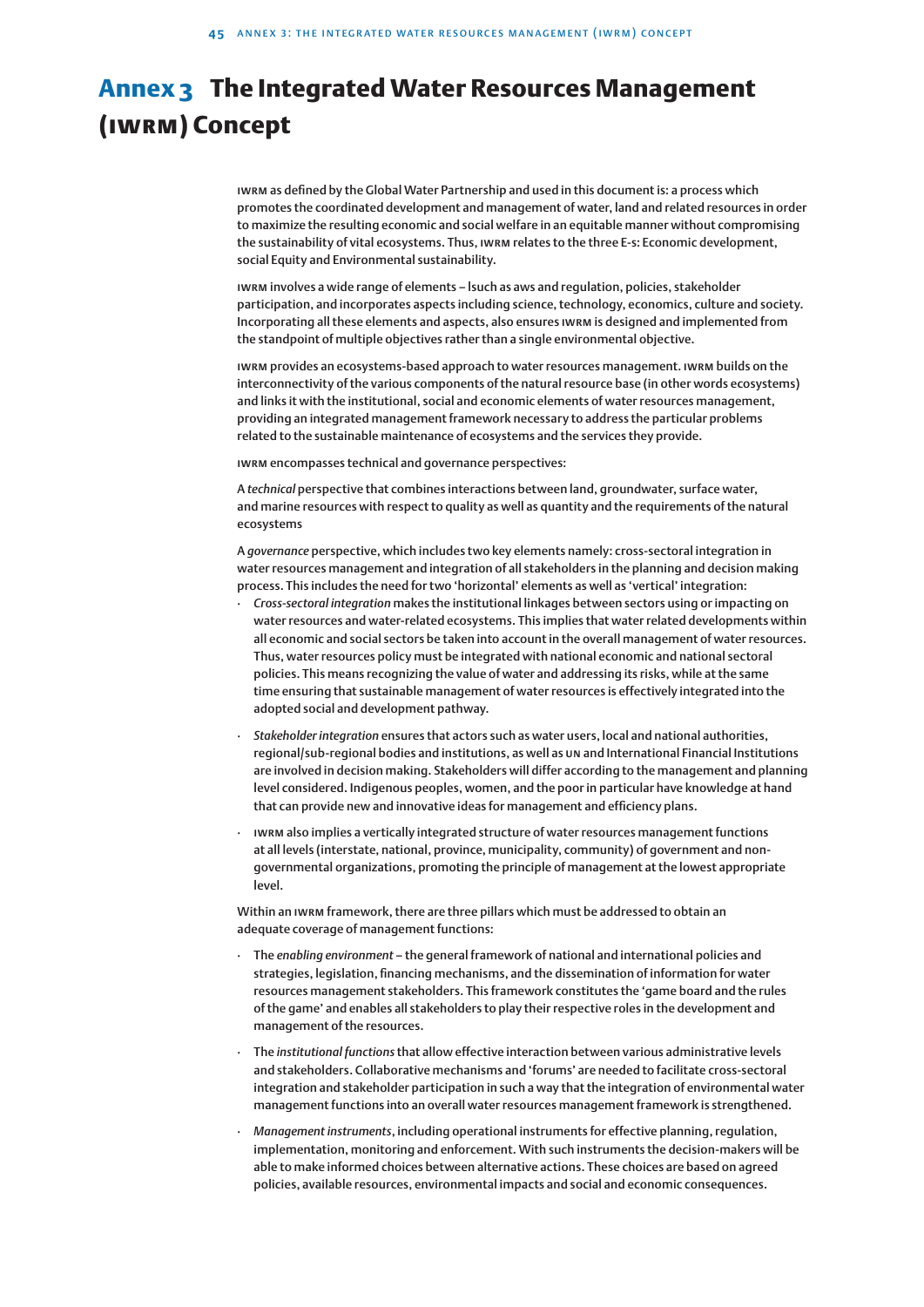### Annex 4 Ecosystem approach principles

#### Principle 1: The objectives of management of land, water and living resources are a matter of societal choice.

Rationale: Different sectors of society view ecosystems in terms of their own economic, cultural and societal needs. Indigenous peoples and other local communities living on the land are important stakeholders and their rights and interests should be recognized. Both cultural and biological diversity are central components of the ecosystem approach, and management should take this into account. Societal choices should be expressed as clearly as possible. Ecosystems should be managed for their intrinsic values and for the tangible or intangible benefits for humans, in a fair and equitable way.

#### Principle 2: Management should be decentralized to the lowest appropriate level.

Rationale: Decentralized systems may lead to greater efficiency, effectiveness and equity. Management should involve all stakeholders and balance local interests with the wider public interest. The closer management is to the ecosystem, the greater the responsibility, ownership, accountability, participation, and use of local knowledge.

#### Principle 3: Ecosystem managers should consider the effects (actual or potential) of their activities on adjacent and other ecosystems.

Rationale: Management interventions in ecosystems often have unknown or unpredictable effects on other ecosystems; therefore, possible impacts need careful consideration and analysis. This may require new arrangements or ways of organization or institutions involved in decision-making to make, if necessary, appropriate compromises.

#### Principle 4: Recognizing potential gains from management, there is usually a need to understand and manage the ecosystem in an economic context. Any such ecosystemmanagement programme should:

- a) Reduce those market distortions that adversely affect biological diversity;
- b) Align incentives to promote biodiversity conservation and sustainable use;
- c) Internalize costs and benefits in the given ecosystem to the extent feasible.

Rationale: The greatest threat to biological diversity lies in its replacement by alternative systems of land use. This often arises through market distortions, which undervalue natural systems and populations and provide perverse incentives and subsidies to favour the conversion of land to less diverse systems. Often those who benefit from conservation do not pay the costs associated with conservation and, similarly, those who generate environmental costs (e.g. pollution) escape responsibility. Alignment of incentives allows those who control the resource to benefit and ensures that those who generate environmental costs will pay.

#### Principle 5: Conservation of ecosystem structure and functioning, in order to maintain ecosystem services, should be a priority target of the ecosystem approach.

Rationale: Ecosystem functioning and resilience depends on a dynamic relationship within species, among species and between species and their abiotic environment, as well as the physical and chemical interactions within the environment. The conservation and, where appropriate, restoration of these interactions and processes is of greater significance for the long-term maintenance of biological diversity than simply protection of species.

#### Principle 6: Ecosystems must be managed within the limits of their functioning.

Rationale: In considering the likelihood or ease of attaining the management objectives, attention should be given to the environmental conditions that limit natural productivity, ecosystem structure, functioning and diversity. The limits to ecosystem functioning may be affected to different degrees by temporary, unpredictable or artificially maintained conditions and, accordingly, management should be appropriately cautious.

#### Principle 7: The ecosystem approach should be undertaken at the appropriate spatial and temporal scales.

Rationale: The approach should be bounded by spatial and temporal scales that are appropriate to the objectives. Boundaries for management will be defined operationally by users, managers, scientists and indigenous and local peoples. Connectivity between areas should be promoted where necessary. The ecosystem approach is based upon the hierarchical nature of biological diversity characterized by the interaction and integration of genes, species and ecosystems.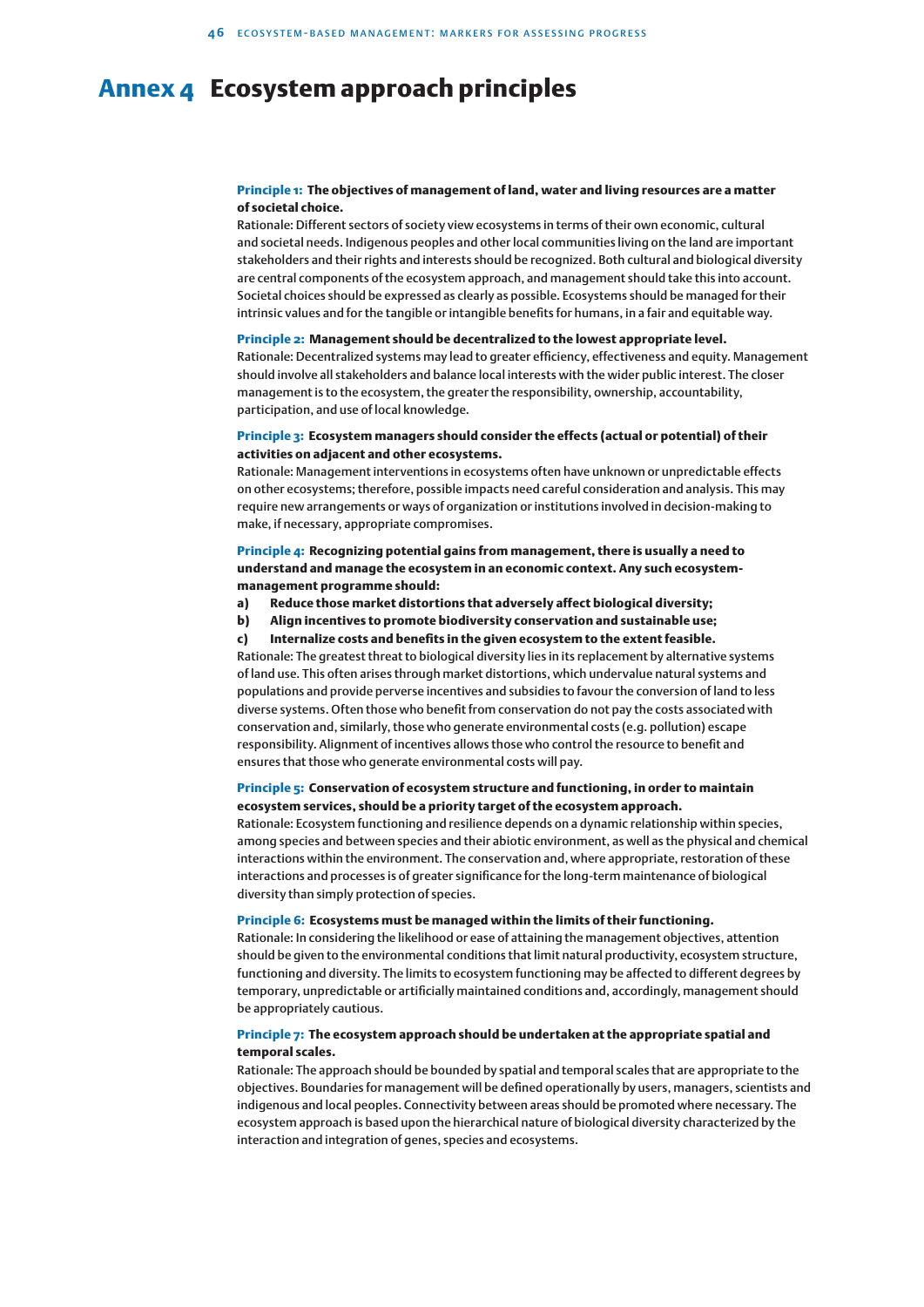Principle 8: Recognizing the varying temporal scales and lag-effects that characterize ecosystem processes, objectives for ecosystem management should be set for the long term. Rationale: Ecosystem processes are characterized by varying temporal scales and lag-effects. This inherently conflicts with the tendency of humans to favour short-term gains and immediate benefits over future ones.

#### Principle 9: Management must recognize that change is inevitable.

Rationale: Ecosystems change, including species composition and population abundance. Hence, management should adapt to the changes. Apart from their inherent dynamics of change, ecosystems are beset by a complex of uncertainties and potential 'surprises' in the human, biological and environmental realms. Traditional disturbance regimes may be important for ecosystem structure and functioning, and may need to be maintained or restored. The ecosystem approach must utilize adaptive management in order to anticipate and cater for such changes and events and should be cautious in making any decision that may foreclose options, but, at the same time, consider mitigating actions to cope with long-term changes such as climate change.

#### Principle 10: The ecosystem approach should seek the appropriate balance between, and integration of, conservation and use of biological diversity.

Rationale: Biological diversity is critical both for its intrinsic value and because of the key role it plays in providing the ecosystem and other services upon which we all ultimately depend. There has been a tendency in the past to manage components of biological diversity either as protected or nonprotected. There is a need for a shift to more flexible situations, where conservation and use are seen in context and the full range of measures is applied in a continuum from strictly protected to human-made ecosystems.

#### Principle 11: The ecosystem approach should consider all forms of relevant information, including scientific and indigenous and local knowledge, innovations and practices.

Rationale: Information from all sources is critical to arriving at effective ecosystem management strategies. A much better knowledge of ecosystem functions and the impact of human use is desirable. All relevant information from any concerned area should be shared with all stakeholders and actors, taking into account, among others, any decision to be taken under Article 8(j) of the Convention on Biological Diversity. Assumptions behind proposed management decisions should be made explicit and checked against available knowledge and views of stakeholders.

#### Principle 12: The ecosystem approach should involve all relevant sectors of society and scientific disciplines.

Rationale: Most problems of biological-diversity management are complex, with many interactions, side-effects and implications, and therefore should involve the necessary expertise and stakeholders at the local, national, regional and international level, as appropriate.

Source: The Convention on Biological Diversity. cop 5, May 2000, Decision V/6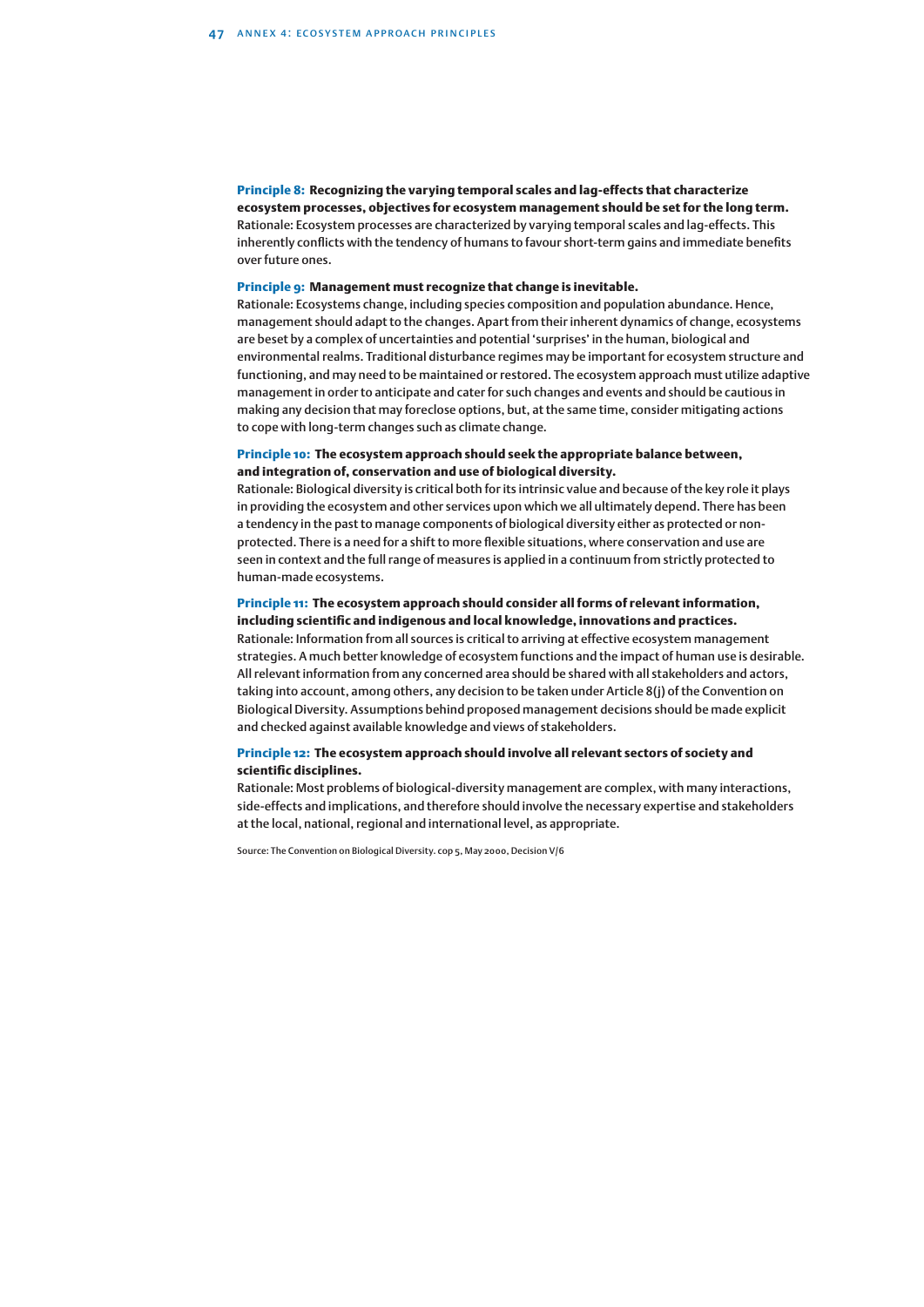## Annex 5 The concept of Integrated Coastal Area and River-basin Management (icarm)

A General Issues Paper (Ipsen and others 2006) concludes that it is the managers and stakeholders in coastal ecosystems that have the most to gain from the icarm approach, but that some effects also exist on the up-stream freshwater systems as a result of managers decisions in the coastal zone. A more formal interaction should be established through an ecosystem-based approach, where river managers and coastal zone managers are obliged to also account for impacts downstream and upstream respectively.

Twelve ICARM Guiding Principles for policy and decision makers (UNEP/GPA 2006) have been formulated and presented first at the 3rd World Water Forum, Kyoto, 2003

#### Identify the shared issues for river basin, coastal area and marine environment

River basin management is focussed on its own specific issues, as is the management of the coastal area and marine environment. Some of these issues are common to river and coast and necessitate an integrated approach.

#### 2 Prioritize the shared issues and assess the need for and benefits of integrated management of river basin and coastal area

Integrated management is complex because river basins and coastal zones have different communities and separate management structures. The needs and benefits of integration should be explicit as well as the constraints that prohibit an integrated approach.

#### 3 Analyse cause and effect relations for the identified issues in the river catchment and coastal area

Pressures and driving forces behind the shared issues should be analysed, as well as the impacts on environmental or socio-economic conditions. The potential for environmental change and societal response should be explored. For shared issues the causes, effects and possible solutions may involve river basin and coastal area in a complex manner, making an integrated approach a prerequisite.

#### 4 Define the spatial problem area for the integrated approach and identify the stakeholders relevant to the issues, causes and effects

As Integrated Management of River-basin and Coastal Area (icarm) builds on the good practices of Integrated Water Resources Management (iwrm) and Integrated Coastal Zone Management (iczm), the focus of the integrated river-coast management should in principle be on the missing link for the shared issues. Each issue defines its own spatial problem area and needs an area specific strategic approach. A thorough stakeholder analyses should facilitate the selection of the relevant stakeholders to be involved.

#### 5 Secure political commitment as an absolute prerequisite for appropriate integrated management

Build broad political commitment for the integrated management of shared issues for river and coast. This is a pre-condition for effective involvement of relevant stakeholders in dialogues and planning processes. This is especially needed to harmonise separate institutional responsibilities, legislation, regulations and management structures for river basins and coastal areas.

#### 6 Involve all relevant stakeholders from the very beginning to secure their commitment

Involve relevant stakeholders in a dialogue process from the identification and prioritisation of issues to the analysis for management planning and decision making. Special attention should be given to stakeholders interests and concerns and to moderate and building consensus in the dialogues.

#### 7 Define goals of the management initiative as part of a long term perspective of the integrated management of catchment and coast

Defined goals for the short and long term should be realistic, as unrealistic goals risk a loss of credibility. Stakeholders should be involved in the joint definition of management goals. Define indicators for adequate evaluation of the developments.

#### 8 Establish a common knowledge and information platform as a major tool for participatory planning processes

Lack of information is a key impediment to public participation. Sometimes information is abundant, but scattered and access is lacking. A knowledge platform should be specific to the socio-economic conditions of the region and should optimally provide for transparency of information.

#### 9 Facilitate knowledge and awareness raising at all relevant levels to create optimal conditions for a participatory approach

Awareness raising on freshwater-coast interactions and knowledge building about the benefits of integrated management are needed to create involved stakeholders and build support for positive institutional, legislative and regulatory change.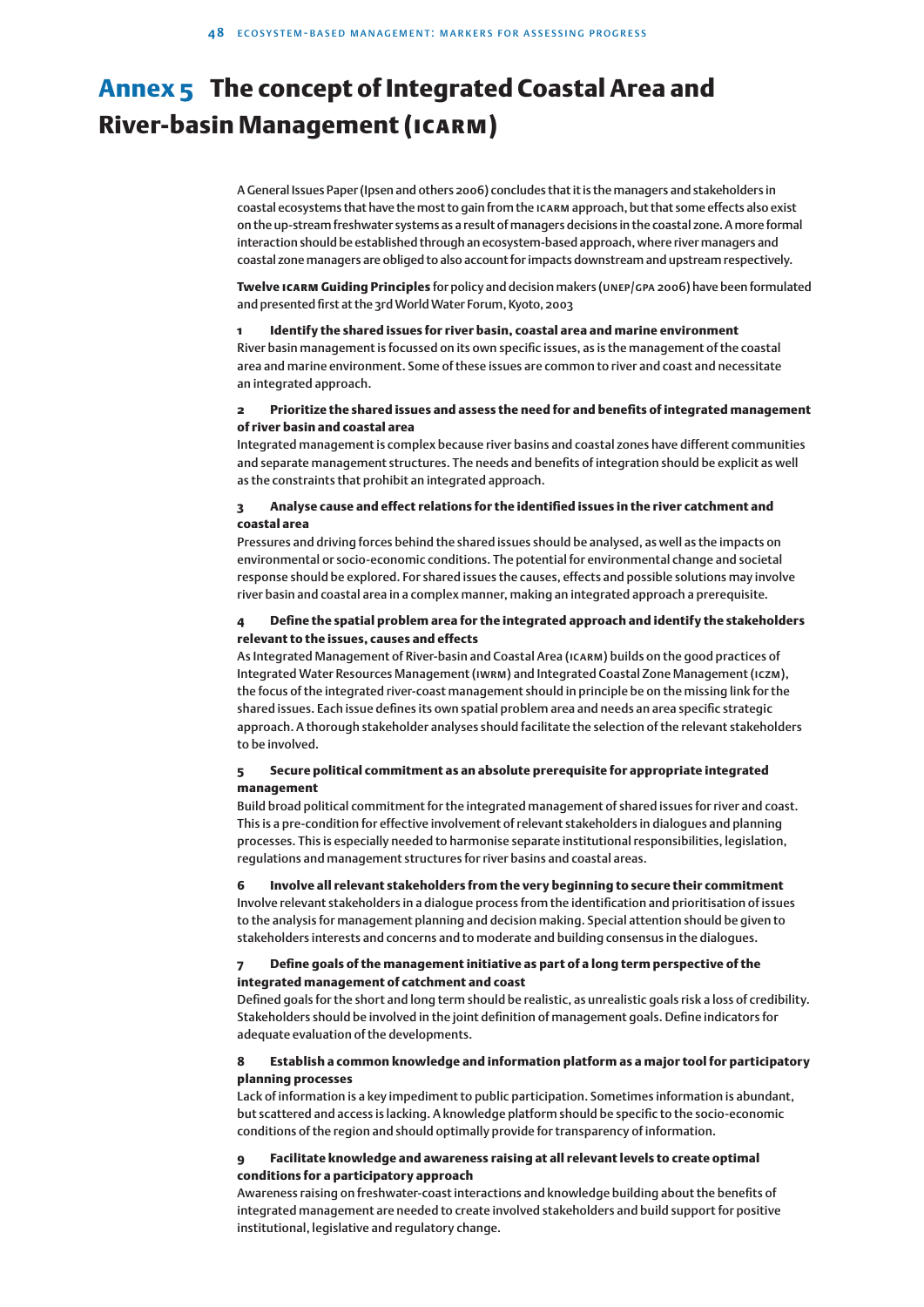#### 10 Create an enabling environment for the management of river and coast to achieve sustainable solutions at both national, river basin and local level

Governments should be challenged to set the integrated policies and legislation that constitutes the 'rules of the game' and enable all stakeholders to play their respective roles in the context of a joined management of river basin and coastal area.

### 11 Encourage coastal and freshwater management institutions to make arrangements

for an integrated approach of relevant aspects of management of catchment and coast Integrated management does not necessary imply the integration of institutions. It does however require coordinated strategic, administrative and institutional cooperation at local, national and international levels, through the establishment of basin committees, or other cooperative bodies to address the practical issues of integrated management of river basin and coastal area.

#### 12 Ensure adequate resources and capacity to secure successful implementation and sustainability of integrated management of catchment and coast

People, facilities and funds are essential for proper and full implementation and management stability. Collaborative initiatives on financing between river basin and coastal and marine management authorities can help avoid competition and mutually reinforce sustainability.